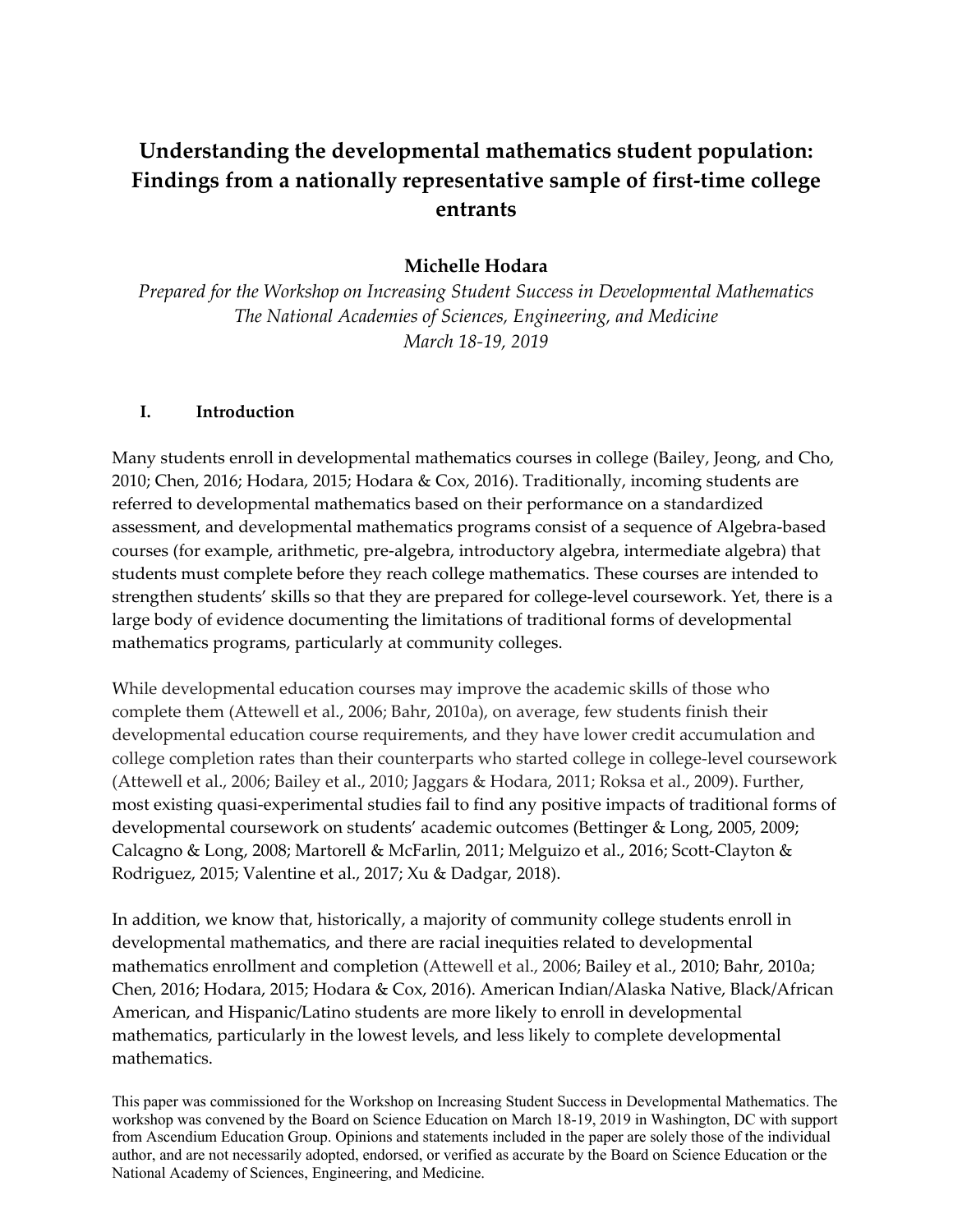To address these challenges and improve student outcomes, nationwide, developmental education has undergone widespread reform (Hodara, Xu, Petrokubi, 2018). Yet, little is known about the characteristics and outcomes of students served in developmental mathematics during this current era of reform. Further, most existing research has focused on the community college student population with little to no research on students at other institution types.

**The primary goal of this paper is to understand the characteristics of the developmental mathematics student population nationwide across all institution types.** This paper focuses on a nationally representative sample of students who entered college for the first time in 2011/12. (The next section describes the data source in detail.) In 2011/12, some states, such as North Carolina and Virginia, and many individual community colleges across the country were beginning to implement developmental education innovations in an effort to reduce developmental education rates, improve outcomes in developmental education classes, and support overall student success (Bishop et al., 2018; Edgecombe et al., 2013; Hodara et al., 2012; Kalamkarian, Raufman, & Edgecombe, 2015; Quint et al., 2013). Additionally, some states, such as California and Florida, had implemented early assessment programs in their high schools that have shown evidence of reducing developmental education rates (Mokher et al., 2018; Howell et al., 2010). In more recent years, though, states and systems have undertaken larger state or systemwide reforms to developmental education, particularly at community colleges (Ganga, Mazzariello, Edgecombe, 2018).

Thus, this paper provides a baseline picture of the developmental mathematics population during the early years of reform, and future research should identify changes over time in the population after implementation of wide‐scale reform. This paper also compares the 2011/12 entrants to a nationally representative sample of 2003/04 entrants, most of whom likely experienced traditional forms of assessment and placement and developmental mathematics education. Finally, this paper proposes further data and research to better understand the current population served by new and traditional developmental mathematics models.

### **II. Data Sources and Limitations**

This paper primarily relies on a descriptive analysis of restricted‐use student‐level data from the Beginning Postsecondary Students (BPS) Longitudinal Study, conducted by the National Center for Education Statistics at the U.S. Department of Education. BPS collects a rich amount of information on first‐time college students' background and college experiences and outcomes and is the only national dataset that includes information about developmental education enrollment. Thus, it is valuable resource to understand what the developmental education student population looks like across the country.

This paper focuses on a nationally representative sample of first-time college students who began postsecondary education in 2011/12 and were followed for a total of three academic years through June 2014 (called BPS:12/14). BPS:12/14 sample members were initially identified in the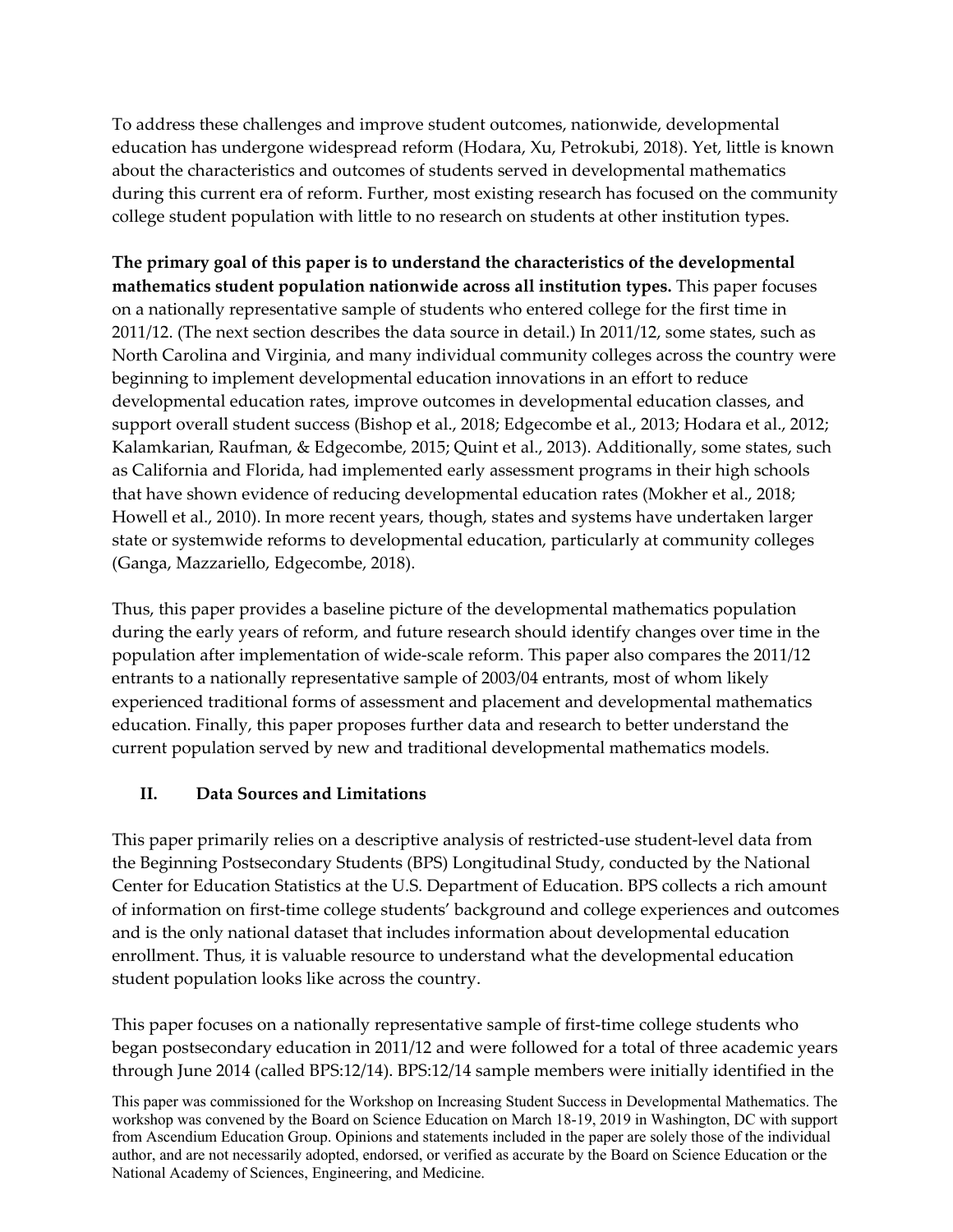2011/12 National Postsecondary Student Aid Study (NPSAS:12) that collects data about how students finance college. The final dataset contains information on 24,766 students.

The analysis reports on 2011/12 student characteristics that were selected through an in‐depth review of BPS documentation, codebooks, and data. Some of the data were self‐reported through a student interview while financial aid data are from financial aid or institutional administrative records and postsecondary outcomes are from National Student Clearinghouse data. The analysis focuses on students who started college at two‐year and four‐year colleges and controls for institution type (public, private non-profit, private for-profit). The analysis excludes students who began college at less-than-two-year institutions<sup>1</sup> (4% of students or 1,021) students in the 2011/12 cohort) and students who only took developmental English (4% of students or 1,048 students in the 2011/12 cohort), except in the case of Table A1, which presents developmental education enrollment rates by subject across all institution types.

This paper also compares the 2011/12 cohort to a nationally representative sample of first‐time college students who began postsecondary education in 2003/04 and were followed for a total of six academic years through June 2009 (called BPS:04/09). BPS:04/09 sample members were initially identified in NPSAS:04. The final dataset contains information on 16,684 students.

|                                     | 2011/12 entrants |      | 2003/04 entrants |      |
|-------------------------------------|------------------|------|------------------|------|
| First institution                   | No.              | %    | No.              | %    |
| Public 4-year                       | 4,293            | 17.3 | 4,643            | 27.8 |
| Private nonprofit 4-year            | 4,133            | 16.7 | 3,684            | 22.1 |
| Private for-profit 4-year           | 5,821            | 23.5 | 370              | 2.2  |
| Public 2-year                       | 7,299            | 29.5 | 5,549            | 33.3 |
| Private nonprofit 2-year            | 227              | 0.9  | 363              | 2.2  |
| Private for profit 2-year           | 1,972            | 8    | 521              | 3.1  |
| Public less-than-2-year             | 121              | 0.5  | 425              | 2.5  |
| Private nonprofit less-than-2-year  | 51               | 0.2  | 72               | 0.4  |
| Private for profit less-than-2-year | 849              | 3.4  | 1,057            | 6.3  |
| Total                               | 24,766           | 100  | 16.684           | 100  |

**Postsecondary Study (BPS) sample, by first institution type** 

Table 1 presents the number and percent of students by their first institution type in both datasets.

# **Table 1. Percent and number of 2011/12 and 2003/04 first-time college students in the Beginning**

Source: Author's analysis of BPS:12/14 and BPS:04/09.

*Developmental education data in BPS.* There are two sources of information about developmental education enrollment in BPS:04/09 and one source of data on developmental

<sup>1</sup> Less‐than‐2‐year institutions are occupational or vocational schools that only offer certificates. Many are in the for‐profit sector.

This paper was commissioned for the Workshop on Increasing Student Success in Developmental Mathematics. The workshop was convened by the Board on Science Education on March 18-19, 2019 in Washington, DC with support from Ascendium Education Group. Opinions and statements included in the paper are solely those of the individual author, and are not necessarily adopted, endorsed, or verified as accurate by the Board on Science Education or the National Academy of Sciences, Engineering, and Medicine.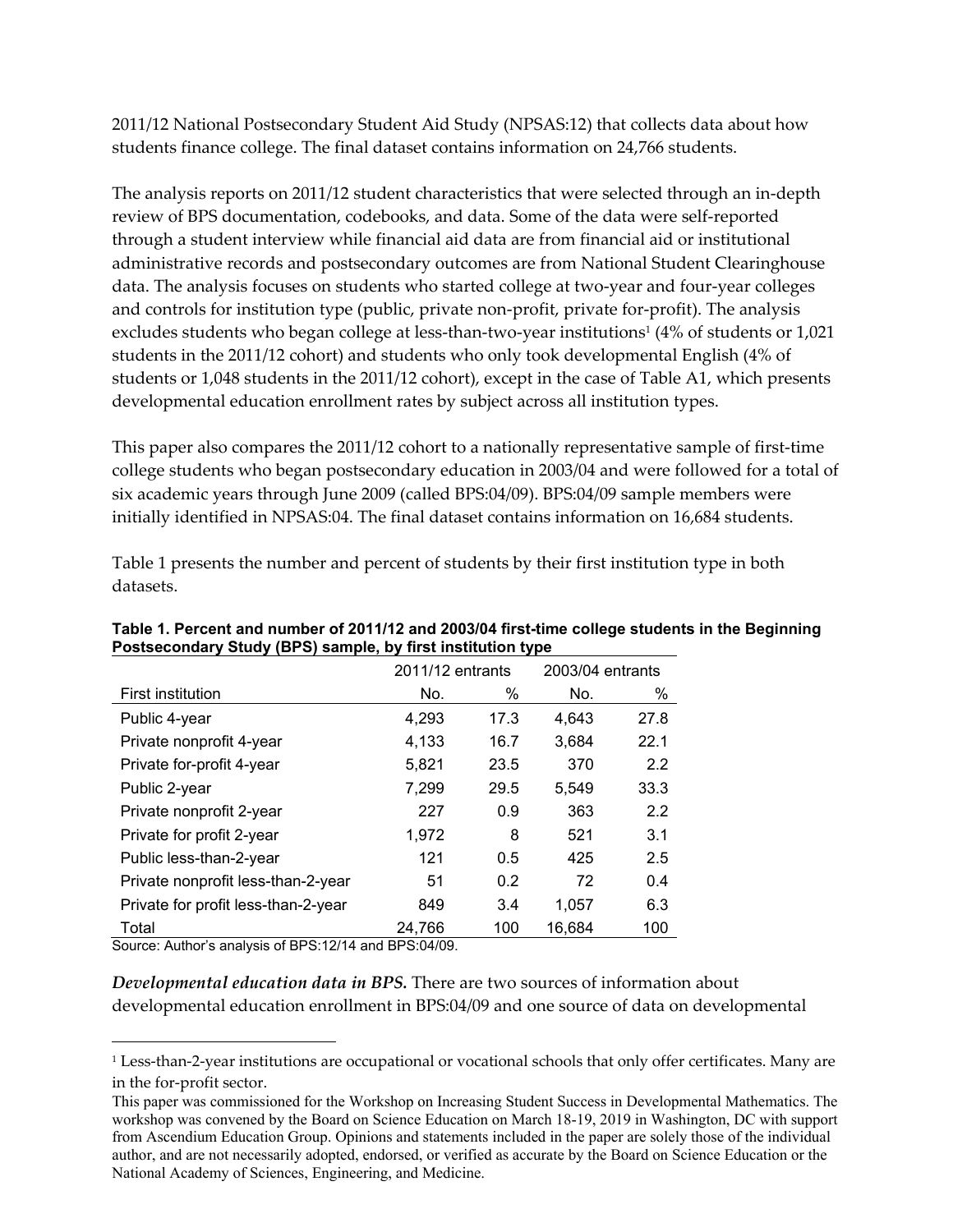education enrollment in BPS:12/14. In both studies, students were asked about their enrollment in developmental education after their first year in college. Students in the BPS:12/14 study were asked the following question: *"In the 2011‐2012 school year, how many times did you take remedial or developmental courses in each of the following subjects: English, mathematics, reading, writing. (Remedial or developmental courses are used to strengthen your skills before you take your first college‐level course in mathematics, reading, or other subjects. Students are usually assigned to these* courses on the basis of a placement test taken before the school year begins. Often, these courses do not count for credit toward graduation.)  $0 =$  Never;  $1 =$  One time;  $2 =$  Two times;  $3 =$  Three or more times." Students in BPS:04/09 study were asked a similar question in 2004.

BPS:04/09 also has a second source of data about developmental education enrollment. In 2009, for the first and only time in the history of BPS, the study collected transcript data from every institution that BPS students attended between July 2003 and June 2009. Thus, the transcripts provided data on students' developmental education coursetaking over the entire six‐year period. Chen (2016) analyzed BPS:04/09 to examine the characteristics and outcomes of students who entered public two-year and public four-year institutions in 2003/04 and took developmental education.

This paper focuses on the 2011/12 entrants who reported taking developmental math in their first year and compares this population to 2003/04 entrants who reported taking developmental math in their first year. (Where appropriate, the paper also presents findings on the 03/04 developmental math population based on course transcript data.) Self‐reported data on developmental education in the first year of college has several limitations. We do not know the extent to which students who took developmental education in their first year failed to report taking these courses in the BPS interview. Further, we do not know if certain groups of students were less likely to accurately report whether they took developmental education in their first year in college. Finally, some students delayed enrollment in developmental education until after their first year in college. In the follow‐up survey in June 2014, BPS:12/14 asked students about remedial coursetaking in general, but not by subject. Thus, we are unable to use data gathered from this question to understand the developmental mathematics student population, specifically. Overall, we may not have a complete picture of the full population of developmental mathematics students in the 2011/12 cohort. Nevertheless, there is still much to learn from this BPS dataset about the developmental mathematics student population, despite these limitations.

#### **III. Prevalence of developmental mathematics enrollment over time**

We know from national, state, and institutional data that, traditionally, large proportions of college students enroll in developmental mathematics (Bailey, Jeong, and Cho, 2010; Chen, 2016; Hodara, 2015; Hodara & Cox, 2016). This may be due to inadequate secondary preparation for college‐level mathematics, a misalignment between high school graduation and college entrance requirements, gaps in education between students' last mathematics course and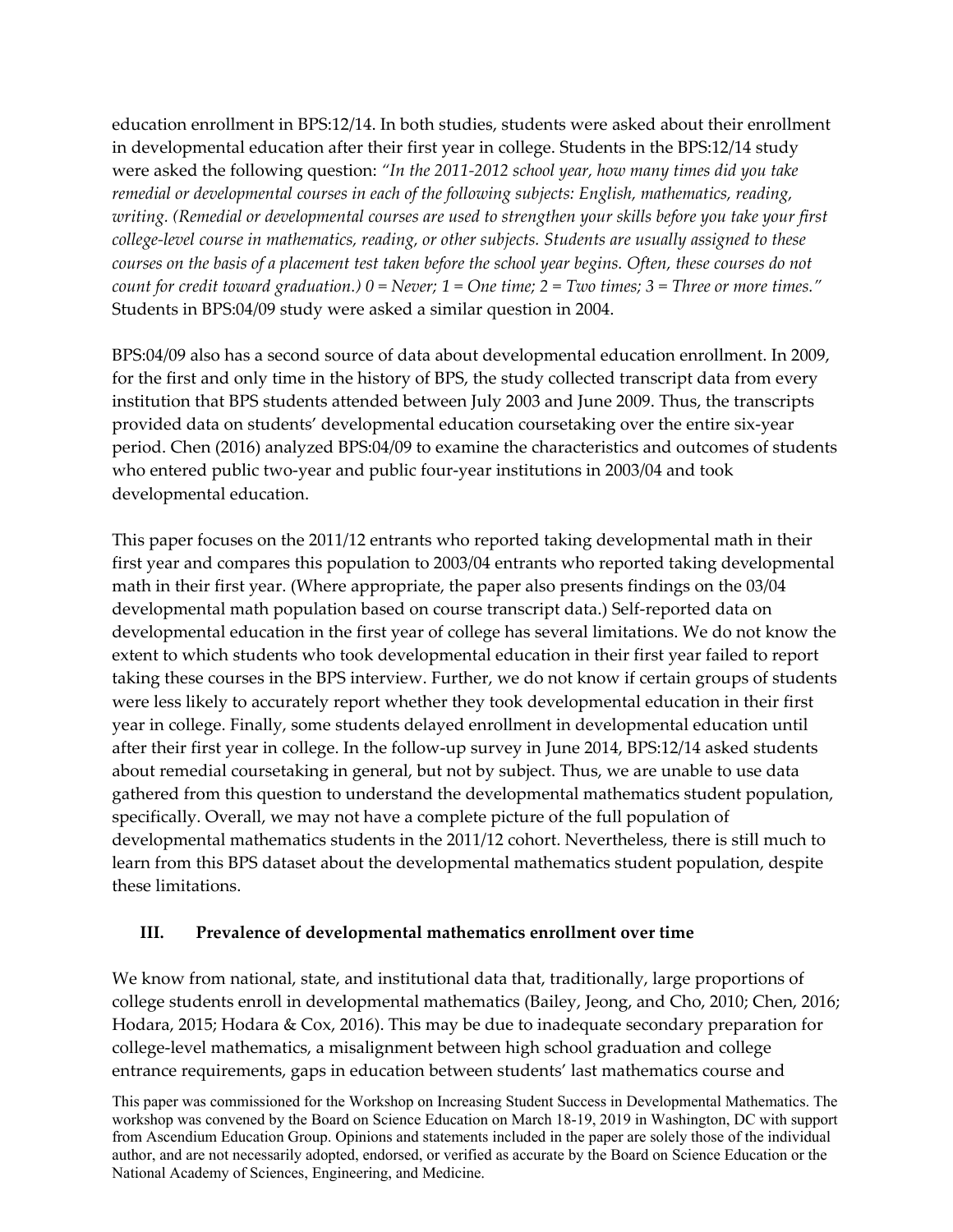college entry, and assessment and placement processes that erroneously place students into developmental mathematics who could have succeeded in college mathematics (Hodara, 2013; Hodara & Cox, 2016; Melguizo et al., 2016; Melguizo & Ngo, under review).

Among 2003/04 entrants, 42 percent of students took developmental mathematics (N=5,574). Developmental mathematics enrollment rates ranged from 18 to 61 percent of students depending on the first institution type entered with the largest participation rates at public twoyear colleges (54% of students) and private non‐profit two‐year colleges (61% of students) (see Figure 1).

**Figure 1. Percentage of 2003/04 entrants who enrolled in developmental math in college, by first institution type** 



Note: Developmental education enrollment is based on a review of students' transcripts from 2003-2009. Sample sizes by institution type are as follows: Public four-year = 4,643; Private non-profit four-year = 3,684; Private for-profit four-year = 370; Public two-year = 5,549; Private non-profit two-year = 363; Private for-profit two-year = 521. Source: Author's analysis of BPS:04/09.

Further, we observe few differences in self‐reported developmental math enrollment in the first year of college between the 2003/04 and 2011/12 cohorts. Sixteen percent of students in 2003/04 cohort ( $N=2,605$ ) and 17 percent of students in the 2011/12 cohort ( $N=4,290$ ) reported they took developmental mathematics in their first year. Overall, the percent of students who took developmental mathematics in their first year ranged from 6 to 25 percent among the 2003/04 cohort and 6 to 30 percent among the 2011/12 cohort, depending on first institution type, with the highest proportions of developmental math students at public two‐year colleges (see Figure 2). (A side‐by‐side comparison of 2003/04 and 2011/12 cohort developmental education enrollment for each subject and by institution level is shown in Table A1 of Appendix A.)

Developmental math enrollment rates significantly increased at private for‐profit four‐year colleges and public two‐year colleges. During the period from 2003/04 to 2011/12, the for‐profit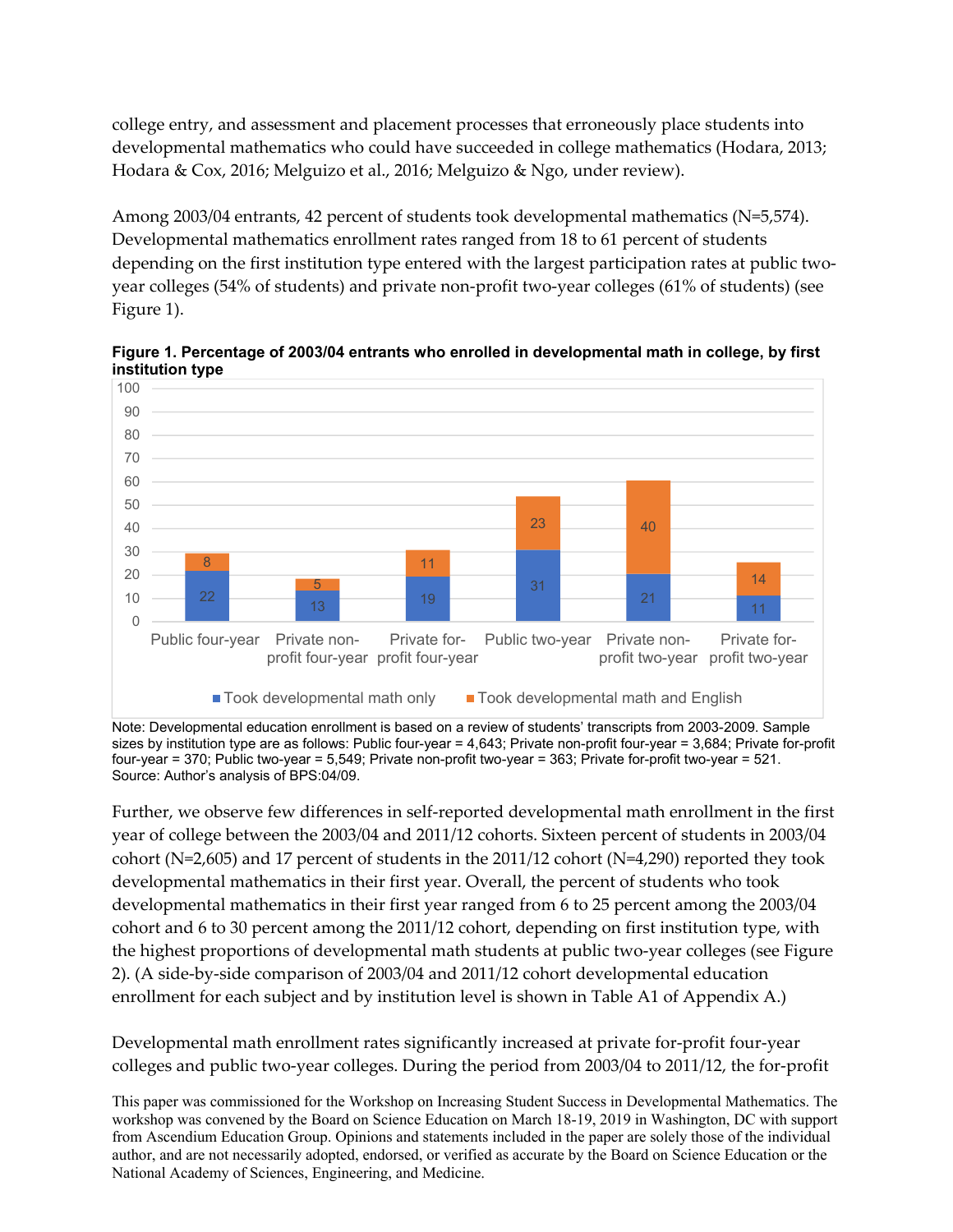sector grew at an extremely high rate<sup>2</sup>, and we also observe developmental math enrollment rates almost doubled from 9 to 16 percent at for-profit four-year colleges, a statistically significant difference. Developmental math enrollment rates increased from 25 to 30 percent at public two‐year colleges, which is also statistically different. Developmental math enrollment also increased at private non‐profit two‐year colleges, but the change is not statistically different (due to the small sample of students at this institution type).



**Figure 2. Percentage of 2003/04 and 2011/12 entrants who reported enrolling in developmental math in first year of college, by first institution type** 

Note: Developmental education course enrollment was self-reported during an interview after the first year of college. For 2003/04 entrants, sample sizes by institution type are as follows: Public four-year = 4,643; Private non-profit fouryear = 3,684; Private for-profit four-year = 370; Public two-year = 5,549; Private non-profit two-year = 363; Private forprofit two-year = 521. For 2011/12 entrants, sample sizes by institution type are as follows: Public four-year = 4,293 students; Private non-profit four-year = 4,133; Private for-profit four-year = 5,821; Public two-year = 7,299; Private non-profit two-year = 227; Private for-profit two-year = 1,972. Source: Author's analysis of BPS:04/09 and BPS:12/14.

Over the years, states and institutions, particularly community colleges, have reported drops in developmental education rates, perhaps in part due to changes to the assessment and placement process and practices, better alignment between high school and college standards, and/or new course structures that allow students to enroll in developmental mathematics concurrently with college mathematics (i.e., the corequisite model). Examples of statewide decreases in developmental mathematics enrollment are the following. (This list is not exhaustive of all statewide reform efforts and documentation of decreases in developmental mathematics enrollment.):

 Virginia implemented a new diagnostic placement test in fall 2011 and modularized mathematics courses spring 2012 (Kalamkarian et al., 2015). Eighty‐one percent of students enrolling in a Virginia community college for the first time in fall 2010 placed

This paper was commissioned for the Workshop on Increasing Student Success in Developmental Mathematics. The workshop was convened by the Board on Science Education on March 18-19, 2019 in Washington, DC with support from Ascendium Education Group. Opinions and statements included in the paper are solely those of the individual author, and are not necessarily adopted, endorsed, or verified as accurate by the Board on Science Education or the National Academy of Sciences, Engineering, and Medicine. 2 https://www.propublica.org/article/the‐for‐profit‐higher‐education‐industry‐by‐the‐numbers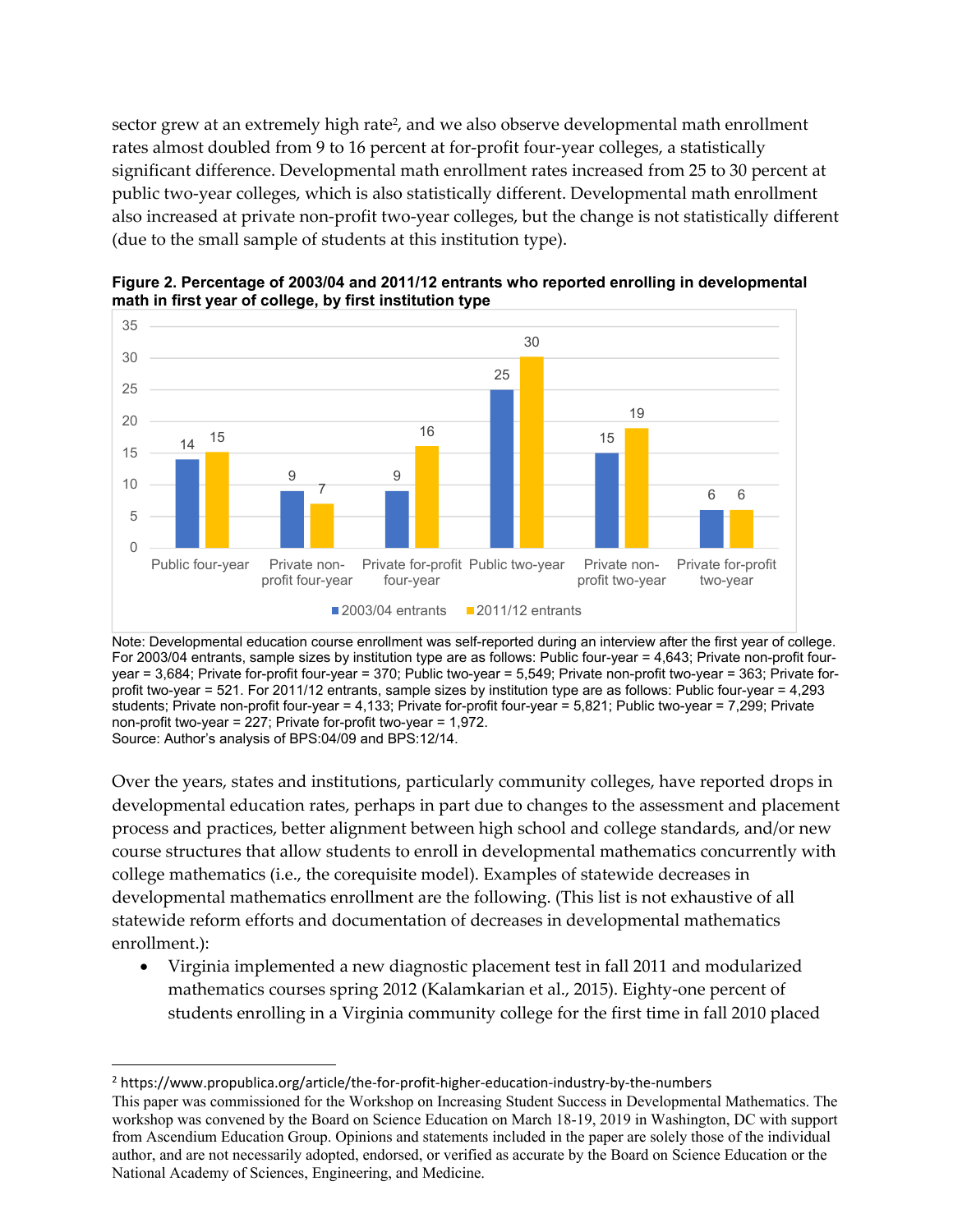into developmental mathematics, compared with 57 percent of students in fall 2012, after the new placement policies were implemented (Rodríguez, 2014).

- North Carolina implemented a multiple measures policy that exempted students from developmental education based on high school grade point average in February 2013, a new diagnostic placement test April 2013, and full implementation of modularized mathematics course in fall 2013 (Kalamkarian et al., 2015). (Research has not yet documented decreases in developmental education enrollment rates in North Carolina.)
- Florida enacted legislation (SB 1720) in 2013 making placement tests optional and establishing criteria that exempts students from developmental education. Between 2013 and 2014, developmental mathematics enrollment in the Florida College System dropped 19 percentage points from 39 to 20 percent (Hu et al., 2016).
- The Tennessee SAILS program, scaled up to the majority of public high schools in the state in 2013, provides students who scored below a college‐ready cutoff on ACT a developmental mathematics course during their senior year so that students can avoid remediation in college (Kane et al., 2018). SAILS participants were 29 percentage points more likely to enroll in college mathematics. (However, the effect of SAILS on community college developmental education rates became negligible with the statewide implementation of the corequisite model.)
- In California, community colleges increasingly use high school records in the placement process, and the share of students directly entering transfer‐level English and mathematics has increased although this increase has been much greater in English than in mathematics. From 2009/10 to 2016/17, the share of students entering transfer level mathematics increased from 23 to 28 percent (see Figure 1 in Rodriguez, Mejia, & Johnson, 2018). The increase in direct enrollment in transfer‐level English and math may increase even more with the passage of 2017 legislation (AB 705) requiring that high school records be used as the primary criteria

Overall, there is need for a more systematic documentation of developmental math enrollment rates over time to have a clear understanding of the extent to which enrollment rates have declined with the implementation of reform.

### **IV. Characteristics of 2011/12 developmental mathematics student population**

In the narrative below, the 2011/12 entrants are described by characteristic, following the order of characteristics presented in Table A2. Students who reported they took developmental mathematics in their first year of college are compared to students who reported that they did not take any developmental education in their first year of college. The narrative focuses on students who began college at all four‐year college types and public two‐year colleges because the sample size in BPS:12/14 of the developmental mathematics population at private non‐profit and for-profit two-year colleges is small (43 and 119, respectively). Table A2 presents all characteristics for the 2011/12 entrants who reported taking developmental mathematics and

This paper was commissioned for the Workshop on Increasing Student Success in Developmental Mathematics. The workshop was convened by the Board on Science Education on March 18-19, 2019 in Washington, DC with support from Ascendium Education Group. Opinions and statements included in the paper are solely those of the individual author, and are not necessarily adopted, endorsed, or verified as accurate by the Board on Science Education or the National Academy of Sciences, Engineering, and Medicine.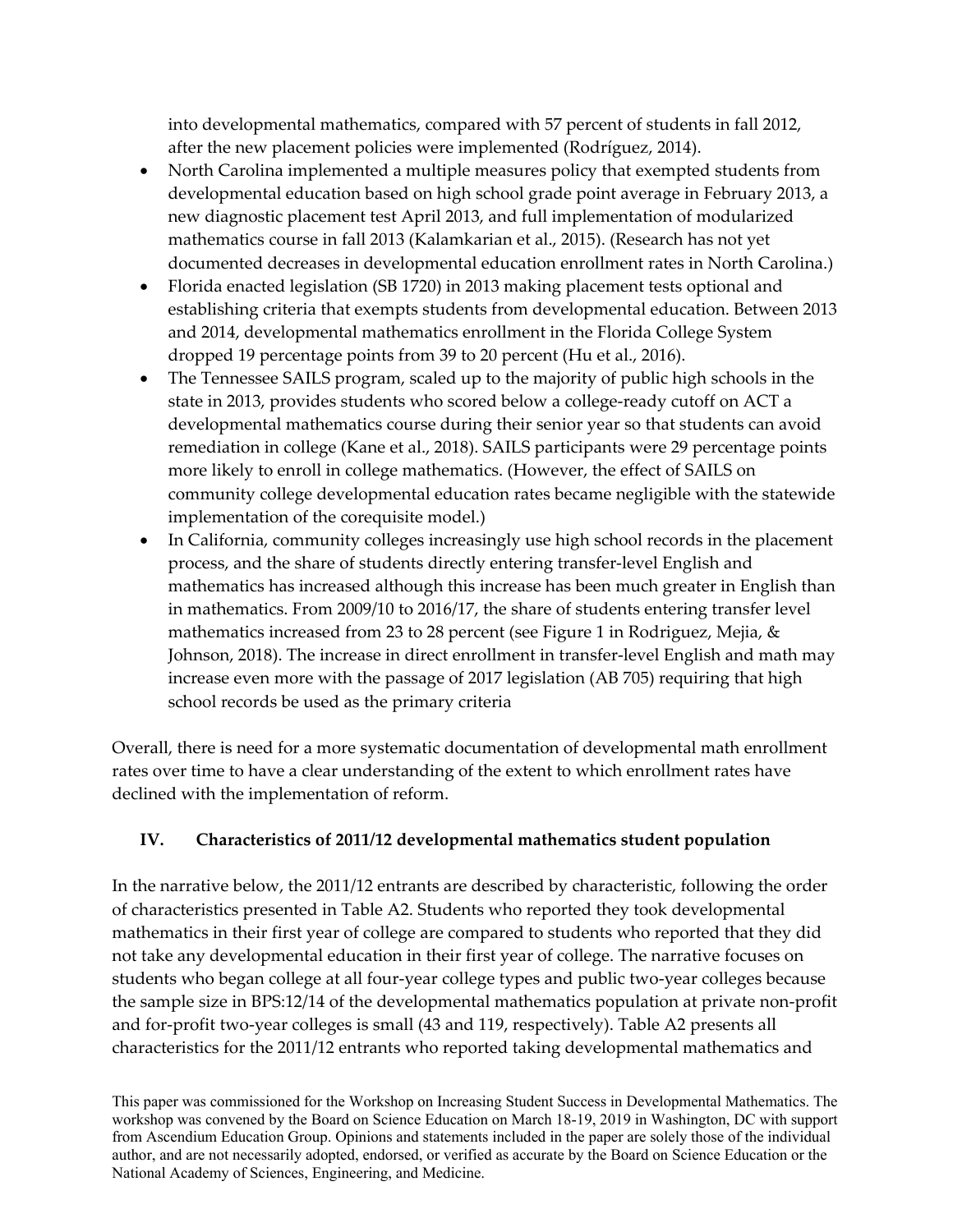did not report taking any developmental education in their first year of college by first institution type.

Following a description of the 2011/12 entrants by characteristic are key takeaways for a set of variables. Following the key takeaways, changes in the developmental mathematics population from the 2003/04 cohort to 2011/12 cohort are highlighted. Table A3 presents all characteristics for the 2003/04 entrants who reported taking developmental mathematics and did not report taking any developmental education in their first year of college by first institution type. Table A4 presents all characteristics for the 2003/04 entrants who took developmental mathematics and did not take any developmental education based on course transcript data from 2003‐2009.

#### *Demographic information*

*Gender.* Across all institution types, the 2011/12 college population was more female than male, and this is also true of the developmental math population at public four‐year, private for‐profit four-year, and public two-year colleges. Differences are largest at public institutions: 61 percent of the developmental math population at public four‐year colleges and 58 percent of the developmental math population at public two‐year colleges were female while 55 percent of the students who did not take developmental education in their first year at public four‐year colleges and 52 percent of the students who did not take developmental education in their first year at public two‐year colleges were female.

*Race/ethnicity.* Across all institution types, the 2011/12 developmental math population was more diverse than the population of students who did not take developmental education in their first year of college. The proportion of students of color in the developmental math population ranges from 60 percent at private for‐profit four‐year colleges, 56 percent at public four-year colleges, 51 percent at public two-year colleges, and 44 percent at private non-profit four-year colleges. In contrast, the proportion of students of color in the population of students who did not take developmental education ranges from 53 percent at private for-profit fouryear colleges, 43 percent at public two-year colleges, and 34 percent at public and private nonprofit four‐year colleges. Section 5 examines the overrepresentation of students of color in developmental mathematics.

*First language.* At public four‐year and private for‐profit four‐year colleges, a higher proportion of developmental math students learned to first speak an equal mix of English and another language or learned to first speak another language than students who did not take developmental education. At private non‐profit four‐year and public two‐year colleges, a similar proportion of developmental math students and students who did not take developmental education learned to speak an equal mix of English and another language or another language (15 and 19 percent, respectively).

*Immigrant status.* Paralleling patterns in the student population related to the first language students learned to speak, at public four‐year and private for‐profit four‐year colleges, a higher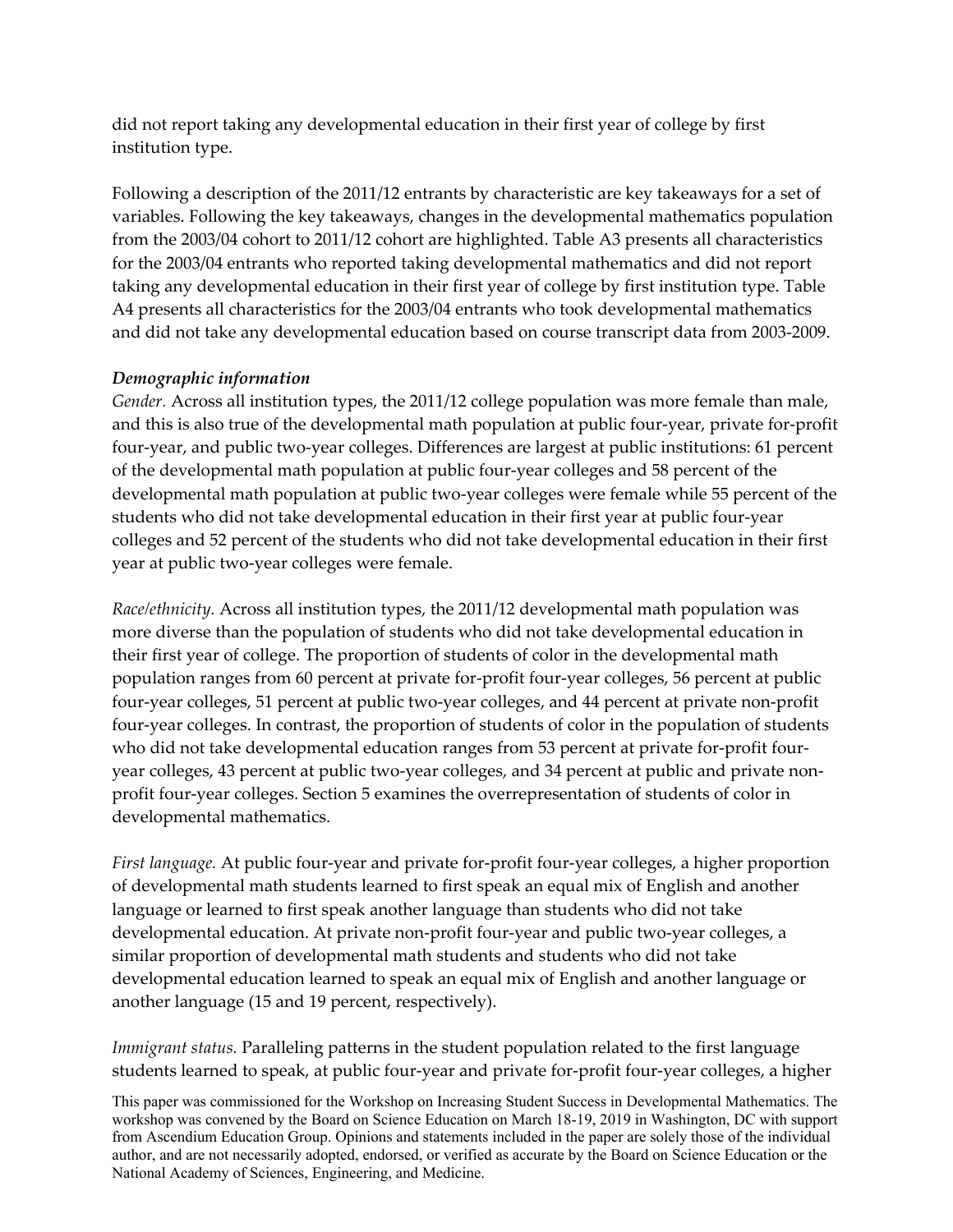proportion of developmental math students had an immigrant status or were U.S. citizens with foreign-born parents than students who did not take developmental education. At private nonprofit four-year and public two-year colleges, a similar proportion of developmental math students and students who did not take developmental education were first- and secondgeneration U.S. born citizens (94 and 91 percent, respectively).

*Highest level of education of either parent.* At public and private non‐profit four‐year colleges, a much higher proportion of developmental math students were the first in their families to go to college. For example, about one‐third of developmental math students at these institution types had parents with a high school diploma or less, whereas only 20 and 16 percent of students who did not take developmental education had parents with a high school diploma or less at public and private non‐profit four‐year colleges (respectively). There were smaller differences in these two population at public two‐year colleges, and more students were the first in their families to go to college overall: For example, 47 percent of developmental math students had parents with a high school diploma or less, whereas 43 percent of students who did not take developmental education had parents with a high school diploma or less. At private for‐profit four‐year colleges, the trend is reverse although again many more students were the first in their families to go to college: 52 percent of developmental math students had parents with a high school diploma or less, whereas 55 percent of students who did not take developmental education had parents with a high school diploma or less.

*Locale of student's home.* Across all institution types, a higher proportion of the developmental math population was from urban areas than the population of students who did not take developmental education.

*Key takeaways from demographic information.* Overall, patterns of findings demonstrate that developmental mathematics students are much more likely to come from historically underrepresented or underserved groups. This is especially true at public four‐year colleges where the developmental math population and students who did not take developmental education have larger differences in characteristics across all demographic characteristics compared to these student populations at other institution types.

*Changes over time in the developmental mathematics student population.* The same patterns in demographic characteristics are present among students who entered in 2003/04 (table A3). Developmental math students were more likely to be female, students of color, and have parents whose highest level of education was a high school diploma or less. However, differences between the developmental math population and students who did not take developmental education are smaller in 2003/04 compared to 2011/12, and there are few differences in first language and immigrant status. Smaller differences between the two populations in 2003/04 compared to 2011/12 may be due in part to a less diverse college student population in 2003/04 compared to 2011/12. For example, in the 2003/04 cohort, 36 percent of students were students of color: 40 percent of students in the developmental math population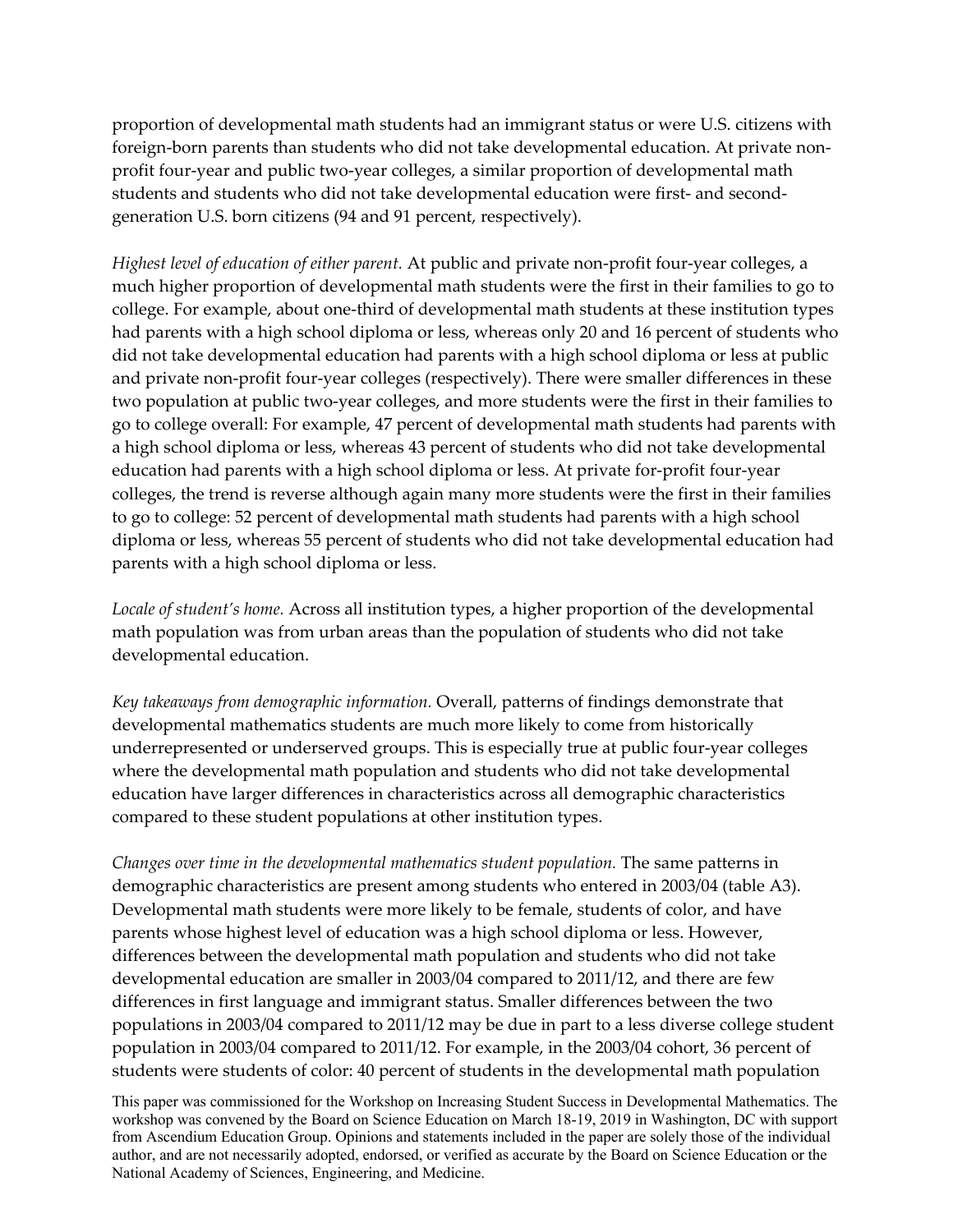were students of color, and 35 percent of students who did not take developmental education were students of color. In the 2011/12 cohort, 47 percent of students were students of color: 54 percent of students in the developmental math population were students of color, and 44 percent of students who did not take developmental education were students of color.

#### **Box 1. A spotlight on developmental math enrollment by college locale**

Higher education research typically does not examine student outcomes by college locale, yet we know from K12 literature that outcomes for rural high school students, particularly those related to postsecondary transitions, tend to be less positive than outcomes for students from nonrural high schools (Byun et al., 2012; Byun, Irvin, & Meece, 2015; Player, 2015). This analysis finds that **developmental mathematics course‐taking is slightly higher at colleges located in rural areas.** Among the 2011/12 cohort, developmental education enrollment rates were slightly higher at two-year and four-year colleges located in rural areas compared to colleges in urban and suburban areas and towns.<sup>1</sup> These higher rates were driven by a higher proportion of students attending rural colleges taking developmental mathematics since the proportion of students who took developmental English only was lower (at four‐year colleges) or the same (at two-year colleges) across locales. At rural two-year colleges, 29 percent of students took developmental mathematics compared to 24 percent of students at colleges in urban and suburban areas and towns. At rural four-year colleges, 17 percent of students took developmental mathematics compared to 13 percent of students at colleges in urban areas and 12 percent of students at colleges in suburban areas and towns.

### *High school academic performance*

*Highest mathematics course completed in high school.* Across all institution types, a lower proportion of developmental mathematics students completed Trigonometry or higher compared to students who did not take developmental education, while a higher proportion completed less than Algebra 2 or Algebra 2.

*Took college credit in high school.* Across nearly all institution types, a lower proportion of developmental mathematics students took college credit in high school compared to students who did not take developmental education. At private for-profit four-year colleges, a similar proportion of developmental mathematics students and students who did not take developmental education took college credit in high school (29 percent).

*High school grade point average (GPA).* Across all institution types, a lower proportion of developmental mathematics students earned a 3.5‐4.0 GPA compared to students who did not take developmental education. At pubic four‐year and two‐year colleges, a slightly lower proportion of developmental mathematics students earned a 3.0‐3.4 GPA compared to students who did not take developmental education; however, the same proportion of developmental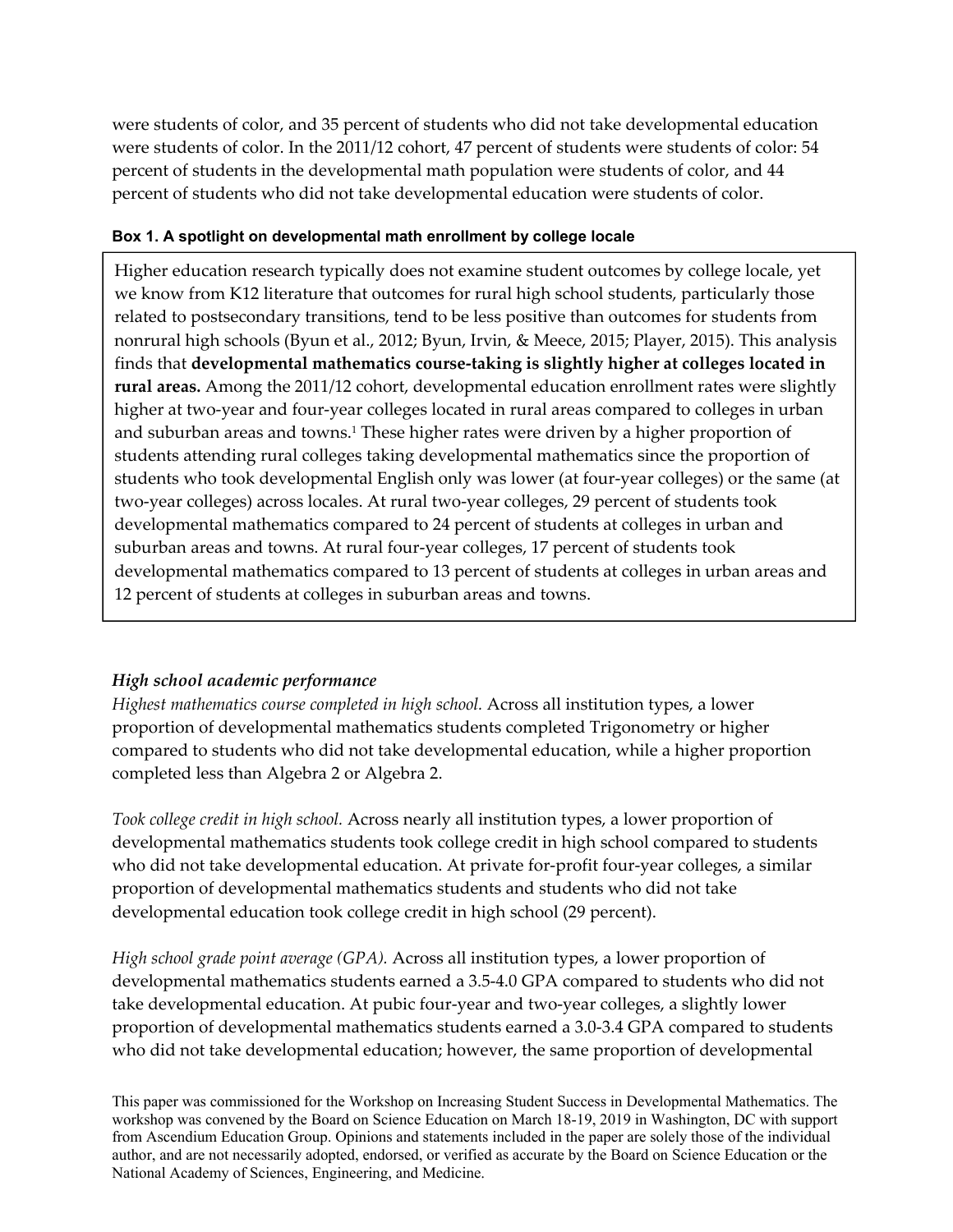mathematics students and students who did not take developmental education in their first year earned a 3.0‐3.4 GPA at private non‐profit and for‐profit four‐year colleges.

*High school completion type.* Most students in the BPS data completed high school. The primary difference in high school completion across the populations under study is that at public fouryear colleges and private non‐profit four‐year colleges, a higher proportion of developmental mathematics students had a GED (4‐5 percent) compared to students who did not take developmental education (1 percent). This trend is reverse at private for-profit colleges where a lower proportion of developmental mathematics students had a GED (14 percent) compared to students who did not take developmental education (17 percent). At public two-year colleges, a similar proportion of developmental mathematics students had a GED (12 percent) compared to students who did not take developmental education (11 percent).

*Key takeaways from high school academic performance.* Overall, patterns of findings demonstrate that developmental mathematics students entered college with somewhat lower high school academic preparation than their peers who did not take developmental education in their first year in college. However, it is perhaps surprising that developmental mathematics students overall seem to have a fairly high level of high school preparation: For example, over half of developmental mathematics students at public and private non‐profit four‐year colleges, 29 percent of developmental mathematics students at public two-year colleges, and 24 percent of developmental mathematics students at private for‐profit four‐year colleges completed Trigonometry or higher in high school. Similarly, over half of developmental mathematics students at public and private non‐profit four‐year colleges, 33 percent of developmental mathematics students at public two‐year colleges, and 29 percent of developmental mathematics students at private for-profit four-year colleges took college credit in high school. Finally, differences in GPA are mainly among students earning the highest GPAs (A‐ to A).

*Changes over time in the developmental mathematics student population.* We see the same patterns among students who entered college in 2003/04 (table A3). Developmental math students entered college with somewhat lower high school academic preparation than their peers who did not take developmental education. However, overall, the 2011/12 college population and developmental math population is much more prepared than the 2003/04 college population and developmental math population. The 2011/12 entrants were more likely to have completed Trigonometry or higher, much more likely to have taken college credit courses in high school, and they had higher GPAs than 2003/04 entrants.

#### *Income information (and information used to determine financial aid)*

*Dependent/Independent status.* At public and private non‐profit four‐year colleges, most students were dependent students, but more developmental mathematics students were independent (12 percent and 20 percent, respectively) than students who did not take developmental education (5 percent). There is a reverse trend at private for‐profit four‐year colleges where the population is split more evenly between dependent and independent students, and developmental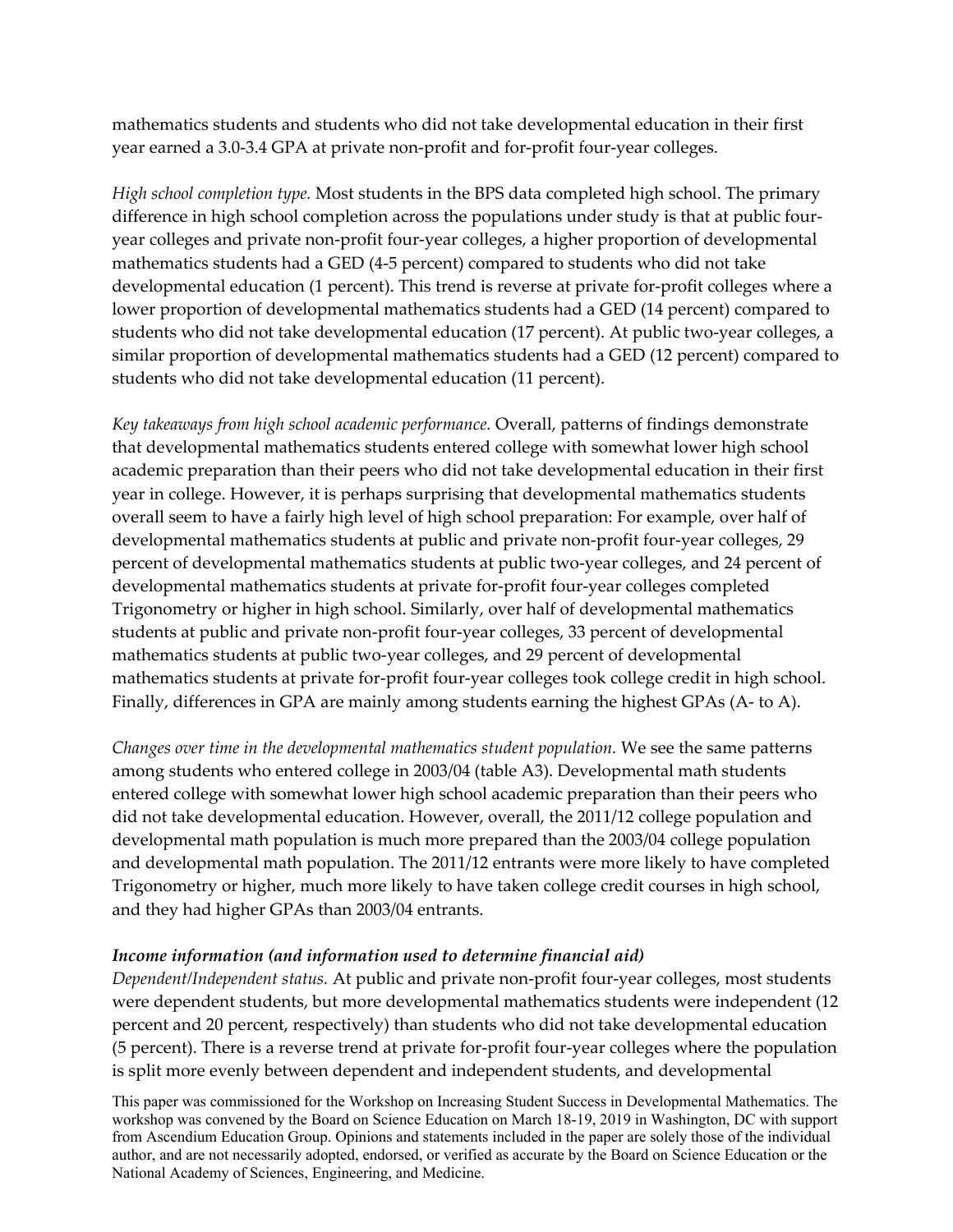mathematics students were more likely to be dependent (57 percent) compared to students who did not take developmental education (49 percent). There is no difference in the proportion of dependent and independent students in these two populations at public two‐year colleges where about 70 percent of students were dependent.

*Had Dependents.* We see a similar pattern related to if students had children in their first year in college. At public and private non‐profit four‐year colleges, most students did not have children, but more developmental mathematics students had children (6 percent and 12 percent, respectively) than students who did not take developmental education (2 percent). There is a reverse trend at private for‐profit four‐year colleges where developmental mathematics students were less likely to have children (27 percent) compared to students who did not take developmental education (31 percent). There is no difference in the proportion of students in these two populations who had children at public two-year colleges where about 16 percent of students had children.

*Income group.* Across all institution types, a higher proportion of developmental mathematics students came from lower income backgrounds compared to students who did not take developmental education in their first year in college. Differences are largest at public and private non‐profit four‐year colleges where about 30 percent of developmental mathematics students were low‐income and 18‐15 percent of students who did not take developmental education were low‐income. At public two‐year colleges, 35 percent of developmental mathematics students and 30 percent of students who did not take developmental education were low-income. Differences at private for-profit four-year colleges are smaller: 33 percent of developmental mathematics students and 34 percent of students who did not take developmental education were low‐income, while 30 percent of developmental mathematics students and 26 percent of students who did not take developmental education were low middle‐income.

*Received federal benefits3.* Across all institution types, except private for‐profit four‐year colleges, a higher proportion of developmental mathematics students received federal benefits compared to students who did not take developmental education in their first year in college. Again, differences are largest at public and private non‐profit four‐year colleges where 28‐32 percent of developmental mathematics students received federal benefits compared to about 14 percent of students who did not take developmental education. At public two‐year colleges, 35 percent of developmental mathematics students and 28 percent of students who did not take developmental education received federal benefits. Differences at private for-profit four-year colleges are minimal: 41 percent of developmental mathematics students and 40 percent of students who did not take developmental education received federal benefits.

<sup>&</sup>lt;sup>3</sup> Federal benefits include Food Stamps (SNAP) Benefits, Free/Reduced Price School Lunch Benefits, Supplemental Security Income (SSI) Benefits, Temporary Assistance for Needy Families (TANF) Benefits, and the Special Supplemental Nutrition program for Women, Infants, and Children (WIC) Benefits.

This paper was commissioned for the Workshop on Increasing Student Success in Developmental Mathematics. The workshop was convened by the Board on Science Education on March 18-19, 2019 in Washington, DC with support from Ascendium Education Group. Opinions and statements included in the paper are solely those of the individual author, and are not necessarily adopted, endorsed, or verified as accurate by the Board on Science Education or the National Academy of Sciences, Engineering, and Medicine.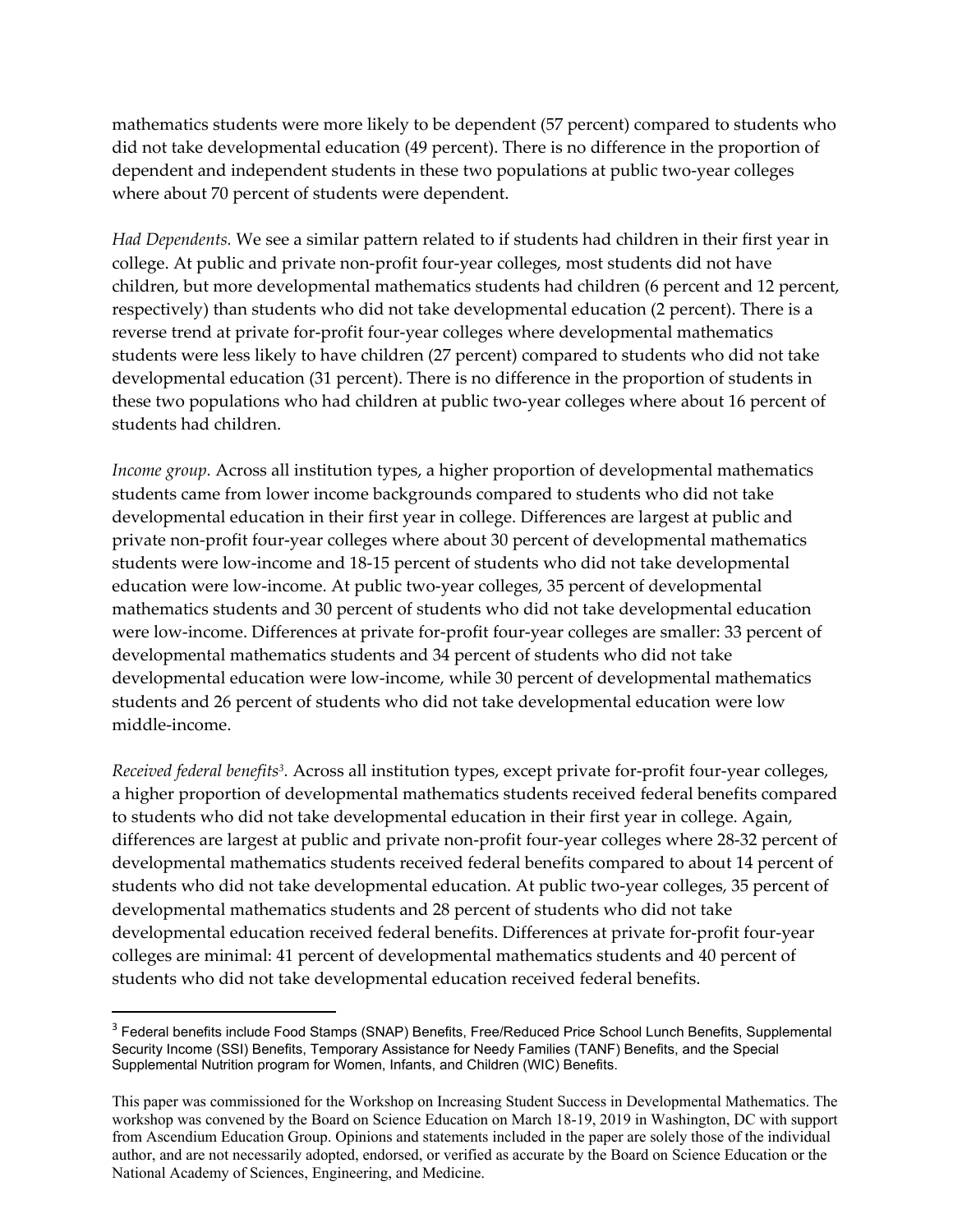*Received Pell.* Across all institution types, a higher proportion of developmental mathematics students received Pell, federal aid for low‐income students, compared to students who did not take developmental education in their first year in college. Again, differences are largest at public and private non‐profit four‐year colleges where about two‐thirds of developmental mathematics students received Pell compared to about 14 percent of students who did not take developmental education. At public two‐year colleges, 70 percent of developmental mathematics students and 61 percent of students who did not take developmental education received Pell. Again, differences at private for‐profit four‐year colleges are smaller: 84 percent of developmental mathematics students and 81 percent of students who did not take developmental education received Pell.

*Worked while enrolled.* At public and private non‐profit four‐year colleges, a slightly higher proportion of developmental mathematics students worked while enrolled in college in their first year compared to students who did not take developmental education. At private for-profit four‐year colleges and public two‐year colleges, a slightly lower proportion of developmental mathematics students worked while enrolled in college compared to students who did not take developmental education.

*Key takeaways from income information.* Overall, patterns of findings demonstrate that developmental mathematics students came from lower income background than their peers who did not take developmental education. This is especially true at public and private nonprofit four-year colleges, where differences between the two populations across measures of income are larger than at other institutions. It is important to take note of the large proportion of developmental mathematics students who receive Pell across all institution types, suggesting this population entered college with larger financial challenges than their peers who did not take developmental education in their first year in college.

*Changes over time in the developmental mathematics student population.* We see the same patterns among students who entered in 2003/04 (table A3). Developmental mathematics students came from lower income backgrounds than their peers who did not take developmental education. However, these differences have grown over time, and a larger proportion of the overall college population and developmental mathematics population came from lower income backgrounds in the 2011/12 cohort than in the 2003/2004 cohort. For example, in the 2003/04 cohort, 47 percent of students received Pell: 53 percent of students in the developmental math population received Pell, and 46 percent of students who did not take developmental education received Pell. In the 2011/12 cohort, 64 percent of students received Pell: 72 percent of students in the developmental math population received Pell, and 61 percent of students who did not take developmental education received Pell.

#### *Attitudes/mental health*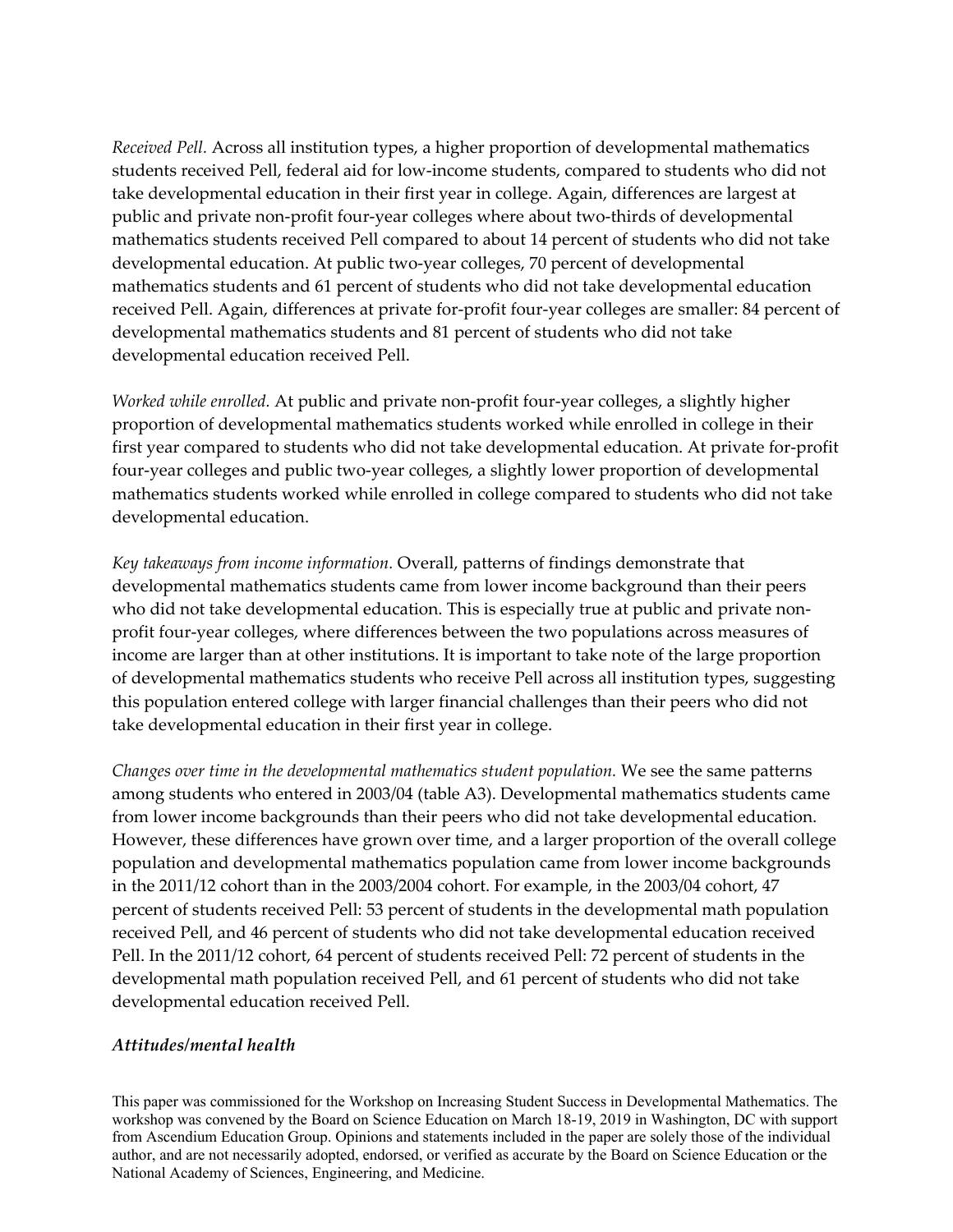*Sense of belonging.* Overall, the majority of college students reported a sense of belonging to their first institution. But, across all four-year college types, developmental mathematics students were less likely to report that they somewhat or strongly agreed that "I am a part of my first institution" compared to students who did not take developmental education in their first year in college. The opposite was true at public two-year colleges where developmental mathematics students were more likely to report that they somewhat or strongly agreed that "I am a part of my first institution" compared to students who did not take developmental education.

*Confidence.* Overall, the majority of college students reported confidence in their ability to succeed. But, at public and private non-profit four-year colleges, developmental mathematics students were less likely to report that they somewhat or strongly agreed that "I am confident that I have the ability to succeed" compared to students who did not take developmental education in their first year in college. These two populations reported similar levels of confidence at private for‐profit four‐year colleges and public two‐year colleges.

*Change in mental health rating 2011/12‐2013/14.* Across all institution types, a slightly larger proportion of developmental mathematics students reported declines in mental health over a three‐year period compared to students who did not take developmental education in their first year in college. Across the four college types, between 23‐26 percent of developmental mathematics students reported declines in mental health while between 19‐24 percent of students who did not take developmental math reported declines in mental health.

*Key takeaways from attitudes/mental health.* Overall, patterns of findings demonstrate that developmental mathematics students reported slightly lower sense of belonging, confidence, and mental health ratings compared to their peers who did not take developmental education in the first year of college.

*Changes over time in the developmental mathematics student population.* These variables are not available in BPS:04/09.

#### *College enrollment information*

*Full‐time/Part‐time status.* At public and private non‐profit four‐year colleges, most students were full-time in their first term although a lower proportion of developmental mathematics students were full-time compared to their peers who did not take developmental education. At private for‐profit and public two‐year colleges, a higher proportion of developmental mathematics students were full‐time compared to their peers who did not take developmental education.

*Major.* At all four-year colleges, a lower proportion of developmental mathematics students declared a major in science, engineering, and mathematics compared to their peers who did not take developmental education. At public two‐year colleges, a slightly higher proportion of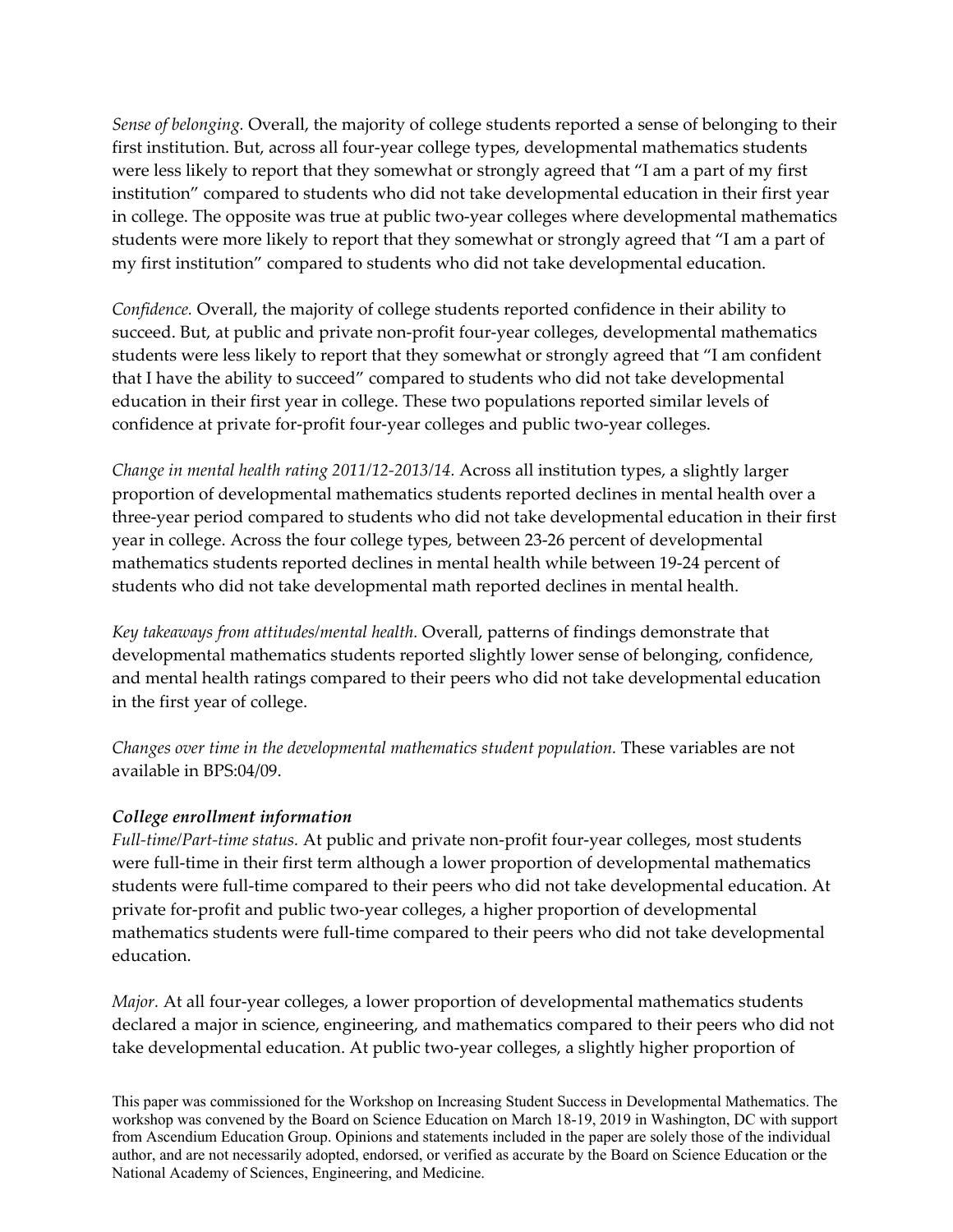developmental mathematics students declared a major in science, engineering, and mathematics and health and medicine compared to their peers who did not take developmental education.

*Key takeaways from college enrollment information.* College enrollment information varies by first institution type.

*Changes over time in the developmental mathematics student population.* There are slight differences across cohorts among public two‐year college students. In 2003/04, at public two‐year colleges, a lower proportion of developmental mathematics students were full-time in the first term and declared a STEM major compared to their peers who did not take developmental education. These trends reverse in 2011/12.

#### *College outcomes*

*Selected STEM major in first year and still in STEM major.* Across all institution types, developmental mathematics students who declared a STEM major in their first year were less likely to still be in the STEM major three years later compared to their counterparts who did not take developmental mathematics in their first year in college.

*Number of institutions attended.* There are no differences in the number of institutions attended across the two populations of interest who began college at a public four‐year college or private for‐profit four‐year college. Among students who started at private non‐profit four‐year colleges, a higher proportion of developmental mathematics students attended more than one institution compared to their counterparts who did not take developmental mathematics in their first year in college (37 percent compared to 28 percent). Among students who started at public two‐year colleges, a lower proportion of developmental mathematics students attended more than one institution compared to their counterparts who did not take developmental mathematics in their first year in college (23 percent compared to 26 percent). This could be due to lower rates of four‐year college transfer among developmental mathematics students (rather than less swirl among institutions): 11 percent of developmental mathematics students transferred to a four‐year college compared to 13 percent of students who did not take developmental mathematics in their first year in college.

*Stopouts4.* A slightly higher proportion of students who started at public and private non‐profit four-year colleges and took developmental mathematics had more stopouts than their peers who did not take developmental mathematics. Differences in stopouts among these two populations of students who started at private for‐profit four‐year colleges and public two‐year colleges are minimal.

 $4$  A stopout is defined as a break in enrollment of five or more consecutive months.

This paper was commissioned for the Workshop on Increasing Student Success in Developmental Mathematics. The workshop was convened by the Board on Science Education on March 18-19, 2019 in Washington, DC with support from Ascendium Education Group. Opinions and statements included in the paper are solely those of the individual author, and are not necessarily adopted, endorsed, or verified as accurate by the Board on Science Education or the National Academy of Sciences, Engineering, and Medicine.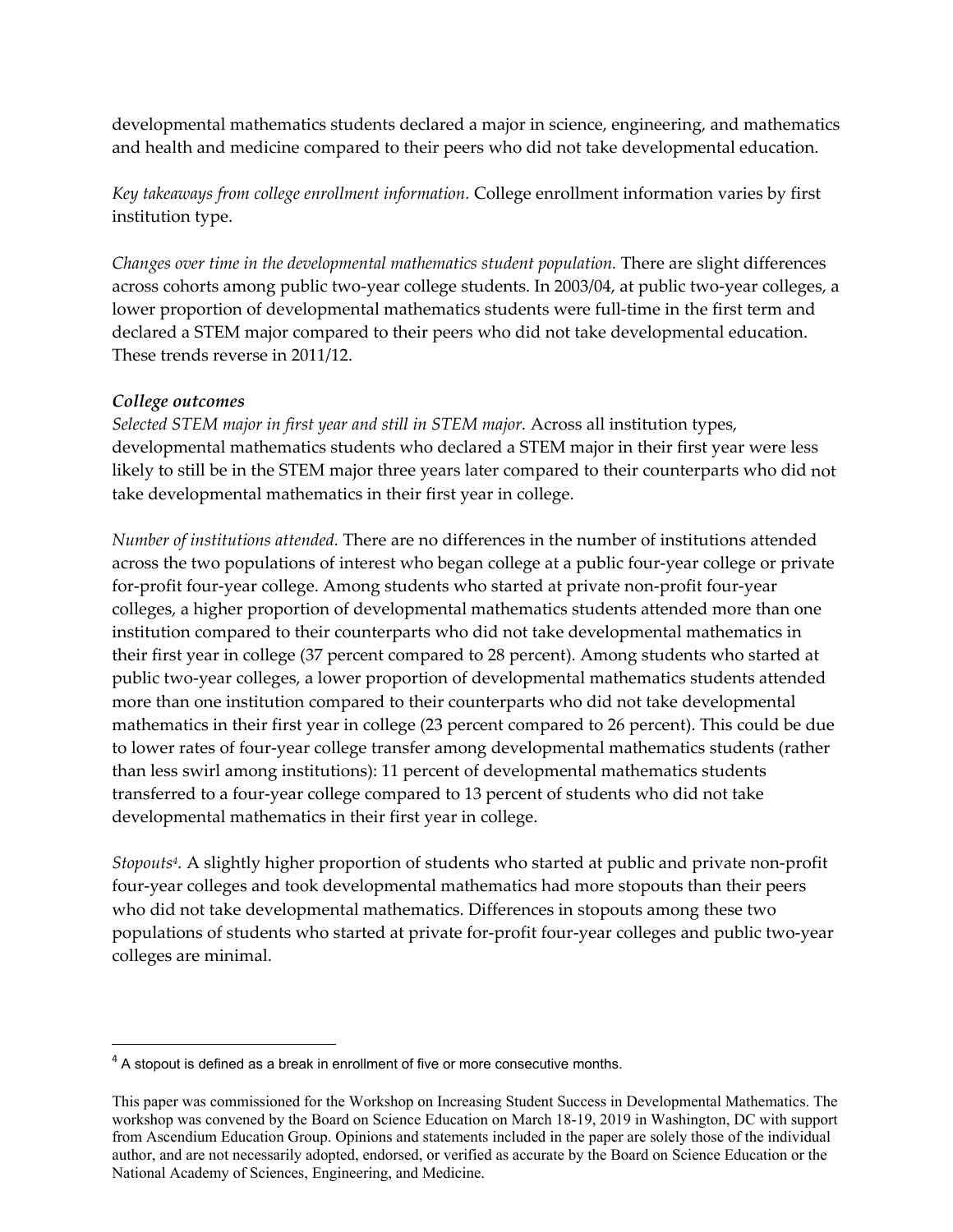*Attainment and persistence.* As of June 2014, a much lower proportion of students who began college at a public four‐year or private non‐profit four‐year and took developmental mathematics were still enrolled or had earned a degree compared to students who did not take any developmental education in their first year. In contrast, at private for‐profit four‐year colleges and public two‐year colleges, a higher or comparable (respectively) proportion of developmental mathematics students were still enrolled in college compared to students who did not take developmental education. But at both institution types, degree attainment rates for developmental mathematics student were lower compared to students who took no developmental education.



**Figure 3. Attainment and persistence as of June 2014, by first institution type** 

Note: Attainment and persistence rates for private non-profit and for-profit two-year colleges are not displayed in the figure but can be found in table A2. Developmental education course enrollment was self-reported during an interview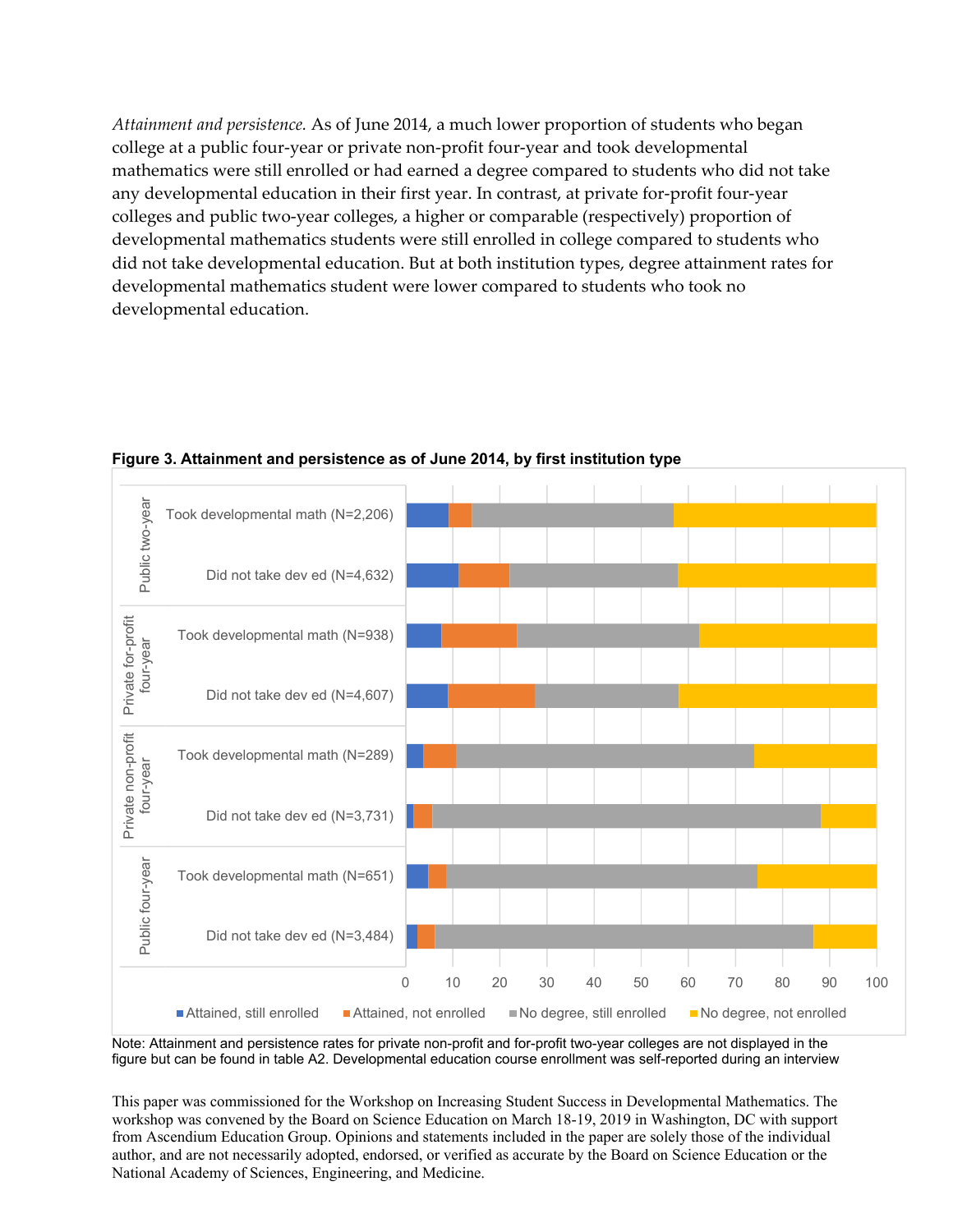in 2012. Sample sizes by institution type are as follows: Public four-year = 4,293 students; Private non-profit four-year  $= 4,133$ ; Private for-profit four-year  $= 5,821$ ; Public two-year  $= 7,299$ . Source: Author's analysis of BPS:12/14.

*Key takeaways from college outcomes as of June 2014.* Overall, early outcomes of developmental mathematics students are slightly lower compared to students who did not take developmental education in their first year in college. However, since the data only follow these students for three years, we do not know to what extent their degree outcomes may catch up to students who did not take developmental education in their first year in college. Further, across all institution types, future degree expectations are relatively high among developmental math students: The majority expect to earn a bachelor's degree or higher.

*Changes over time in the developmental mathematics student population.* Data on the 2003/04 entrants tell a similar story in that six‐year completion rates are lower among developmental mathematics students compared to their peers who did not take developmental education in their first year in college. BPS data parallel a wide array of literature on developmental education students that finds that students who begin college in developmental education complete college at lower rates than their peers (e.g., Attewell et al., 2006). In the 2003/04 cohort, there are particularly large differences in outcomes between developmental mathematics students and students who did not take developmental education at public and private non‐ profit four‐year colleges.

## **V. Developmental mathematics enrollment and equity considerations**

Some of the key differences between the populations of developmental mathematics students and students who did not take developmental education are found across race/ethnicity and income. In this section, disproportionality in developmental education participation by race/ethnicity and income (measured by receiving the federal Pell grant) for all students in the 2011/12 cohort and students who first attended a public four‐year or two‐year college are examined in more depth.

There are many different measures of disproportionality, and for this paper, a composition index is used to illustrate disproportionality in developmental mathematics enrollment. Similar methods have been used in the literature to understand disproportionality in special education (e.g., Gibb & Skiba, 2008) and discipline (Nishioka, Shigeoka, & Lolich, 2017) referrals in K12 schools, as well as participation in dual credit (Pierson & Hodara, 2018). A composition index is the proportion of the student group in the developmental mathematics population divided by the proportion of the student group in the student population. Ratios above 1 indicate the student group is overrepresented in the developmental mathematics population (compared to their representation in the overall population). For example, 16 percent of students in the total population of the 2011/12 cohort and 21 percent of students in the developmental mathematics population were Black/African American, indicating a ratio of 1.3 (21/16) and an overrepresentation of Black/African American students in the developmental mathematics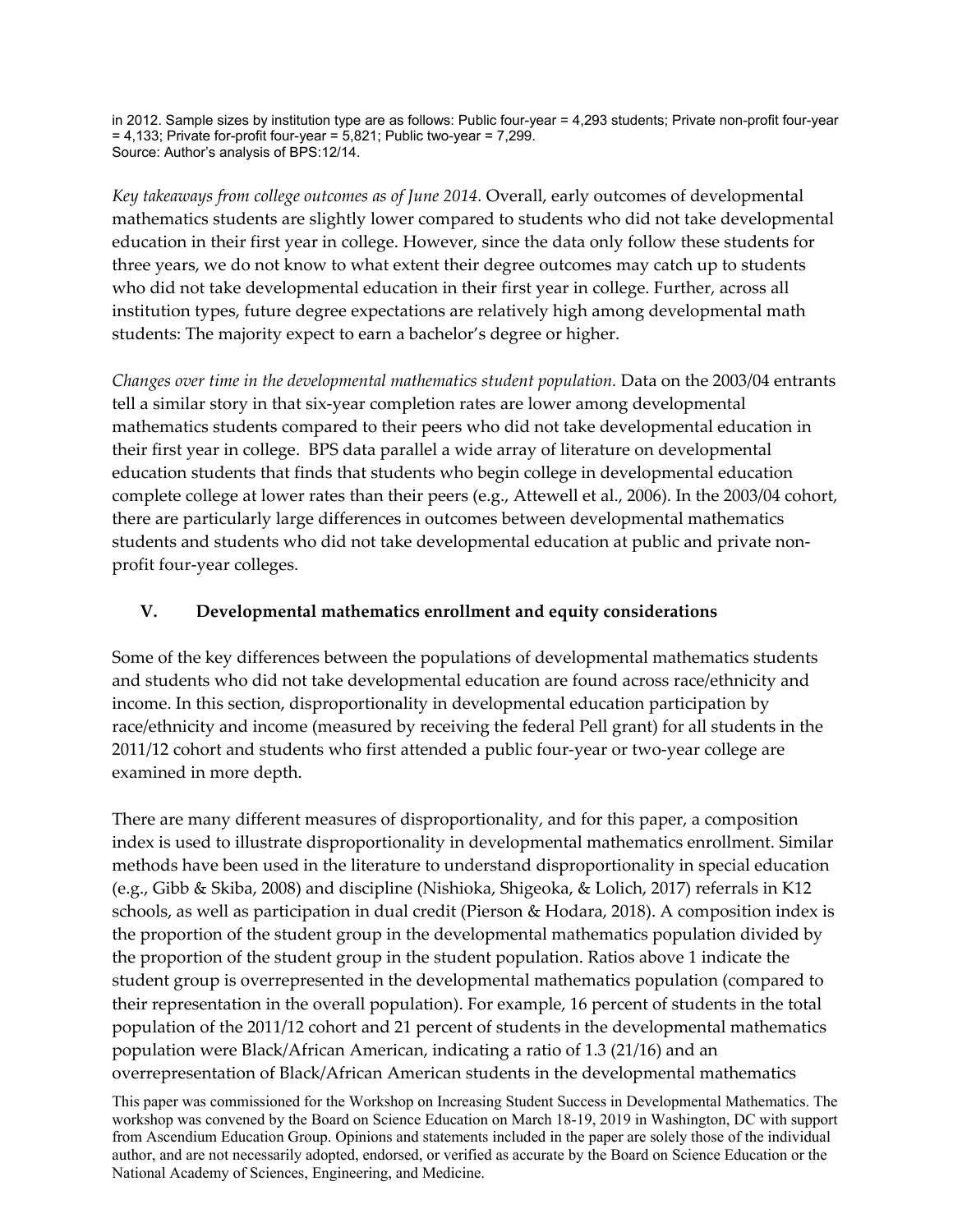population. Composition indexes can also capture disproportionality among smaller populations. For example, 1.0 percent of students in the 2011/12 cohort and 1.35 percent of students in the developmental mathematics population were American Indian/Alaska Native, also indicating a ratio of 1.3 (1.35/1) and an overrepresentation of American Indian/Alaska Native students in the developmental mathematics population.

Across all college types, American Indian/Alaska Native, Black/African American, Hispanic/Latino, and students who received Pell are overrepresented in the developmental mathematics population (Figure 4). Overrepresentation of these groups in the developmental mathematics population is much greater at public four-year colleges compared to public twoyear colleges, and Native Hawaiian/Pacific Islanders and Multiracial students are also overrepresented in the developmental mathematics population at four‐year public colleges.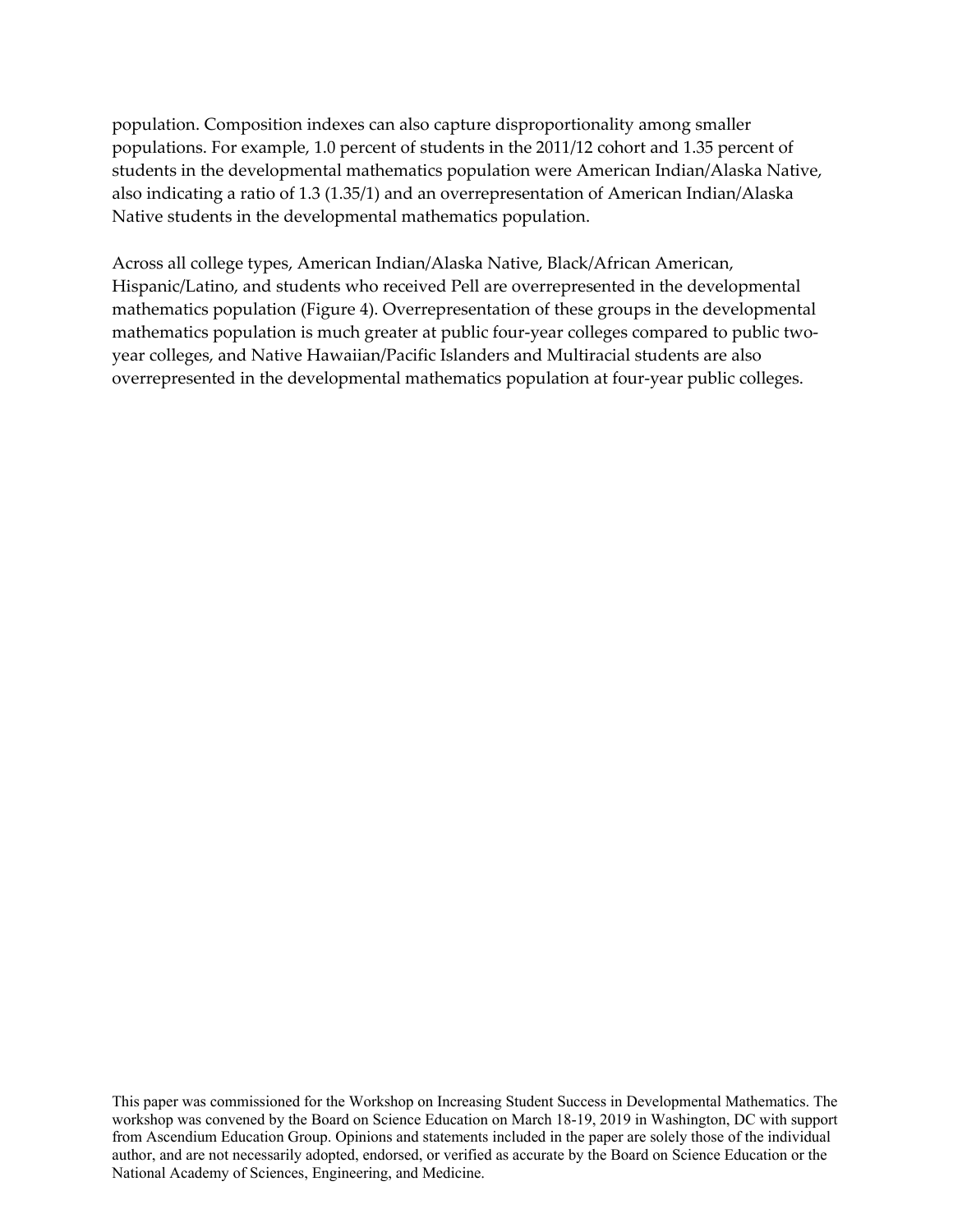#### **Figure 4. Overrepresentation in developmental mathematics for each racial/ethnic group and students who received Pell, 2011/12 entrants (overrepresentation represented by ratios above 1)**  *Panel A: All students*



*Panel B: Public four-year college students* 







Note: Figures illustrate the composition index of developmental mathematics enrollment for each racial/ethnic group and students who received Pell. Developmental education course enrollment was self-reported during an interview in 2012. The composition index measures if students are represented in the developmental mathematics population at the same rate they are represented in the overall student population. Ratios greater than one indicate overrepresentation. For example, 63.6 percent of students in the sample received Pell and 72.3 percent of the developmental mathematics population received Pell, indicating a ratio of 1.14 (72.3/63.6) and overrepresentation of students who received Pell in the developmental mathematics population. The exact rates underlying the composition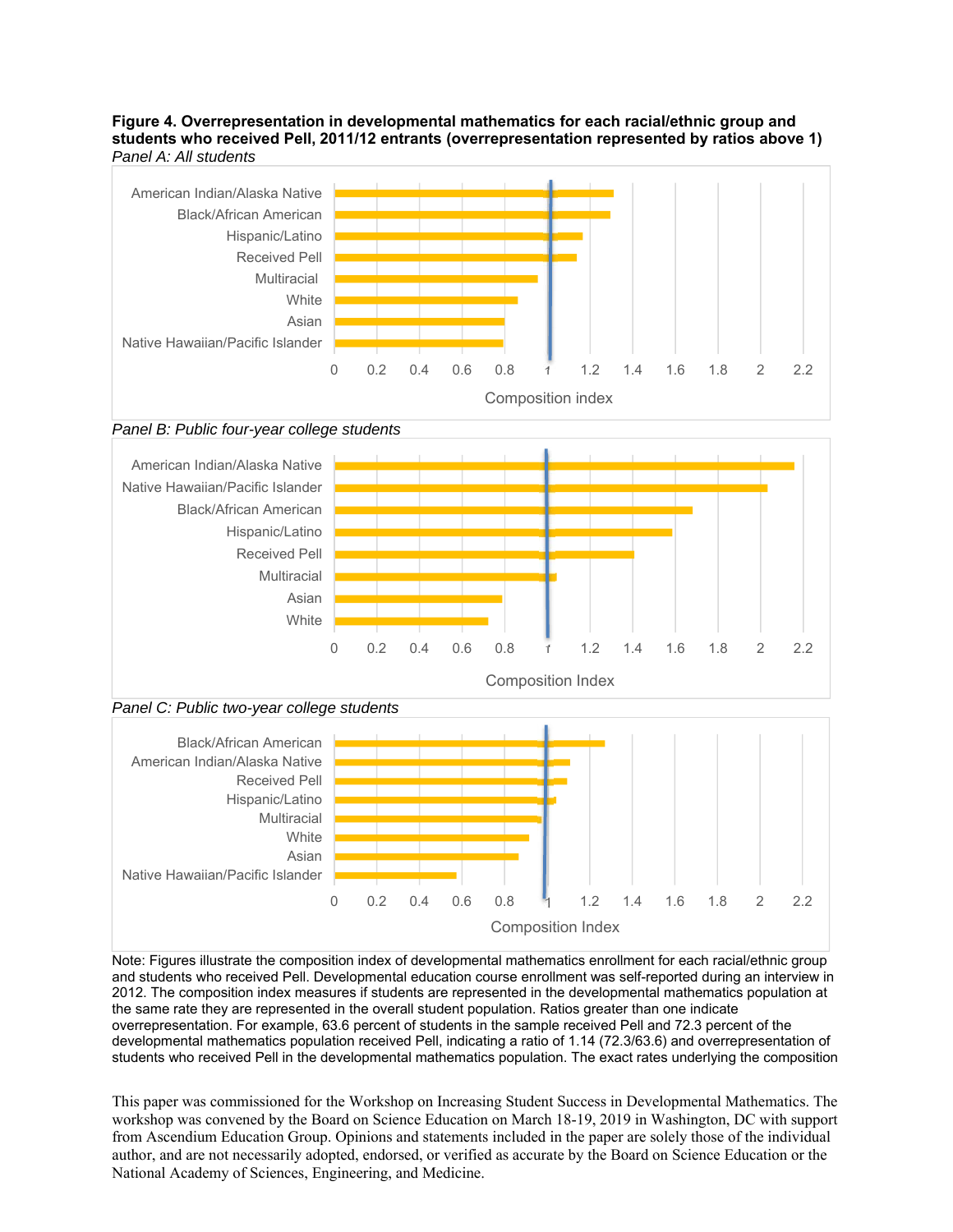indexes are in Appendix Table A4. Sample sizes are as follows: All students = 24,766; Public four-year = 4,293 students; Public two-year = 7,299. Source: Author's analysis of BPS:12/14.

Disproportionality in developmental mathematics enrollment can be further explored by examining developmental mathematics enrollment rates by race/ethnicity and income among students who performed similarly in high school. Many community colleges have implemented alternative or additional measures to assess incoming students' college readiness, including high school grades and GPA. A number of states (e.g., North Carolina) and institutions have set a 2.6 high school GPA (roughly equivalent to a B‐) or higher as a measure of college readiness that allows students to be placed directly into college‐level coursework (Cullinan et al., 2018; Ganga et al., 2018). In addition, some states and institutions consider high school course grades in mathematics as a measure of college readiness, particularly passing Algebra 2 or higher (Barnett & Reddy, 2017). Thus, developmental mathematics enrollment rates by race/ethnicity and income among students who earned a B‐ or higher in high school and among students who completed Algebra 2 or a higher mathematics class in high school, measures that roughly demonstrate some level of college readiness in mathematics were examined.

Developmental mathematics enrollment among students with the same level of college readiness varies by race/ethnicity and income (Figure 5). Among all students in the 2011/12 cohort who earned a B‐ or higher cumulative high school GPA, developmental mathematics enrollment rates are highest for American Indian/Alaska Native students (26%) and lowest for students who receive Pell grants (11%). The same pattern is observed among students who passed Algebra 2 or higher: developmental mathematics enrollment rates are highest for American Indian/Alaska Native and Black/African American students (24%) and lowest for students who receive Pell grants (12%). Disparities in developmental mathematics enrollment among students with the same level of college-readiness are greater at four-year public colleges than at two‐year public colleges.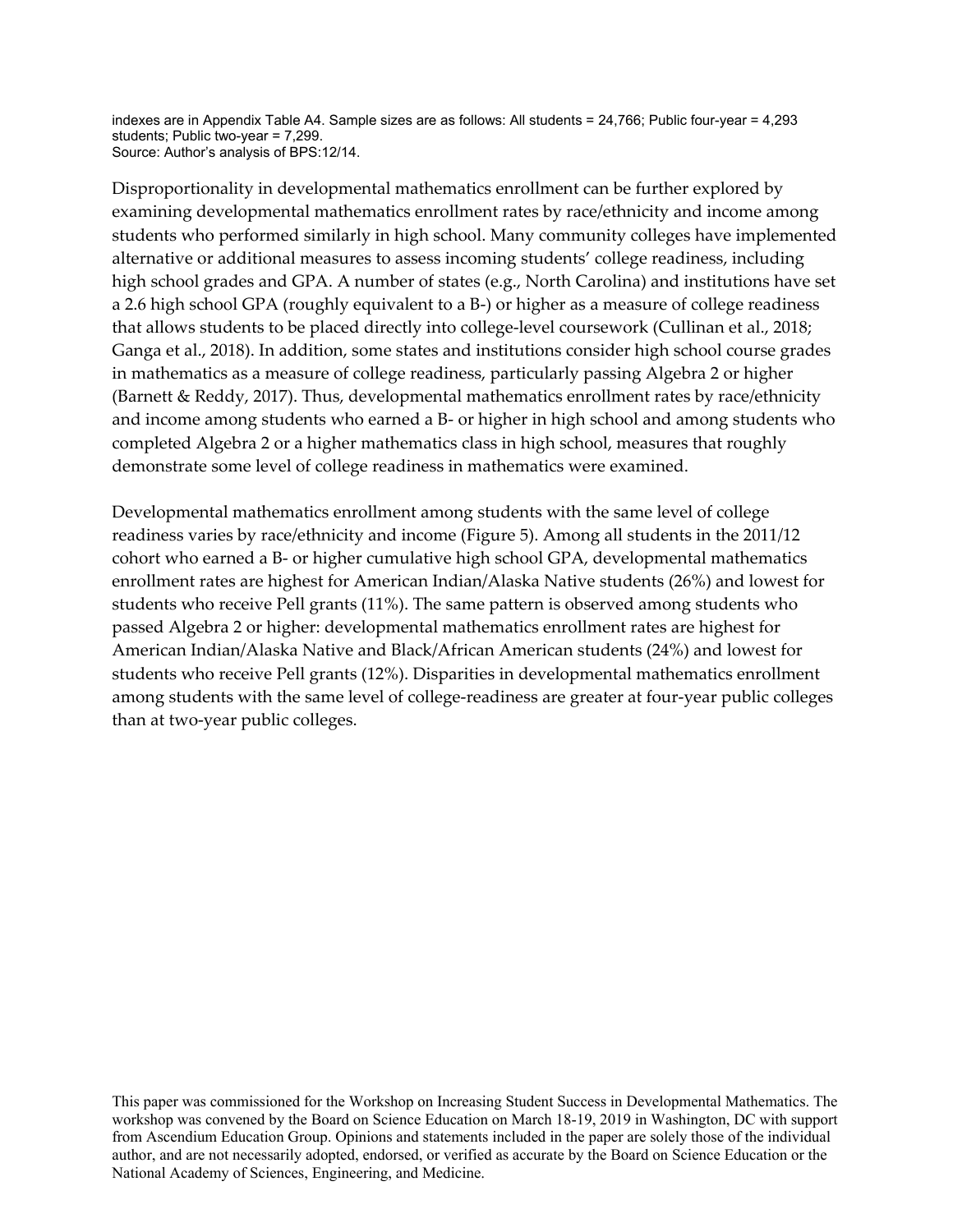#### **Figure 5. Percentage of students with the same level of college readiness who took developmental math in first year in college, 2011/12 entrants**  *Panel A: All students*





Native Hawaiian/Pacific Islander

Did not receive Pell

**White Multiracial** Asian



This paper was commissioned for the Workshop on Increasing Student Success in Developmental Mathematics. The workshop was convened by the Board on Science Education on March 18-19, 2019 in Washington, DC with support from Ascendium Education Group. Opinions and statements included in the paper are solely those of the individual author, and are not necessarily adopted, endorsed, or verified as accurate by the Board on Science Education or the National Academy of Sciences, Engineering, and Medicine.

■ Completed Algebra 2 or higher math class in high school ■ High school GPA B- to A

0 5 10 15 20 25 30 35 40 45

Proportion of students who took developmental math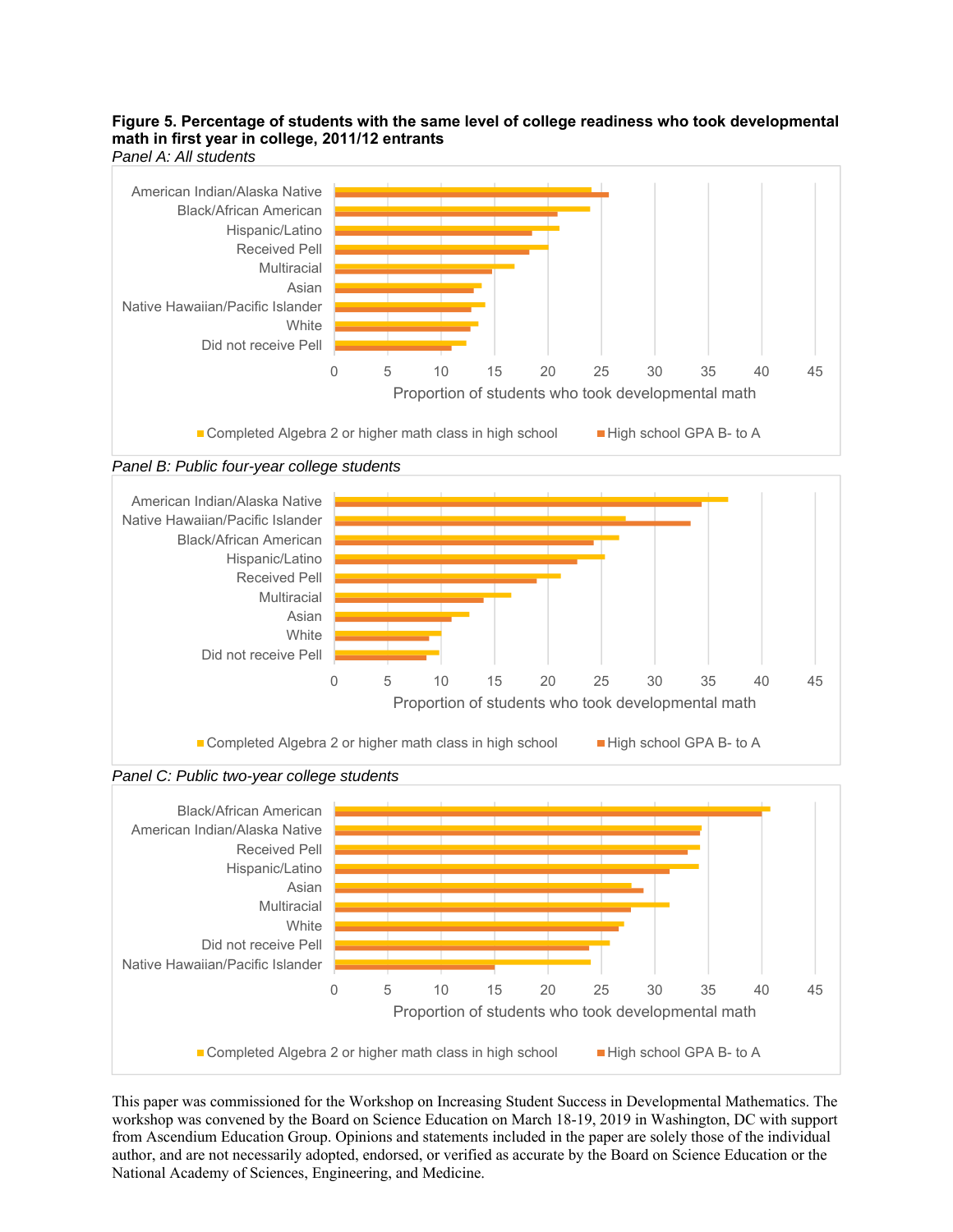Note: Figures illustrate the proportion of each student group who passed Algebra 2 or a higher mathematics class in high school and enrolled in developmental mathematics in their first year in college and the proportion of each student group who earned a cumulative high school grade point average of B- to A and enrolled in developmental mathematics in their first year in college. Developmental education course enrollment was self-reported during an interview in 2012. Sample sizes are as follows: All students who completed Algebra 2 or higher = 17,376; All students who earned a GPA of B- to A = 15,567; Public four-year students who completed Algebra  $2$  or higher = 3,825; Public four-year students who earned a GPA of B- to A = 3,543; Public two-year students who completed Algebra 2 or higher = 3,982; Public four-year students who took Algebra 2 or higher = 3,982. Source: Author's analysis of BPS:12/14.

#### **I. Conclusion and next steps for research**

The analysis of BPS data surfaced a number of key findings with related suggestions for future research and data inquiry.

First and foremost, there is a critical need for a more systematic understanding of the percentage of students currently enrolling in developmental mathematics and the characteristics of these students. While there is suggestive evidence from across states that developmental math enrollment rates have decreased over time, research on developmental math reform does not report on changes in developmental math enrollment rates over time in the same way. For example, some reports provide enrollment in transfer‐level math over time, but not developmental math, while other reports only provide developmental math rates for a specific population (e.g., students who participated in the developmental math reform). Other research reports present the causal impact of reform on the likelihood of developmental math enrollment, but do not provide the straightforward descriptive developmental math enrollment rates over time. Finally, overall, there is a lack of information about the current characteristics of students served in developmental math. Research reports on state and systemwide reforms of developmental math should report descriptive rates of changes over time in developmental math enrollment and describe the population served in the reform models. This information will help stakeholders understand the current prevalence of developmental math and the characteristics of the student population served in the current models.

Second, the developmental mathematics population has larger proportions of students from historically underrepresented student groups than students who did not take developmental education. This finding is consistent with the literature on community college developmental mathematics students, where a relatively large body of literature has explored developmental education enrollment rates in different contexts and inequities or disproportionality in developmental education enrollment across student groups (e.g., Attewell et al., 2006; Bailey et al, 2010; Bahr, 2010b; Cox et al., 2018; Hu, 2016). This research agenda should continue, particularly in this era of reform. Developmental education reforms at community college have gained momentum, but there is little understanding of who is specifically served by the new models and if all populations benefit from new models equally (Braithwaite & Edgecombe, 2018). It is critical to examine variation in reform model impacts by subpopulation to understand if all students benefit from reform models.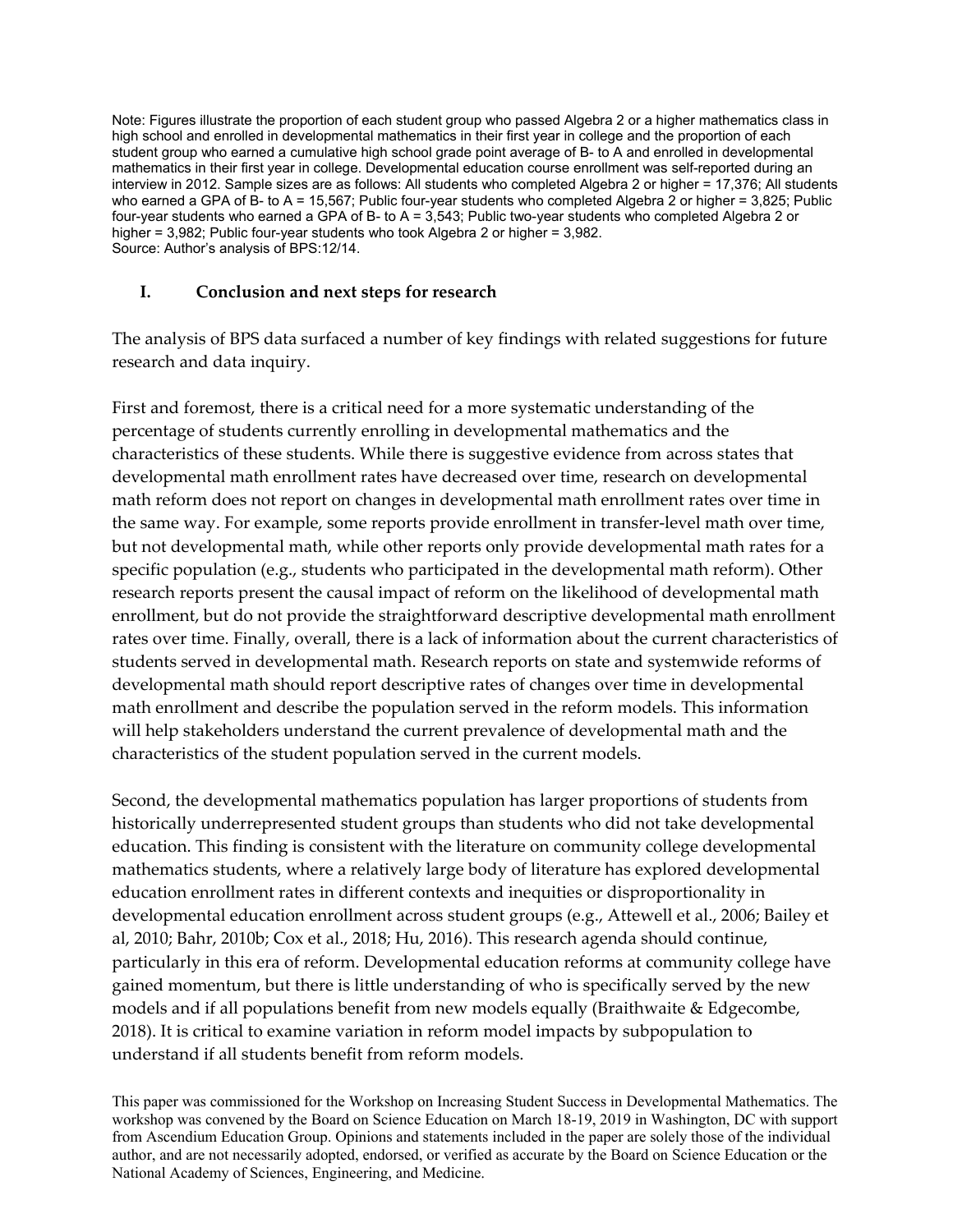Third, differences between developmental mathematics students and students who did not take developmental education are largest at public and private non‐profit four‐year colleges, and disproportionality or overrepresentation of students of color (particularly American Indian/Alaska Native, Hispanic/Latino, and Black/African America) and low‐income students is much larger at four-year colleges than at two-year colleges. However, much less is known about the developmental mathematics population in the four‐year sector; therefore, there is a need to build a research agenda around studying this population in the four-year sector, particularly at public four‐year institutions where state and local policy have some level of influence on institutional change. Furthermore, it is critical for institutions to examine their own data on developmental education participation by student group, so that they can address disparities in participation and outcomes through a data‐driven process of continuous improvement. For example, straightforward data, such as the data displayed in Figures 5 and 6, can help institutions intentionally address the overrepresentation of students of color and low‐income students in developmental mathematics.

The analysis also surfaced two findings that may be new to higher education researchers and practitioners and worth exploring further through research. First, a slightly larger proportion of developmental mathematics students at all types of institutions reported declines in mental health over a three‐year period compared to their peers who did not take developmental mathematics in their first year. It is unknown what caused this decline, but regardless, it is important to further explore potential mental health issues among the developmental mathematics population and attend to these issues since trauma and mental health cause college students to achieve below their potential (Davidson, 2017).

Finally, across all institution types, developmental mathematics students who declared a STEM major in their first year were less likely to still be in a STEM major three years later compared to their peers who did not take developmental mathematics in their first year. Supporting developmental mathematics students' STEM aspirations is important to increasing the number of college graduates entering STEM fields and contributing to the growing economy.

Overall, research much begin to keep pace with the current pace of reform implementation. We have yet to answer the following: *Are rates of developmental mathematics consistently decreasing across the country for all or only some student groups? Are students being more accurately placed in* their first mathematics course in college, and if yes, are new placement policies and practices more or less *effective for certain groups of students? Are developmental mathematics students more successful in new models of developmental mathematics, and if yes, are benefits accrued to all or only certain groups of students?* These questions and others are critical to answer to ensure state and institutional investments in developmental mathematics reforms are benefiting *all* college students as intended.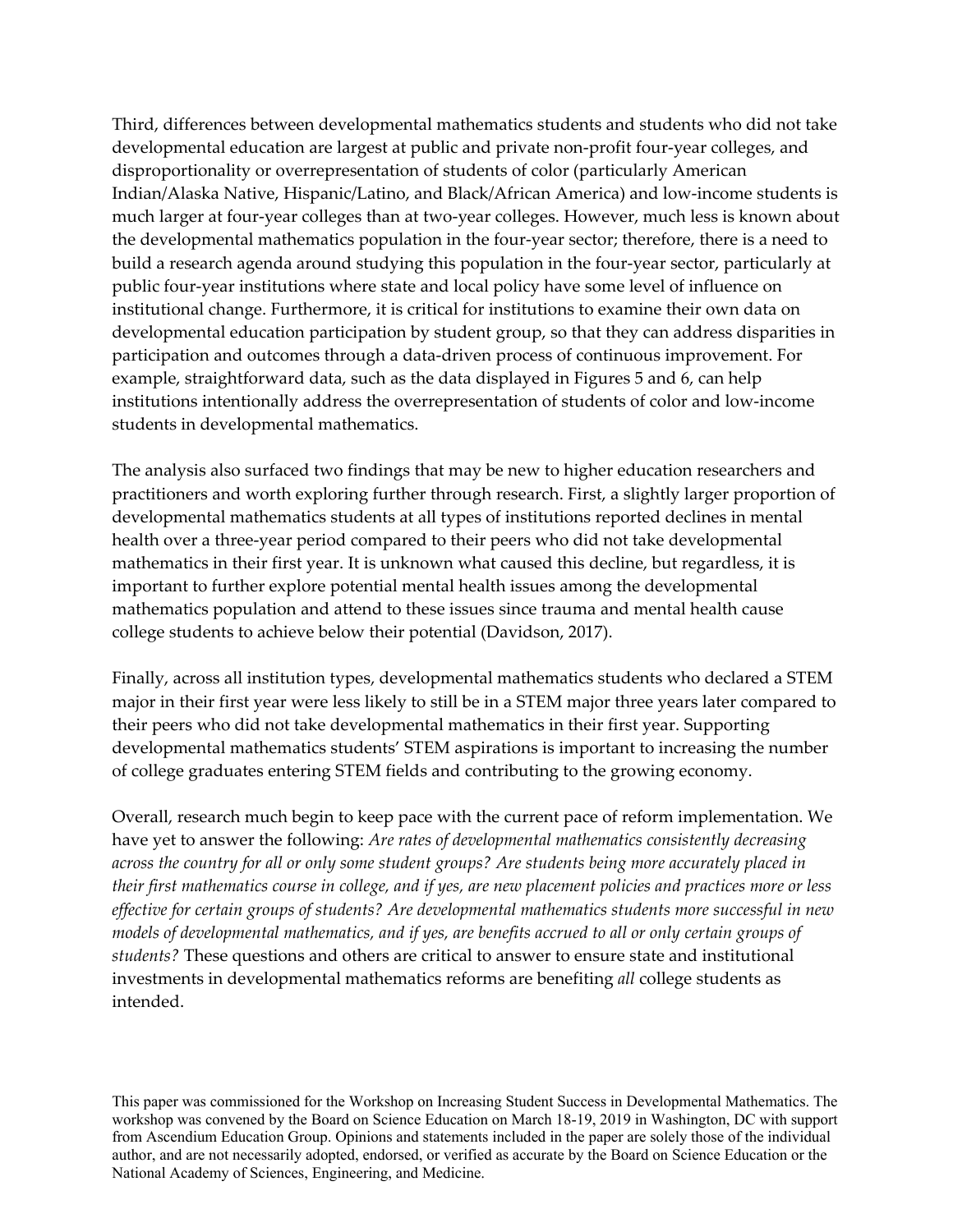#### **References**

- Attewell, P. A., Lavin, D. E., Domina, T., & Levey, T. (2006). New evidence on college remediation. *Journal of Higher Education, 77*(5), 886–924.
- Bahr, P. R. (2010a). Revisiting the efficacy of postsecondary remediation: The moderating effects of depth/breadth of deficiency. *Review of Higher Education, 33*(2), 177–205.
- Bahr, P. R. (2010b). Preparing the underprepared: An analysis of racial disparities in postsecondary mathematicsematics remediation. *Journal of Higher Education, 81*(2), 209– 237.
- Bailey, T., Jeong, D. W., & Cho, S.‐W. (2010). Referral, enrollment, and completion in developmental education sequences in community colleges. *Economics of Education Review*, *29*(2), 255–270.
- Barnett, E. A., & Reddy, V. (2017). *College placement strategies: Evolving considerations and practices* [Working paper]. Retrieved from Columbia University, Teachers College, Community College Research Center website: https://ccrc.tc.columbia.edu/media/k2/attachments/college‐placement‐strategies‐ evolving‐considerations‐practices.pdf
- Bettinger, E. P., & Long, B. T. (2009). Addressing the needs of underprepared students in higher education: Does college remediation work? *Journal of Human Resources, 44*(3), 736–771.
- Bishop, T. J., Martirosyan, N., Saxon, D. P., & Lane, F. (2018). Delivery method: Does it matter? A study of the North Carolina developmental mathematicsematics redesign. *Community College Journal of Research and Practice*, *42*(10), 712–723.
- Braithwaite, J., & Edgecombe, N. (2018). Developmental education reform outcomes by subpopulation. *New Directions for Community Colleges, 182*, 21–29.
- Byun, S.‐y., Irvin, M. J., & Meece, J. L. (2015). Rural‐nonrural differences in college attendance patterns. *Peabody Journal of Education, 90*(2), 263–279.
- Byun, S.‐y., Meece, J. L., & Irvin, M. J. (2012). Rural–nonrural disparities in postsecondary attainment revisited. *American Educational Research Journal, 49*(3), 412–437.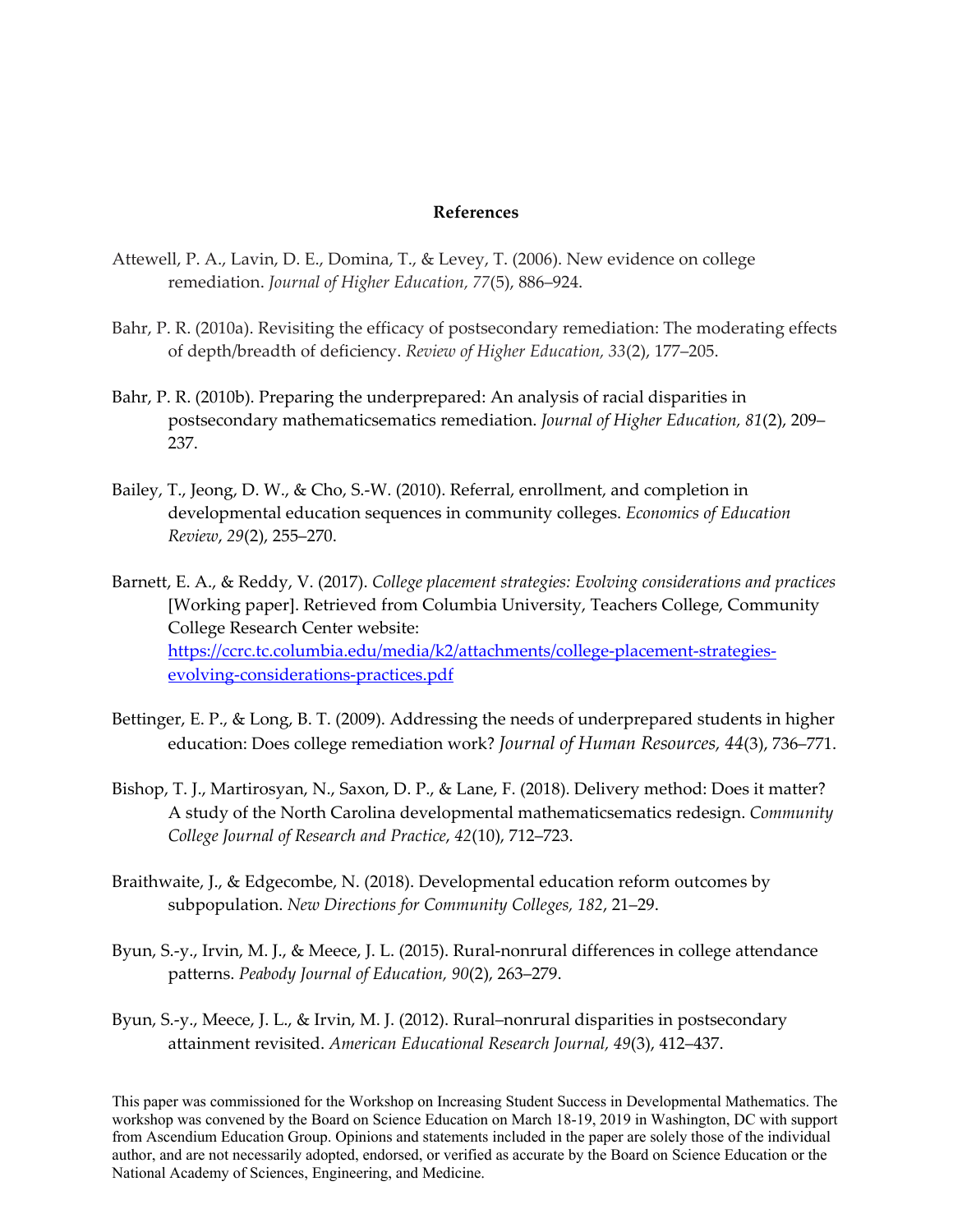- Calcagno, J. C., & Long, B. T. (2008). *The impact of postsecondary remediation using a regression discontinuity approach: Addressing endogenous sorting and noncompliance* (NBER Working Paper No. 14194). Cambridge, MA: National Bureau of Economic Research.
- Chen, X. (2016). *Remedial coursetaking at U.S. public 2‐ and 4‐year institutions: Scope, experiences, and outcomes* (Statistical Analysis Report, NCES 2016‐405). Washington, DC: U.S. Department of Education, National Center for Education Statistics.
- Cox, R. D., & Dougherty, M. (2018). (Mis)measuring developmental mathematics success: Classroom participants' perspectives on learning. *Community College Journal of Research and Practice*, *43*(4), 1–17.
- Cullinan, D., Barnett, E., Ratledge, A., Welbeck, R., Belfield, C., & Lopez, A. (2018). *Toward better college course placement: A guide to launching a multiple measures assessment system*. Retrieved from MDRC website: https://www.mdrc.org/sites/default/files/2018\_Multiple\_Measures\_Guide.pdf
- Davidson, S. (2018). *Trauma‐informed practices for postsecondary education: A guide.* Retrieved from Education Northwest website: https://educationnorthwest.org/sites/default/files/resources/trauma-informed-practicespostsecondary‐508.pdf
- Edgecombe, N., Cormier, M. S., Bickerstaff, S., & Barragan, M. (2013). *Strengthening developmental education reforms: Evidence on implementation efforts from the Scaling Innovation project* (CCRC Working Paper No. 61). Retrieved from Columbia University, Teachers College, Community College Research Center website: https://ccrc.tc.columbia.edu/publications/strengthening‐developmental‐education‐ reforms.html
- Ganga, E., Mazzariello, A., & Edgecombe, N. (2018). *Developmental education: An introduction for policymakers*. Retrieved from Education Commission of the States website: https://www.ecs.org/wp-content/uploads/Developmental-Education An-Introductionfor‐Policymakers.pdf
- Gibb, A., & Skiba, R. (2008). Using data to address equity issues in special education. *Education Policy Brief,* 6(3). Bloomington, IN: Indiana University, Center for Evaluation and Education Policy.
- Hodara, M. (2013). Improving students' college math readiness: A review of the evidence on postsecondary interventions and reforms. Retrieved from CAPSEE website: https://capseecenter.org/wp-content/uploads/2016/07/improving-students-college-mathreadiness‐capsee.pdf

This paper was commissioned for the Workshop on Increasing Student Success in Developmental Mathematics. The workshop was convened by the Board on Science Education on March 18-19, 2019 in Washington, DC with support from Ascendium Education Group. Opinions and statements included in the paper are solely those of the individual author, and are not necessarily adopted, endorsed, or verified as accurate by the Board on Science Education or the National Academy of Sciences, Engineering, and Medicine.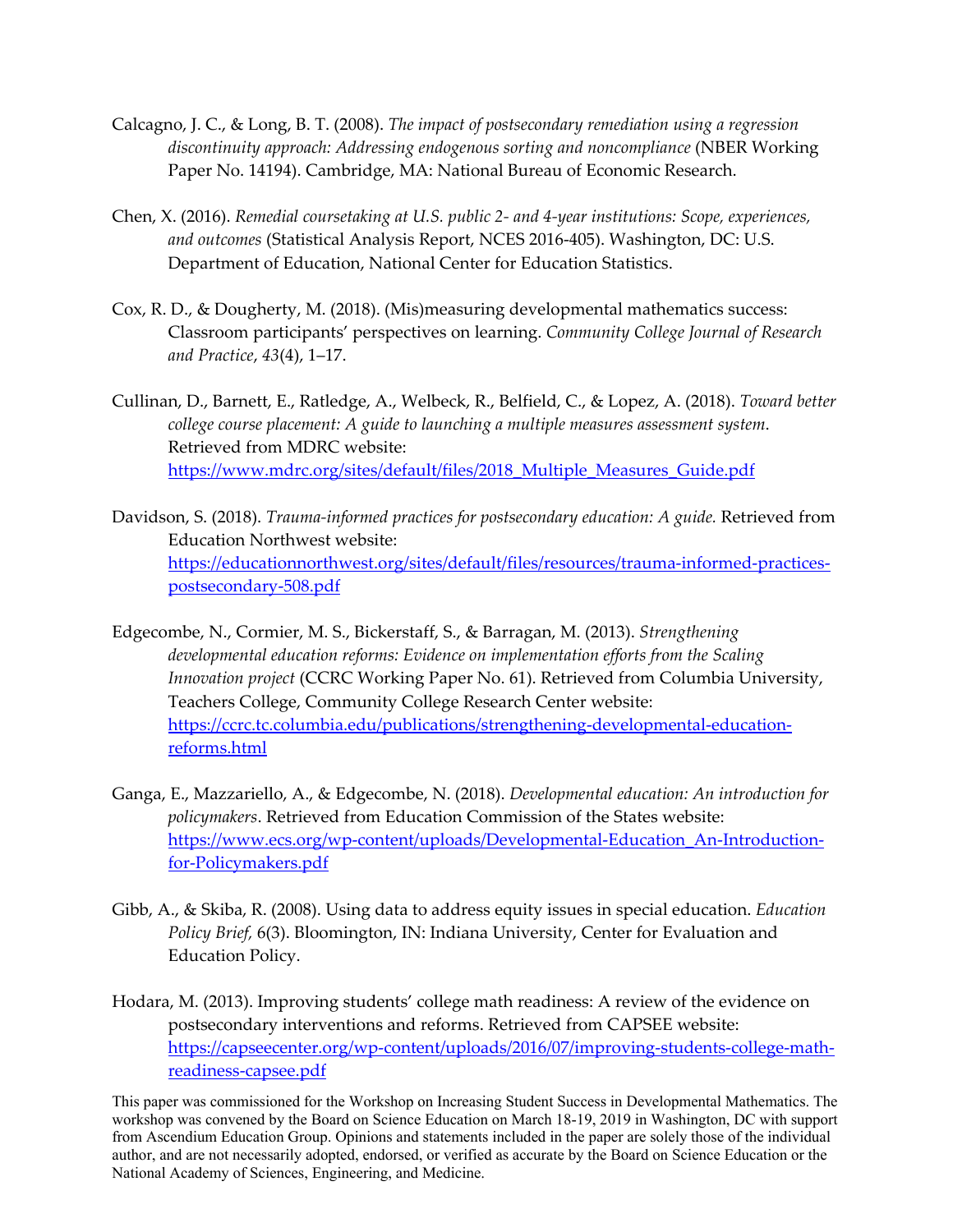- Hodara, M. (2015). *What predicts participation in developmental education among recent high school graduates at community college? Lessons from Oregon* (REL 2015‐081). Washington, DC: U.S. Department of Education, Institute of Education Sciences, National Center for Education Evaluation and Regional Assistance, Regional Educational Laboratory Northwest.
- Hodara, M., & Cox, M. (2016). *Developmental education and college readiness at the University of Alaska* (REL 2016‐123). Washington, DC: U.S. Department of Education, Institute of Education Sciences, National Center for Education Evaluation and Regional Assistance, Regional Educational Laboratory Northwest.
- Hodara, M., Jaggars, S. S., & Karp, M. M. (2012). *Improving developmental education assessment and placement: Lessons from community colleges across the country* (CCRC Working Paper No. 51). New York, NY: Columbia University, Teachers College, Community College Research Center.
- Hodara, M., Xu, D., & Petrokubi, J. (2018). A case study using developmental education to raise equity and maintain standards. In M. Shah & J. McKay (Eds.), *Achieving equity and quality in higher education: Global perspectives in an era of widening participation* (pp. 97–117). Cham, Switzerland: Palgrave Macmillan.
- Howell, J. S., Kurlaender, M., & Grodsky, E. (2010). Postsecondary preparation and remediation: Examining the effect of the early assessment program at California State University. *Journal of Policy Analysis and Management, 29*(4), 726–748.
- Hu, S., Park, T., Woods, C., Richard, K., Tandberg, D., & Bertrand Jones, T. (2016). *Probability of success: Evaluation of Florida's developmental education redesign based on cohorts of first‐time‐ in‐college students from 2009–10 to 2014–15*. Retrieved from Florida State University, Center for Postsecondary Success website: http://centerforpostsecondarysuccess.org/wp‐ content/uploads/2016/07/StudentDataReport2016‐1.pdf
- Jaggars, S. S., & Hodara, M. (2011). *The opposing forces that shape developmental education: Assessment, placement, and progression at CUNY community colleges* (CCRC Working Paper No. 36). New York, NY: Columbia University, Teachers College, Community College Research Center.
- Kalamkarian, H. S., Raufman, J., & Edgecombe, N. (2015). *Statewide developmental education reform: Early implementation in Virginia and North Carolina*. Retrieved from Columbia University, Teachers College, Community College Research Center website: https://ccrc.tc.columbia.edu/media/k2/attachments/statewide‐developmental‐education‐ reform‐early‐implementation.pdf

This paper was commissioned for the Workshop on Increasing Student Success in Developmental Mathematics. The workshop was convened by the Board on Science Education on March 18-19, 2019 in Washington, DC with support from Ascendium Education Group. Opinions and statements included in the paper are solely those of the individual author, and are not necessarily adopted, endorsed, or verified as accurate by the Board on Science Education or the National Academy of Sciences, Engineering, and Medicine.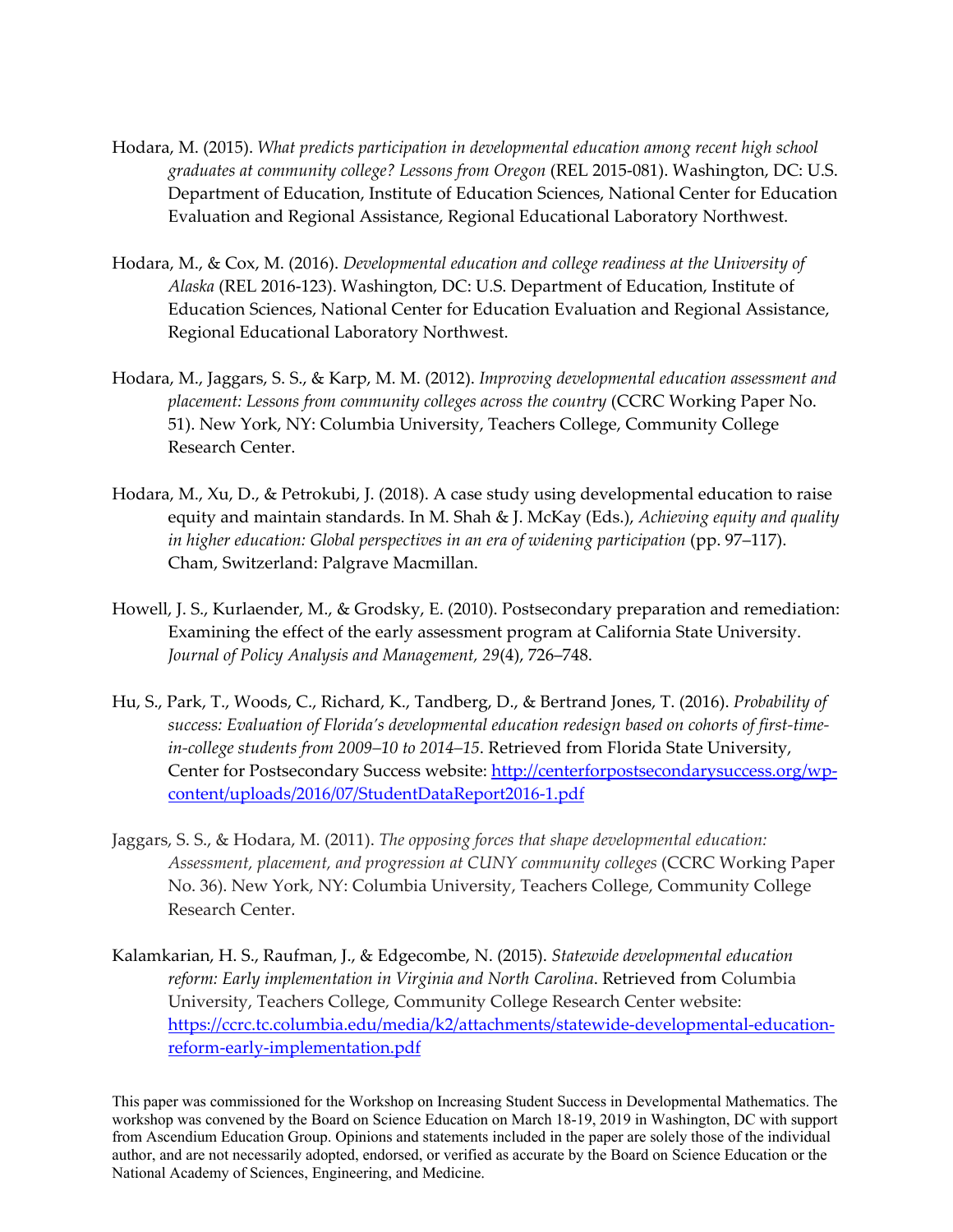- Kane, T. J., Boatman, A., Kozakowski, W., Bennett, C., Hitch, R., & Weisenfeld, D. (2018). *Remedial mathematics goes to high school: An evaluation of the Tennessee SAILS program* [Research report]. Retrieved from Harvard University, Center for Education Policy Research website: https://cepr.harvard.edu/files/cepr/files/sails\_research\_report\_final.pdf
- Martorell, P., & McFarlin, I., Jr. (2011). Help or hindrance? The effects of college remediation on academic and labor market outcomes. *Review of Economics and Statistics, 93*(2), 436–454.
- Melguizo, T., Bos, J. M., Ngo, F., Mills, N., & Prather, G. (2016). Using a regression discontinuity design to estimate the impact of placement decisions in developmental mathematics. *Research in Higher Education*, *57*(2), 123–151.
- Melguizo, T., & Ngo, F. (Under Review). Why do I have to repeat Algebra in college? The equity cost of college‐readiness standards misalignment. Rossier School of Education, University of Southern California.
- Mokher, C. G., Leeds, D. M., & Harris, J. C. (2018). Adding it up: How the Florida College and Career Readiness Initiative impacted developmental education. *Educational Evaluation and Policy Analysis*, *40*(2), 219–242.
- Nishioka, V. (with Shigeoka, S., & Lolich, E.). (2017). *School discipline data indicators: A guide for districts and schools* (REL 2017‐240). Washington, DC: U.S. Department of Education, Institute of Education Sciences, National Center for Education Evaluation and Regional Assistance, Regional Educational Laboratory Northwest.
- Pierson, A. & Hodara, M. (2018). Expanding accelerated learning in Oregon: Regional Promise Grant Evaluation. Retrieved from Education Northwest website: https://educationnorthwest.org/sites/default/files/resources/expanded‐accelerated‐ oregon‐2015‐2017.pdf
- Player, D. (2015). *Take me home country roads? Exploring the college attendance pattern of rural youth*. Retrieved from J. A. and Kathryn Albertson Family Foundation, Rural Opportunities Consortium of Idaho website: http://www.rociidaho.org/take-me-home-country-roadsexploring-the-college-attendance-patterns-of-rural-youth/
- Quint, J. C., Jaggars, S. S., Byndloss, D. C., & Magazinnik, A. (2013). *Bringing developmental education to scale: Lessons from the Developmental Education Initiative*. Retrieved from MDRC website: https://www.mdrc.org/publication/bringing-developmental-educationscale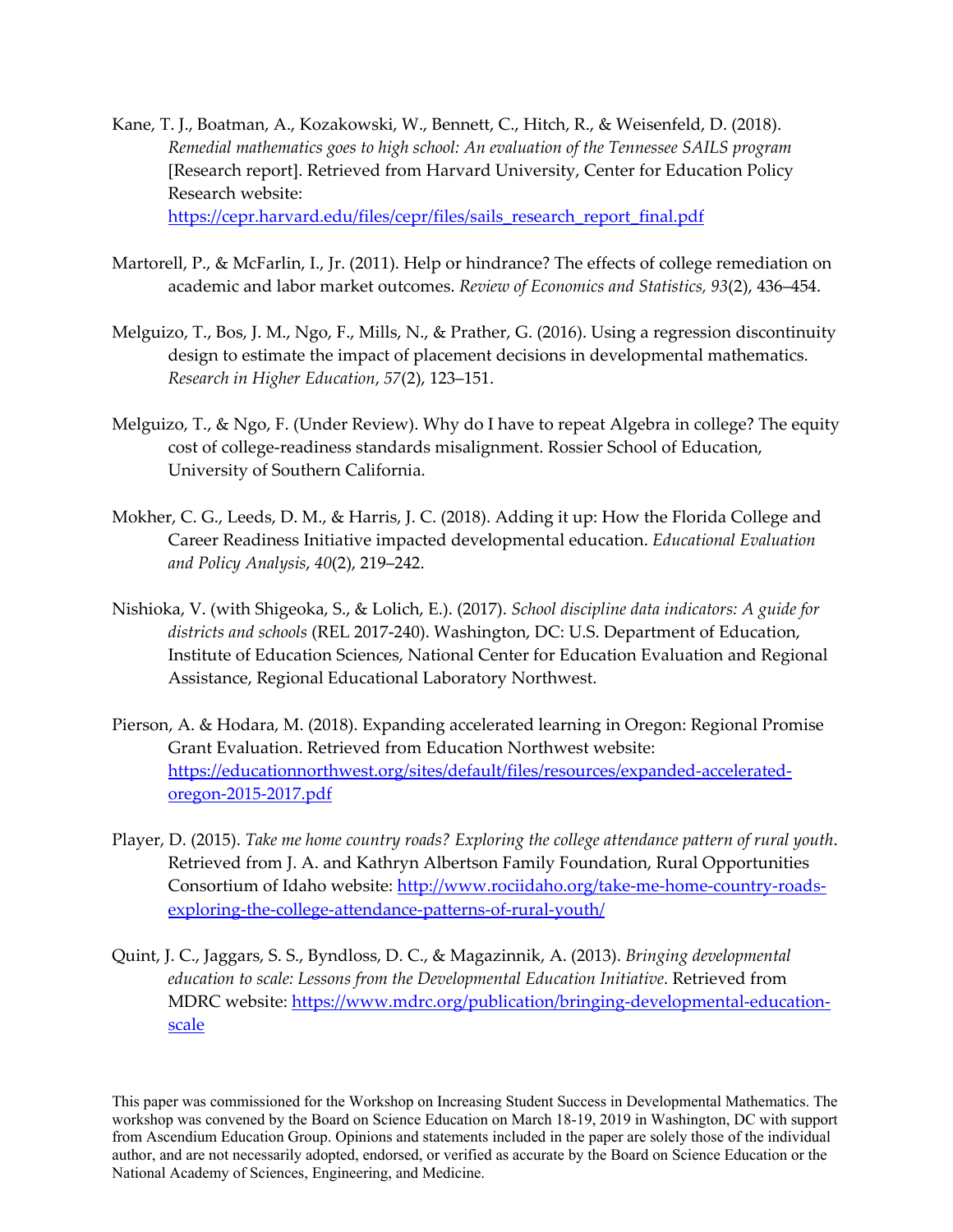- Rodríguez, O. (2014). *Increasing access to college‐level mathematics: Early outcomes using the Virginia Placement Test* (CCRC Research Brief No. 58). New York, N Y: Columbia University, Teachers College, Community College Research Center.
- Rodriguez, O., Mejia, M. C., & Johnson, H. (2018). *Remedial education reforms at California's community colleges: Early evidence on placement and curricular reforms*. Retrieved from Public Policy Institute of California website: https://www.ppic.org/wpcontent/uploads/remedial‐education‐reforms‐at‐californias‐community‐colleges‐august‐ 2018.pdf
- Roksa, J., Jenkins, D., Jaggars, S. S., Zeidenberg, M., & Cho, S.‐W. (2009). *Strategies for promoting gatekeeper course success among students needing remediation: Research report for the Virginia Community College System.* New York, NY: Columbia University, Teachers College, Community College Research Center.
- Scott‐Clayton, J., & Rodriguez, O. (2015). Development, discouragement, or diversion? New evidence on the effects of college remediation policy. *Education Finance and Policy, 10*(1), 4–45.
- Valentine, J. C., Konstantopoulos, S., & Goldrick‐Rab, S. (2017). What happens to students placed into developmental education? A meta‐analysis of regression discontinuity studies. *Review of Educational Research*, *87*(4), 806‐833.
- Xu, D., & Dadgar, M. (2018). How effective are community college remedial mathematics courses for students with the lowest mathematicsematics skills? *Community College Review, 46*(1), 62–81.

This paper was commissioned for the Workshop on Increasing Student Success in Developmental Mathematics. The workshop was convened by the Board on Science Education on March 18-19, 2019 in Washington, DC with support from Ascendium Education Group. Opinions and statements included in the paper are solely those of the individual author, and are not necessarily adopted, endorsed, or verified as accurate by the Board on Science Education or the National Academy of Sciences, Engineering, and Medicine.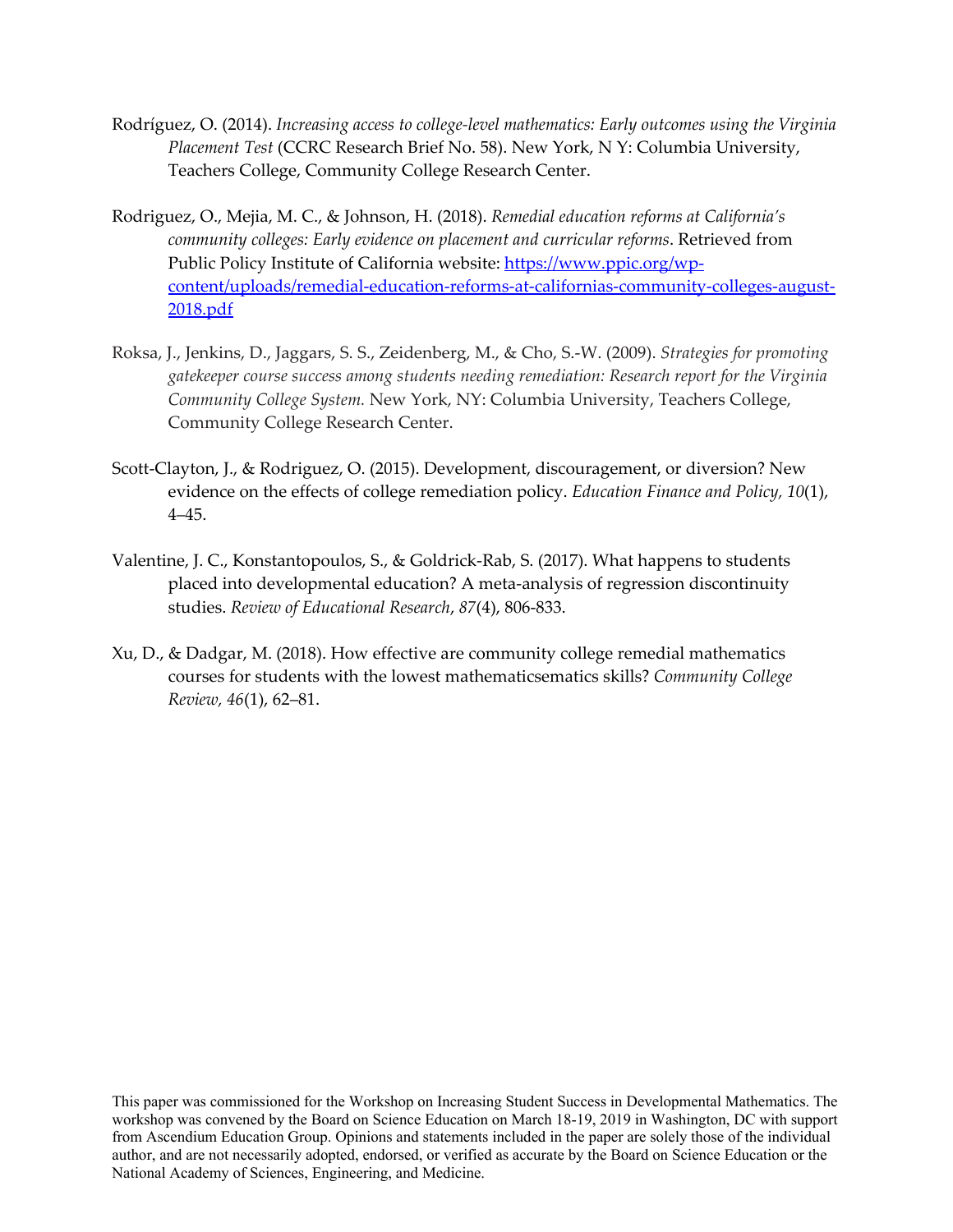# **Appendix Detailed Results**

**Table A1. Percentage of 2003/04 and 2011/12 entrants who reported enrolling in developmental education in first year of college, by first institution level** 

|                                                        |              |              | 2011/12 entrants |             |              |             | 2003/04 entrants |             |
|--------------------------------------------------------|--------------|--------------|------------------|-------------|--------------|-------------|------------------|-------------|
|                                                        | All          | Four-vear    | Two-vear         | Less than   | All          | Four-vear   | Two-vear         | Less than   |
|                                                        | students     | $N = 14,247$ | N=9,498          | two-year    | students     | $N = 8,697$ | $N = 6,433$      | two-year    |
|                                                        | $N = 24,766$ |              |                  | $N = 1.021$ | $N = 16,684$ |             |                  | $N = 1,554$ |
| Did not take developmental courses                     | 78           | 83           | 70               | 95          | 79           | 83          |                  | 92          |
| <b>Took developmental mathematics</b>                  | 18           | 13           | 25               | 4           | 16           | 12          | 23               |             |
| Developmental mathematics only                         |              |              |                  |             |              | 5           | 10               |             |
| Developmental mathematics and                          | 11           |              | 16               | 3           |              |             | 13               |             |
| <b>English</b>                                         |              |              |                  |             |              |             |                  |             |
| Took developmental English only                        |              |              |                  |             |              | 5           |                  |             |
| Source: Author's anglueis of PDS: 12/14 and PDS: 04/00 |              |              |                  |             |              |             |                  |             |

Source: Author's analysis of BPS:12/14 and BPS:04/09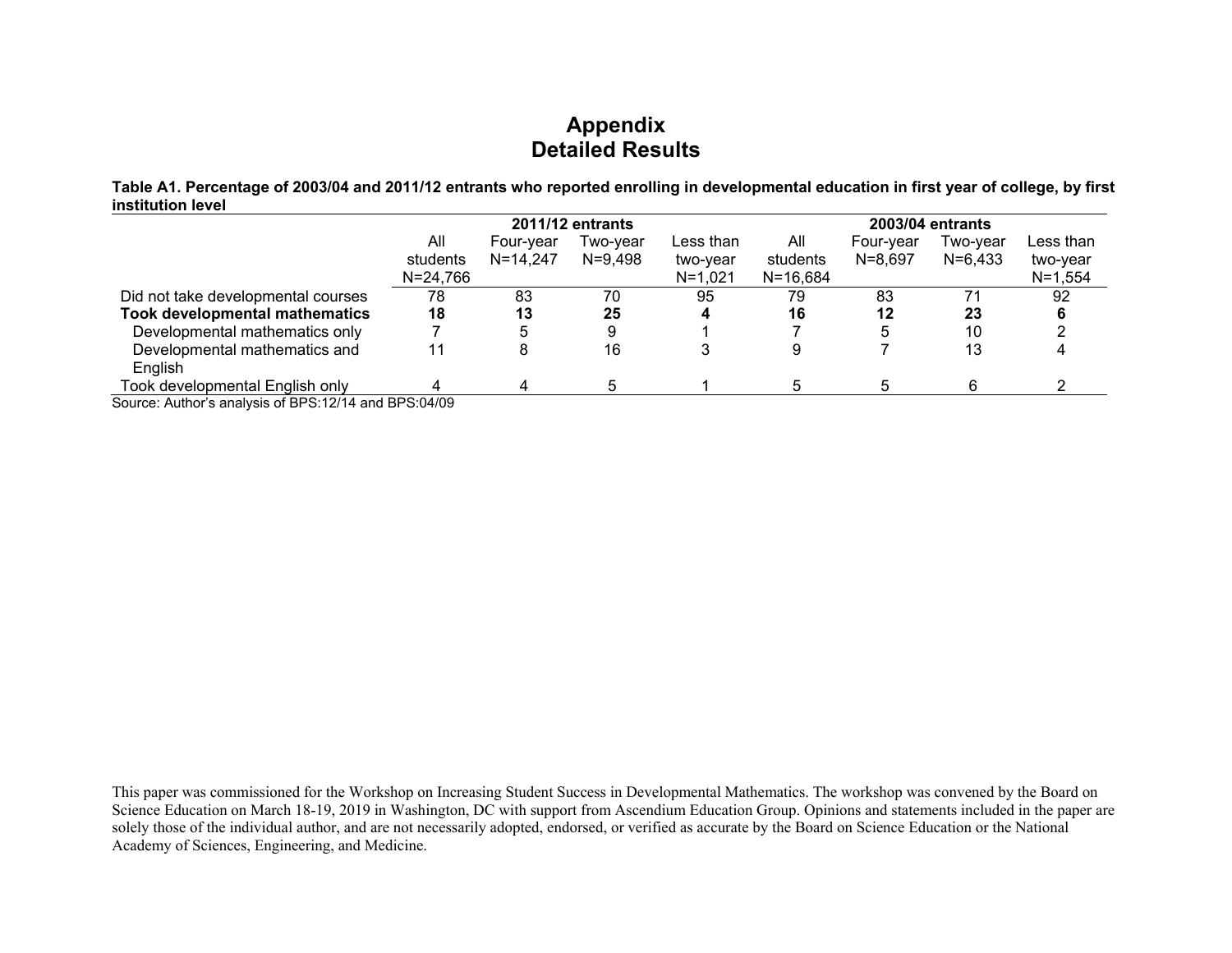**Table A2. Characteristics of students who took and did not take developmental mathematics in their first year in college, by first institution type (2011/12 entrants)** 

|                                                                                    | Public four-<br>year |      | Private non-<br>profit four-year |      | Private for-<br>profit four-year |      |      | Public two-<br>year | Private non-<br>profit two-<br>year |                |      | Private for-<br>profit two-year |
|------------------------------------------------------------------------------------|----------------------|------|----------------------------------|------|----------------------------------|------|------|---------------------|-------------------------------------|----------------|------|---------------------------------|
| Student reported during 2012 interview<br>that s/he took developmental mathematics | No                   | Yes  | No                               | Yes  | No                               | Yes  | No   | Yes                 | No                                  | Yes            | No   | Yes                             |
| <b>Demographic information</b>                                                     |                      |      |                                  |      |                                  |      |      |                     |                                     |                |      |                                 |
| Gender                                                                             |                      |      |                                  |      |                                  |      |      |                     |                                     |                |      |                                 |
| Male                                                                               | 45.4                 | 39.2 | 39.4                             | 38.4 | 47.4                             | 45.3 | 48.3 | 41.6                | 39.8                                | 55.8           | 38.4 | 27.7                            |
| Female                                                                             | 54.6                 | 60.8 | 60.6                             | 61.6 | 52.6                             | 54.7 | 51.7 | 58.4                | 60.2                                | 44.2           | 61.6 | 72.3                            |
| Race/ethnicity                                                                     |                      |      |                                  |      |                                  |      |      |                     |                                     |                |      |                                 |
| White                                                                              | 65.6                 | 44.4 | 66.4                             | 56.4 | 46.6                             | 39.6 | 56.6 | 49                  | 51.2                                | 30.2           | 41.3 | 32.8                            |
| <b>Black or African American</b>                                                   | 10                   | 19.8 | 10.3                             | 18.3 | 22.2                             | 22.5 | 13.3 | 20.3                | 28.3                                | 55.8           | 15   | 12.6                            |
| Hispanic or Latino                                                                 | 12.4                 | 23.2 | 10.7                             | 16.3 | 22.9                             | 29.7 | 20.8 | 22.4                | 14.5                                | 7              | 36.4 | 48.7                            |
| Asian                                                                              | 6.8                  | 5.2  | 7.6                              | 4.5  | 2.4                              | 1.8  | 4.3  | 3.8                 | 3.6                                 | $\overline{7}$ | 1.5  | 0.8                             |
| American Indian/Alaska Native                                                      | 0.8                  | 2.5  | 0.3                              | 0.3  | 1.1                              | 1.6  | 0.8  | 0.8                 | 2.4                                 | 0              | 2.1  | 4.2                             |
| Native Hawaiian/Pacific Islander                                                   | 0.3                  | 0.6  | 0.4                              | 0    | 0.8                              | 0.9  | 0.6  | 0.3                 | $\mathbf{0}$                        | 0              | 1.1  | $\mathbf 0$                     |
| Multiracial                                                                        | 4.1                  | 4.3  | 4.1                              | 4.2  | 4                                | 3.9  | 3.6  | 3.4                 | $\mathbf 0$                         | 0              | 2.6  | 0.8                             |
| First language learned to speak                                                    |                      |      |                                  |      |                                  |      |      |                     |                                     |                |      |                                 |
| English                                                                            | 86.5                 | 80.5 | 86.1                             | 84.8 | 83.8                             | 78.7 | 80.8 | 81.1                | 90.4                                | 97.7           | 75.4 | 63.9                            |
| An equal mix of English and another                                                |                      |      |                                  |      |                                  |      |      |                     |                                     |                |      |                                 |
| language                                                                           | 4.9                  | 6.8  | 5.1                              | 8    | 4.9                              | 6.1  | 6    | 6.5                 | 0.6                                 | 2.3            | 6.9  | 10.9                            |
| Another language                                                                   | 8.6                  | 12.7 | 8.8                              | 7.3  | 11.3                             | 15.2 | 13.2 | 12.5                | 9                                   | $\Omega$       | 17.7 | 25.2                            |
| Immigrant status                                                                   |                      |      |                                  |      |                                  |      |      |                     |                                     |                |      |                                 |
| Foreign student with visa                                                          | 0.9                  | 0.6  | 1.7                              | 1    | 0.3                              | 0.2  | 0.9  | 0.6                 | 4.8                                 | 0              | 0.1  | $\mathbf 0$                     |
| Non-citizen                                                                        | 3.1                  | 3.4  | 2.3                              | 1.7  | 3.4                              | 5.7  | 4.9  | 5.5                 | 1.2                                 | 0              | 3.6  | 8.4                             |
| Foreign-born citizen                                                               | 3.7                  | 5.1  | 4                                | 3.8  | 3.3                              | 4.5  | 4    | 3                   | 4.2                                 | 0              | 3.7  | 0.8                             |
| US born citizen, foreign born parent(s)                                            | 16.4                 | 22.7 | 17                               | 17   | 18.2                             | 21.3 | 18.7 | 19.2                | 13.3                                | 7              | 26.3 | 35.3                            |
| All other citizens                                                                 | 75.9                 | 68.2 | 75                               | 76.5 | 74.7                             | 68.3 | 71.6 | 71.6                | 76.5                                | 93             | 66.2 | 55.5                            |
| Highest level of education of either<br>parent                                     |                      |      |                                  |      |                                  |      |      |                     |                                     |                |      |                                 |
| HS diploma or less                                                                 | 19.5                 | 34.4 | 16.1                             | 33.6 | 54.6                             | 52   | 42.7 | 46.7                | 48.2                                | 39.5           | 62   | 63.9                            |
| Some college, no degree                                                            | 12.9                 | 18.7 | 12.2                             | 14.5 | 14.3                             | 15.2 | 17.7 | 17.8                | 12.7                                | 16.3           | 13   | 10.9                            |
| Vocational training or AA                                                          | 10.7                 | 12.1 | 9.6                              | 14.5 | 12.4                             | 12.7 | 13.7 | 13.3                | 13.9                                | 11.6           | 12.4 | 10.9                            |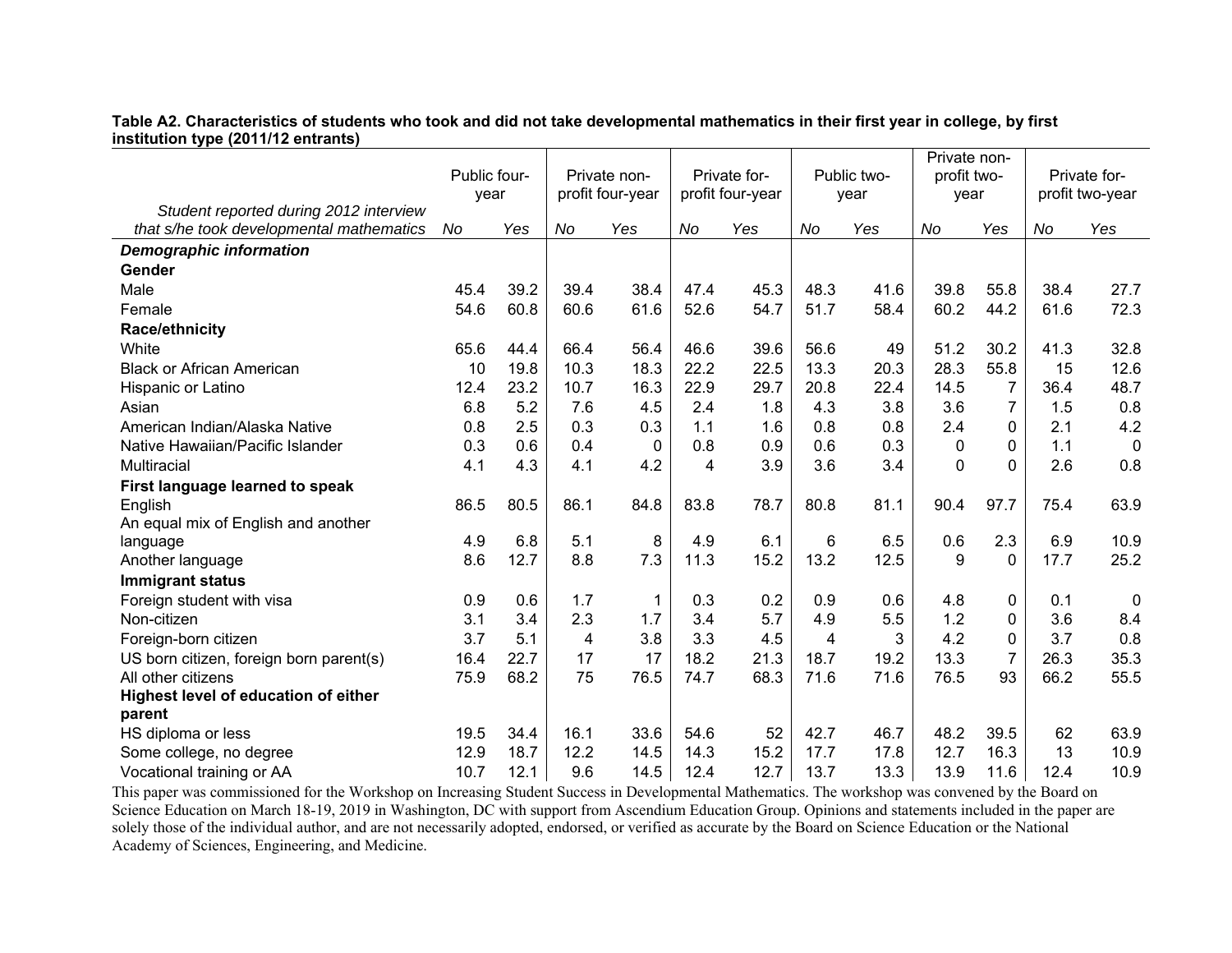|                                                                           | Public four- |             |      | Private non-     |      | Private for-     |                | Public two- | Private non-<br>profit two- |                |      | Private for-    |
|---------------------------------------------------------------------------|--------------|-------------|------|------------------|------|------------------|----------------|-------------|-----------------------------|----------------|------|-----------------|
|                                                                           | year         |             |      | profit four-year |      | profit four-year |                | year        | year                        |                |      | profit two-year |
| Student reported during 2012 interview                                    |              |             |      |                  |      |                  |                |             |                             |                |      |                 |
| that s/he took developmental mathematics                                  | No           | Yes         | No   | Yes              | No   | Yes              | No             | Yes         | No                          | Yes            | No   | Yes             |
| BA or higher                                                              | 56.9         | 34.7        | 62.1 | 37.4             | 18.7 | 20               | 25.9           | 22.2        | 25.3                        | 32.6           | 12.7 | 14.3            |
| Locale of student's home                                                  |              |             |      |                  |      |                  |                |             |                             |                |      |                 |
| Urban                                                                     | 27.9         | 32.9        | 29.2 | 32.2             | 38.5 | 43               | 32.2           | 36.7        | 30.9                        | 35.7           | 41.7 | 55.1            |
| Suburban/town                                                             | 53.4         | 51          | 54   | 49.1             | 46.5 | 43.6             | 46.8           | 43.8        | 49.4                        | 33.3           | 43.8 | 34.7            |
| Rural                                                                     | 18.7         | 16.2        | 16.9 | 18.7             | 15   | 13.4             | 21             | 19.5        | 19.8                        | 31             | 14.5 | 10.2            |
| High school academic performance<br>Highest mathematics completed in high |              |             |      |                  |      |                  |                |             |                             |                |      |                 |
| school                                                                    |              |             |      |                  |      |                  |                |             |                             |                |      |                 |
| less than Algebra 2                                                       | 6.4          | 13.4        | 7.5  | 22.8             | 40.9 | 40.6             | 29.6           | 33.8        | 27.1                        | 16.3           | 42.3 | 44.5            |
| Algebra 2                                                                 | 16.3         | 33.3        | 15   | 26.6             | 31.5 | 35.1             | 33             | 37          | 44                          | 44.2           | 34.6 | 31.9            |
| Trigonometry or higher                                                    | 77.3         | 53.3        | 77.5 | 50.5             | 27.6 | 24.3             | 37.3           | 29.1        | 28.9                        | 39.5           | 23.1 | 23.5            |
| Took college credit in high school                                        |              |             |      |                  |      |                  |                |             |                             |                |      |                 |
| Missing                                                                   | 0.9          | 4.1         | 1.9  | 9.7              | 18.7 | 16.5             | 10.2           | 10.8        | 10.8                        | $\overline{7}$ | 13.8 | 14.3            |
| No                                                                        | 22.4         | 41          | 21.6 | 40.1             | 52.7 | 54.9             | 49.6           | 56.6        | 47                          | 65.1           | 58.7 | 63              |
| Yes                                                                       | 76.8         | 54.8        | 76.5 | 50.2             | 28.5 | 28.6             | 40.1           | 32.6        | 42.2                        | 27.9           | 27.5 | 22.7            |
| High school grade point average                                           |              |             |      |                  |      |                  |                |             |                             |                |      |                 |
| Missing                                                                   | 0.9          | 4.1         | 1.9  | 9.7              | 18.7 | 16.5             | 10.2           | 10.8        | 10.8                        | 7              | 13.8 | 14.3            |
| $0.5 - 0.9$ (D- to D)                                                     | 0.1          | $\mathbf 0$ | 0    | 0                | 0.3  | 0.4              | 0.2            | 0.2         | 0.6                         | $\overline{7}$ | 0.3  | $\overline{0}$  |
| 1.0-1.4 (D to C-)                                                         | 0.3          | 1.2         | 0.5  | 2.4              | 2.5  | 2.7              | $\overline{2}$ | 2.6         | 9.6                         | 11.6           | 1.9  | 2.5             |
| 1.5-1.9 (C- to C)                                                         | 1.1          | 3.2         | 1.3  | 2.1              | 5.2  | 5.5              | 5.2            | 6.7         | 21.7                        | 41.9           | 6.1  | 3.4             |
| 2.0-2.4 (C to B-)                                                         | 9.1          | 20.9        | 6.8  | 19.4             | 21.3 | 27.8             | 21.7           | 26.5        | 13.9                        | 4.7            | 24.1 | 33.6            |
| 2.5-2.9 (B- to B)                                                         | 12.7         | 17.7        | 9.9  | 14.2             | 12.6 | 12.7             | 14.6           | 15.7        | 30.1                        | 20.9           | 13.4 | 9.2             |
| 3.0-3.4 (B to A-)                                                         | 43.3         | 39.5        | 38.5 | 40.8             | 27   | 26.9             | 30.7           | 27.2        | 13.3                        | 7              | 28.1 | 31.1            |
| 3.5-4.0 (A- to A)                                                         | 32.5         | 13.4        | 41   | 11.4             | 12.4 | 7.5              | 15.3           | 10.3        | 0                           | $\Omega$       | 12.4 | 5.9             |
| <b>High school completion type</b>                                        |              |             |      |                  |      |                  |                |             |                             |                |      |                 |
| <b>HS Diploma</b>                                                         | 97.5         | 93.9        | 95.7 | 91.7             | 81.3 | 84.1             | 85.3           | 84          | 81.3                        | 81.4           | 79.4 | 74.8            |
| <b>GED</b>                                                                | 1.1          | 4.3         | 1.4  | 4.8              | 16.9 | 14.3             | 11             | 12.1        | 12                          | 14             | 15.1 | 21              |
| HS completion certificate                                                 | 0.5          | 0.3         | 0.3  | 0                | 0.7  | 0.3              | 0.9            | 1           | 5.4                         | 2.3            | 1.2  | $\mathbf 0$     |
| Foreign HS                                                                | 0.4          | 0.6         | 1.5  | 0.7              | 0.6  | 0.7              | 1.1            | 1.4         | 0.6                         | 2.3            | 1.1  | 0.8             |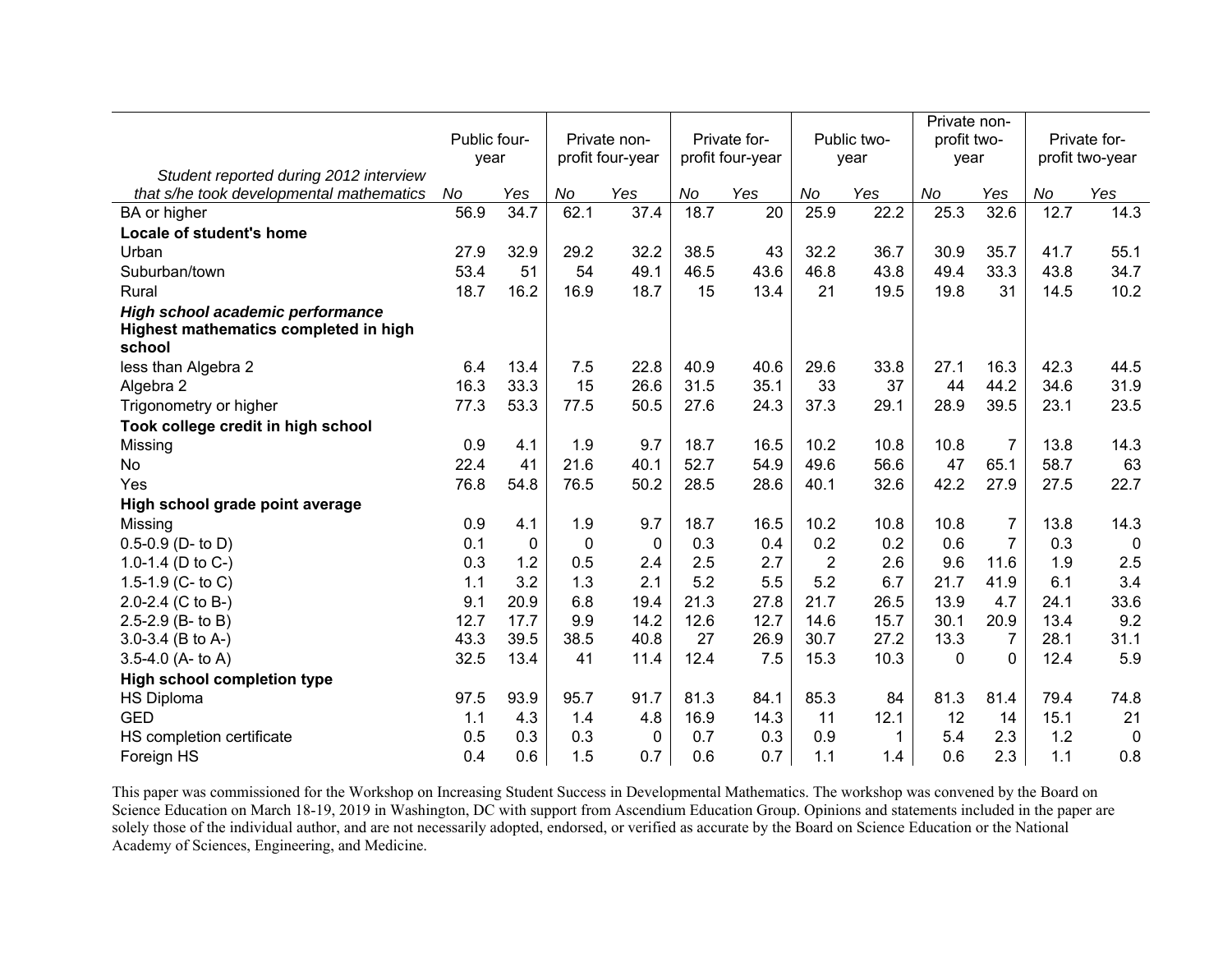|                                                                        |              |      |      |                  |      |                  |      |             | Private non- |      |      |                 |
|------------------------------------------------------------------------|--------------|------|------|------------------|------|------------------|------|-------------|--------------|------|------|-----------------|
|                                                                        | Public four- |      |      | Private non-     |      | Private for-     |      | Public two- | profit two-  |      |      | Private for-    |
| Student reported during 2012 interview                                 | year         |      |      | profit four-year |      | profit four-year |      | year        | year         |      |      | profit two-year |
| that s/he took developmental mathematics                               | No           | Yes  | No   | Yes              | No   | Yes              | No   | Yes         | No           | Yes  | No   | Yes             |
| No HS diploma                                                          | $\mathbf 0$  | 0.3  | 0.3  | 1.4              | 0.2  | 0.4              | 1    | 0.5         | 0.6          | 0    | 2.8  | 3.4             |
| Home schooled                                                          | 0.4          | 0.6  | 0.8  | 1.4              | 0.4  | 0.1              | 0.7  | 1           | 0            | 0    | 0.3  | $\mathbf 0$     |
| <b>Income information</b>                                              |              |      |      |                  |      |                  |      |             |              |      |      |                 |
| Dependent/Independent                                                  |              |      |      |                  |      |                  |      |             |              |      |      |                 |
| Dependent student                                                      | 95.1         | 87.7 | 94.7 | 80.3             | 48.9 | 56.9             | 70.6 | 71.2        | 66.9         | 74.4 | 54.3 | 47.9            |
| Independent student                                                    | 4.9          | 12.3 | 5.3  | 19.7             | 51.1 | 43.1             | 29.4 | 28.8        | 33.1         | 25.6 | 45.7 | 52.1            |
| <b>Had Dependents</b>                                                  |              |      |      |                  |      |                  |      |             |              |      |      |                 |
| No                                                                     | 98.2         | 94.2 | 97.7 | 88.6             | 68.8 | 73.5             | 83.8 | 83.1        | 76.5         | 88.4 | 70   | 67.2            |
| Yes                                                                    | 1.8          | 5.8  | 2.3  | 11.4             | 31.2 | 26.5             | 16.2 | 16.9        | 23.5         | 11.6 | 30   | 32.8            |
| Income group                                                           |              |      |      |                  |      |                  |      |             |              |      |      |                 |
| Low income                                                             | 17.8         | 31.2 | 15.1 | 30.1             | 34.3 | 33.2             | 29.8 | 34.7        | 28.3         | 41.9 | 37.1 | 44.5            |
| Low middle-income                                                      | 21           | 26.9 | 20.6 | 23.2             | 26.1 | 29.5             | 29.5 | 28.9        | 30.1         | 32.6 | 29.7 | 24.4            |
| High middle-income                                                     | 27.8         | 22   | 24.7 | 25.6             | 22.2 | 22.1             | 24.4 | 21.4        | 24.7         | 16.3 | 19.6 | 19.3            |
| High-income                                                            | 33.4         | 20   | 39.7 | 21.1             | 17.4 | 15.2             | 16.3 | 15          | 16.9         | 9.3  | 13.6 | 11.8            |
| Received federal benefits <sup>1</sup>                                 |              |      |      |                  |      |                  |      |             |              |      |      |                 |
| No                                                                     | 85.2         | 71.9 | 85.9 | 67.8             | 60.4 | 59.1             | 71.7 | 64.6        | 71.7         | 60.5 | 61.6 | 44.5            |
| Yes                                                                    | 14.8         | 28.1 | 14.1 | 32.2             | 39.6 | 40.9             | 28.3 | 35.4        | 28.3         | 39.5 | 38.4 | 55.5            |
| <b>Received Pell</b>                                                   |              |      |      |                  |      |                  |      |             |              |      |      |                 |
| No                                                                     | 59.2         | 36.9 | 60.6 | 36.3             | 19.1 | 16.2             | 39.1 | 30.3        | 28.3         | 18.6 | 16.9 | 6.7             |
| Yes                                                                    | 40.8         | 63.1 | 39.4 | 63.7             | 80.9 | 83.8             | 60.9 | 69.7        | 71.7         | 81.4 | 83.1 | 93.3            |
| Worked while enrolled 11-12                                            |              |      |      |                  |      |                  |      |             |              |      |      |                 |
| No                                                                     | 66.8         | 63.6 | 65.3 | 63.3             | 63.6 | 67               | 56.6 | 59.1        | 68.1         | 62.8 | 71.7 | 73.1            |
| Yes                                                                    | 33.2         | 36.4 | 34.7 | 36.7             | 36.4 | 33               | 43.4 | 40.9        | 31.9         | 37.2 | 28.3 | 26.9            |
| <b>Attitudes &amp; Mental Health</b>                                   |              |      |      |                  |      |                  |      |             |              |      |      |                 |
| Somewhat or strongly agree that I am a part of my first<br>institution |              |      |      |                  |      |                  |      |             |              |      |      |                 |
| No                                                                     | 23.3         | 28.7 | 17.6 | 27               | 23.7 | 25.4             | 33.7 | 28.9        | 13.3         | 9.3  | 17.6 | 12.6            |
| Yes                                                                    | 76.7         | 71.3 | 82.4 | 73               | 76.3 | 74.6             | 66.3 | 71.1        | 86.7         | 90.7 | 82.4 | 87.4            |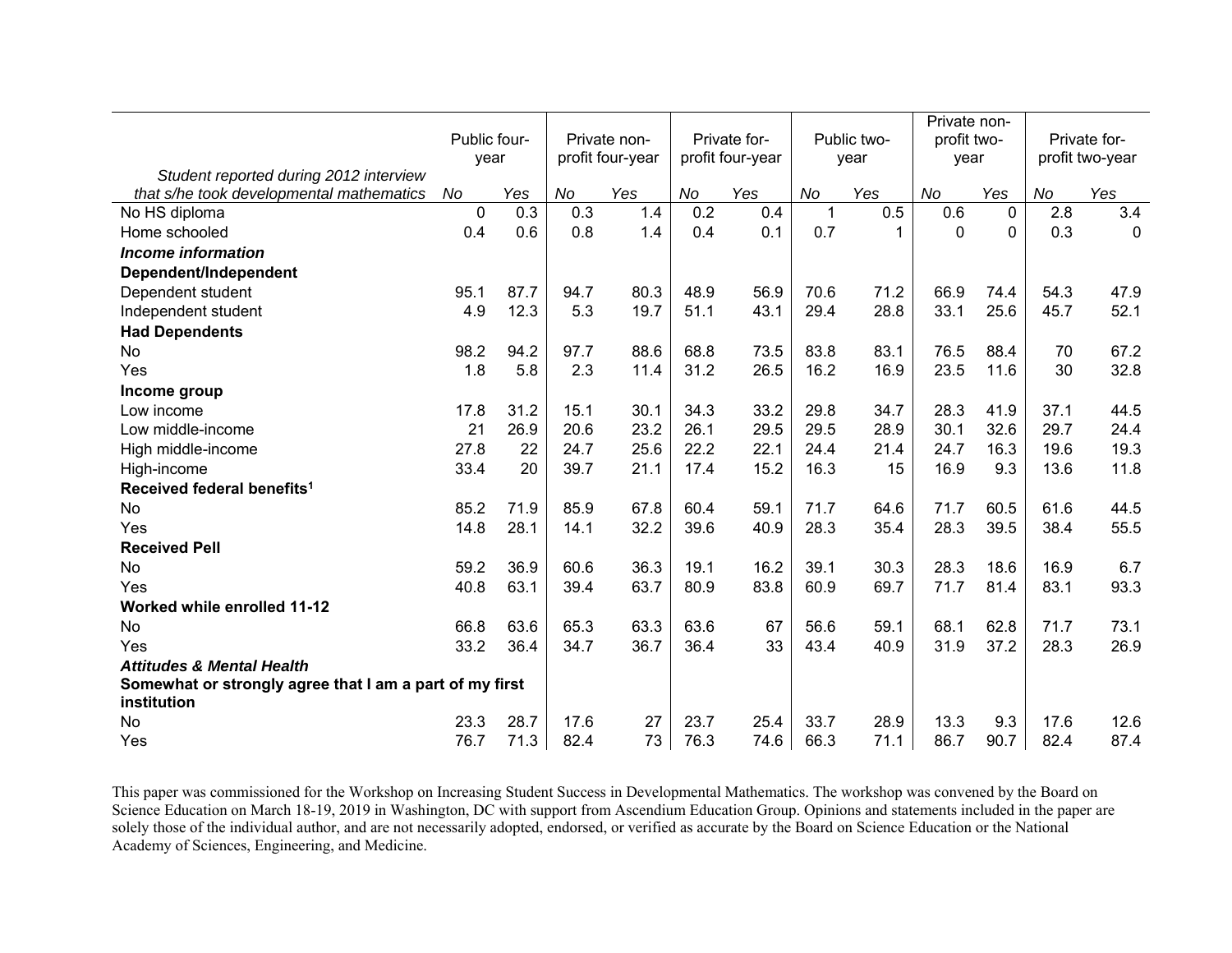|                                                       | Public four- |      |           | Private non-     |      | Private for-     |      | Public two-  | Private non-<br>profit two- |                |          | Private for-    |
|-------------------------------------------------------|--------------|------|-----------|------------------|------|------------------|------|--------------|-----------------------------|----------------|----------|-----------------|
| Student reported during 2012 interview                | vear         |      |           | profit four-year |      | profit four-year |      | year         | year                        |                |          | profit two-year |
| that s/he took developmental mathematics              | No           | Yes  | <b>No</b> | Yes              | No   | Yes              | No   | Yes          | No                          | Yes            | No       | Yes             |
| Somewhat or strongly agree that I am confident that I |              |      |           |                  |      |                  |      |              |                             |                |          |                 |
| have the ability to succeed                           |              |      |           |                  |      |                  |      |              |                             |                |          |                 |
| No                                                    | 11.5         | 15.8 | 9.7       | 16.6             | 17.7 | 16.6             | 13.6 | 14.6         | 7.8                         | 11.6           | 10.1     | 10.1            |
| Yes                                                   | 88.5         | 84.2 | 90.3      | 83.4             | 82.3 | 83.4             | 86.4 | 85.4         | 92.2                        | 88.4           | 89.9     | 89.9            |
| Change in mental health rating from 11-12 to 13-      |              |      |           |                  |      |                  |      |              |                             |                |          |                 |
| 14                                                    |              |      |           |                  |      |                  |      |              |                             |                |          |                 |
| Mental health declined                                | 19.8         | 22.7 | 19.4      | 22.5             | 23.9 | 26.1             | 23.4 | 26           | 23.5                        | 16.3           | 24       | 31.1            |
| Mental health remained constant                       | 47.5         | 49.3 | 46.4      | 50.2             | 42.8 | 44.7             | 44.9 | 45.1         | 43.4                        | 62.8           | 43.5     | 33.6            |
| Mental health improved                                | 32.7         | 28   | 34.2      | 27.3             | 33.3 | 29.2             | 31.7 | 28.9         | 33.1                        | 20.9           | 32.5     | 35.3            |
| <b>College enrollment information</b>                 |              |      |           |                  |      |                  |      |              |                             |                |          |                 |
| Full-time/part-time in first term                     |              |      |           |                  |      |                  |      |              |                             |                |          |                 |
| Part-time                                             | 7.9          | 11.1 | 4.8       | 17               | 45   | 40.9             | 39.7 | 33.3         | 24.7                        | 9.3            | 37.3     | 35.3            |
| Full-time                                             | 92.1         | 88.9 | 95.2      | 83               | 55   | 59.1             | 60.3 | 66.7         | 75.3                        | 90.7           | 62.7     | 64.7            |
| Major <sup>2</sup>                                    |              |      |           |                  |      |                  |      |              |                             |                |          |                 |
| Missing                                               | 0.4          | 0.3  | 0.1       | 1                | 0.2  | 0.2              | 2.2  | 2.2          | 0.6                         | 0              | 0.1      | 0.8             |
| Undecided                                             | 4.4          | 5.1  | 8         | 2.4              | 0.3  | 0.4              | 3.3  | 2.5          | 0.6                         | $\Omega$       | 0.2      | $\overline{0}$  |
| Science, engineering, and mathematics                 | 33.4         | 27.3 | 26.6      | 20.8             | 21.5 | 18.9             | 17.6 | 19.1         | 7.8                         | $\overline{7}$ | 4.3      | 5.9             |
| Psychology and other social science                   | 9.9          | 9.4  | 10.5      | 11.8             | 2.6  | 3.2              | 3.6  | 3.7          | 1.8                         | 4.7            | 0.1      | $\overline{0}$  |
| Health and medicine                                   | 4.7          | 5.5  | 4.9       | 9                | 13.6 | 12.7             | 11.3 | 12.1         | 25.3                        | 14             | 52.4     | 50.4            |
| Other field                                           | 47.3         | 52.4 | 50        | 55               | 61.9 | 64.6             | 62   | 60.3         | 63.9                        | 74.4           | 43       | 42.9            |
| College outcomes as of June 2014                      |              |      |           |                  |      |                  |      |              |                             |                |          |                 |
| Selected STEM major in first year and                 |              |      |           |                  |      |                  |      |              |                             |                |          |                 |
| still in STEM major                                   |              |      |           |                  |      |                  |      |              |                             |                |          |                 |
| No                                                    | 27.7         | 40.6 | 25.2      | 31.4             | 26.8 | 31.4             | 33.9 | 38.1         | 16.4                        | 44.4           | 19.2     | 23.9            |
| Yes                                                   | 72.3         | 59.4 | 74.8      | 68.6             | 73.2 | 68.6             | 66.1 | 61.9         | 83.6                        | 55.6           | 80.8     | 76.1            |
| <b>Number of institutions attended</b>                |              |      |           |                  |      |                  |      |              |                             |                |          |                 |
|                                                       | 68.3         | 69.1 | 72.1      | 63.3             | 79.4 | 78.8             | 73.6 | 76.6         | 72.3                        | 53.5           | 86.5     | 88.2            |
| $\overline{\mathbf{c}}$                               | 27.4         | 27.2 | 23.4      | 27               | 19.1 | 19               | 24.5 | 21.4         | 26.5                        | 41.9           | 12.6     | 10.9            |
| $\mathbf{3}$                                          | 3.9          | 3.5  | 4.2       | 9                | 1.4  | $\overline{2}$   | 1.8  | 1.9          | 1.2                         | 4.7            | 0.9      | 0.8             |
| 4                                                     | 0.4          | 0.2  | 0.2       | 0.7              | 0.1  | 0.2              | 0.2  | $\mathbf{0}$ | $\mathbf 0$                 | 0              | $\Omega$ | $\mathbf 0$     |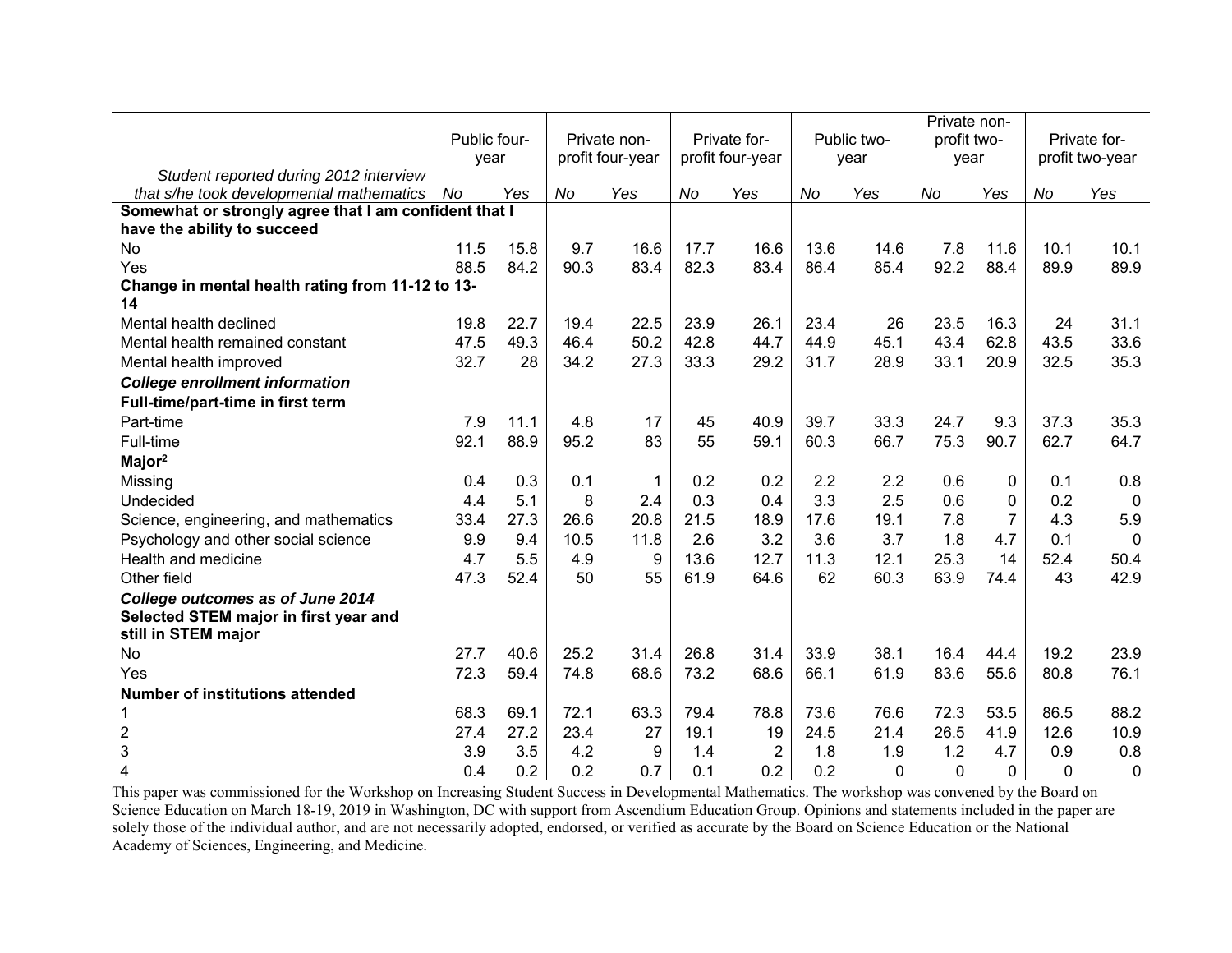|                                          | Public four-<br>year |      | Private non-<br>profit four-year |      | Private for-<br>profit four-year |      | Public two-<br>year |      | Private non-<br>profit two-<br>year |          |          | Private for-<br>profit two-year |
|------------------------------------------|----------------------|------|----------------------------------|------|----------------------------------|------|---------------------|------|-------------------------------------|----------|----------|---------------------------------|
| Student reported during 2012 interview   |                      |      |                                  |      |                                  |      |                     |      |                                     |          |          |                                 |
| that s/he took developmental mathematics | No                   | Yes  | No                               | Yes  | No                               | Yes  | No                  | Yes  | No                                  | Yes      | No       | Yes                             |
| Student transferred to four-year         |                      |      |                                  |      |                                  |      |                     |      |                                     |          |          |                                 |
| No.                                      | N/A                  | N/A  | N/A                              | N/A  | N/A                              | N/A  | 87.4                | 89.5 | 87.3                                | 79.1     | 97.3     | 99.2                            |
| Yes                                      | N/A                  | N/A  | N/A                              | N/A  | N/A                              | N/A  | 12.6                | 10.5 | 12.7                                | 20.9     | 2.7      | 0.8                             |
| Number of stopouts <sup>3</sup>          |                      |      |                                  |      |                                  |      |                     |      |                                     |          |          |                                 |
| 0                                        | 88.7                 | 85.9 | 89.3                             | 84.4 | 79                               | 81.8 | 78.6                | 78.1 | 84.9                                | 69.8     | 84.2     | 85.7                            |
|                                          | 10.6                 | 13.1 | 9.8                              | 13.5 | 19.2                             | 16.8 | 19.7                | 20.6 | 14.5                                | 25.6     | 15.2     | 14.3                            |
| $\overline{2}$                           | 0.7                  | 1.1  | 0.9                              | 2.1  | 1.7                              | 1.3  | 1.7                 | 1.3  | 0.6                                 | 4.7      | 0.7      | $\mathbf 0$                     |
| <b>Attainment and persistence</b>        |                      |      |                                  |      |                                  |      |                     |      |                                     |          |          |                                 |
| Attained, still enrolled                 | 2.5                  | 4.8  | 1.7                              | 3.8  | 9                                | 7.6  | 11.3                | 9.2  | 14.5                                | 14       | 6.5      | 9.2                             |
| Attained, not enrolled                   | 3.7                  | 3.8  | 4                                | 6.9  | 18.4                             | 16.1 | 10.8                | 4.9  | 39.2                                | 27.9     | 61.2     | 53.8                            |
| No degree, still enrolled                | 80.4                 | 66.1 | 82.5                             | 63.3 | 30.6                             | 38.6 | 35.7                | 42.8 | 19.3                                | 27.9     | 5.6      | 4.2                             |
| No degree, not enrolled                  | 13.4                 | 25.3 | 11.7                             | 26   | 42                               | 37.7 | 42.1                | 43   | 27.1                                | 30.2     | 26.7     | 32.8                            |
| <b>Highest degree attainment</b>         |                      |      |                                  |      |                                  |      |                     |      |                                     |          |          |                                 |
| No degree                                | 93.8                 | 91.4 | 94.2                             | 89.3 | 72.6                             | 76.3 | 77.9                | 85.8 | 46.4                                | 58.1     | 32.3     | 37                              |
| Certificate                              | 0.8                  | 1.8  | 1.5                              | 4.2  | 9.5                              | 3.8  | 8.9                 | 3.7  | 25.9                                | 14       | 54.6     | 44.5                            |
| Associate's degree                       | 2.9                  | 4.5  | 1.6                              | 3.8  | 14.9                             | 15.4 | 13.1                | 10.5 | 27.7                                | 27.9     | 13.1     | 18.5                            |
| Bachelor's degree                        | 2.5                  | 2.3  | 2.7                              | 2.8  | 3                                | 4.5  | 0.1                 | 0    | 0                                   | $\Omega$ | $\Omega$ | $\mathbf{0}$                    |
| <b>Highest degree expected</b>           |                      |      |                                  |      |                                  |      |                     |      |                                     |          |          |                                 |
| No credential                            | $\overline{2}$       | 3.1  | 2.4                              | 3.8  | 7.1                              | 8.4  | 6                   | 6.9  | 5.4                                 | 11.6     | 7.4      | 9.2                             |
| Certificate                              | 0.9                  | 2.8  | 1.5                              | 3.8  | 8.2                              | 6.3  | 10.7                | 7.2  | 12                                  | 4.7      | 30.8     | 21                              |
| Associate's                              | 4                    | 6.5  | 2.5                              | 8.3  | 23.4                             | 21.7 | 22.3                | 23.7 | 25.3                                | 25.6     | 27.6     | 31.1                            |
| Bachelor's                               | 35.9                 | 39.3 | 28.9                             | 38.8 | 40.7                             | 42.6 | 36.7                | 38   | 40.4                                | 37.2     | 22.6     | 28.6                            |
| Graduate degree                          | 57.1                 | 48.4 | 64.7                             | 45.3 | 20.6                             | 20.9 | 24.3                | 24.2 | 16.9                                | 20.9     | 11.5     | 10.1                            |

Notes: 1 Federal benefits include Food Stamps (SNAP) Benefits, Free/Reduced Price School Lunch Benefits, Supplemental Security Income (SSI) Benefits, Temporary Assistance for Needy Families (TANF) Benefits, and the Special Supplemental Nutrition program for Women, Infants, and Children (WIC) Benefits.  $2$ This variable indicates if the student's major field of study in 2011-12 was a major supported by the National Science Foundation (NSF). Based on Classification of Instructional Programs (CIP) code of student's major. A list of majors supported by NSF and their associated CIP codes is at https://webcaspar.nsf.gov/nsf/srs/webcasp/attribs/RFDISC2007\_2009\_2011.xls.

 $3A$  stopout is defined as a break in enrollment of five or more consecutive months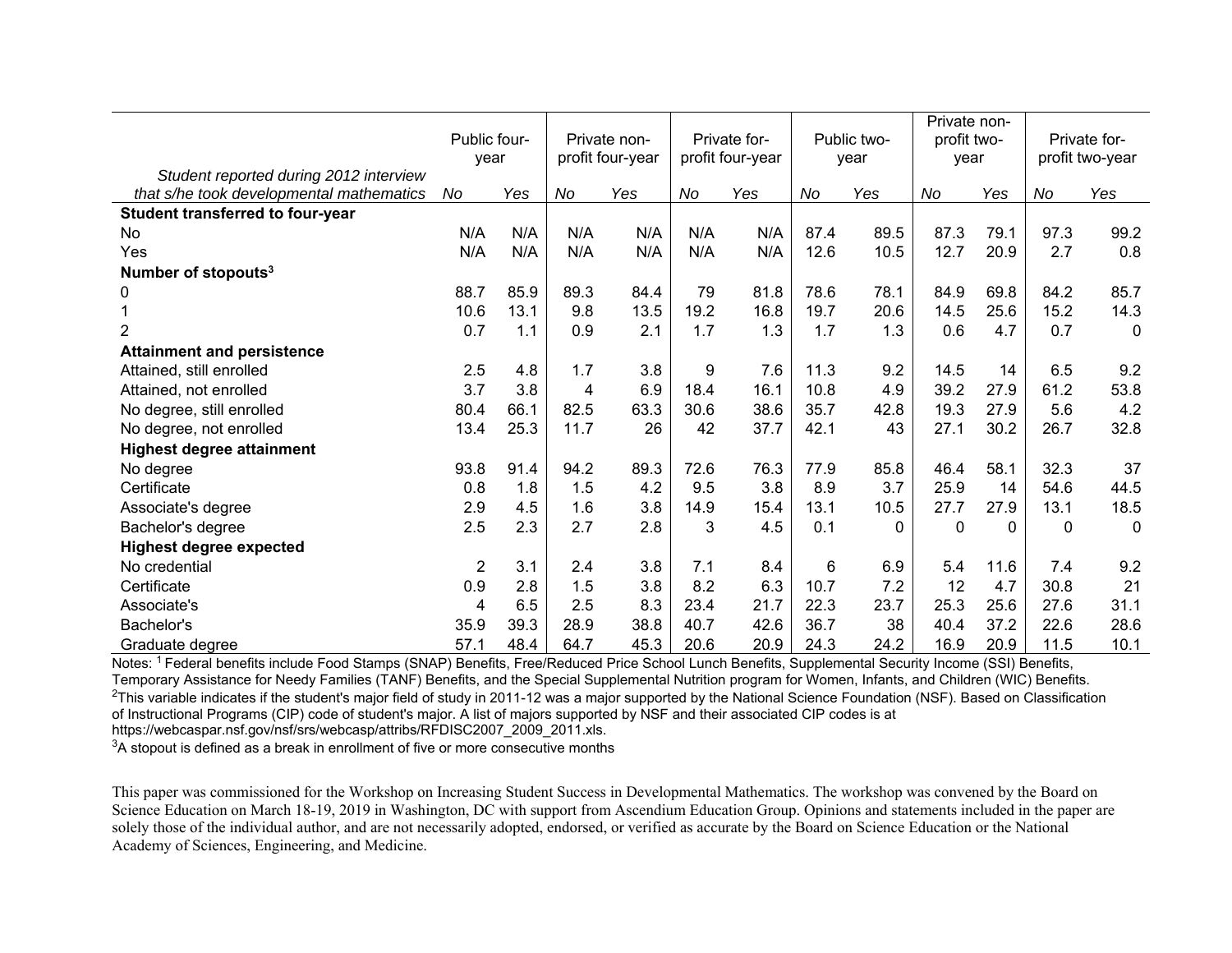Sample sizes by institution type are as follows: Did not take developmental education: Public four-year = 3,484; Private non-profit four-year = 3,731; Private forprofit four-year = 4,607; Public two-year = 4,632; Private non-profit two-year = 166; Private for-profit two-year = 1,837. Took developmental mathematics: Public four-year = 651 students; Private non-profit four-year = 289; Private for-profit four-year = 938; Public two-year = 2,206; Private non-profit two-year = 43; Private forprofit two-year = 119. Source: Author's analysis of BPS:12/14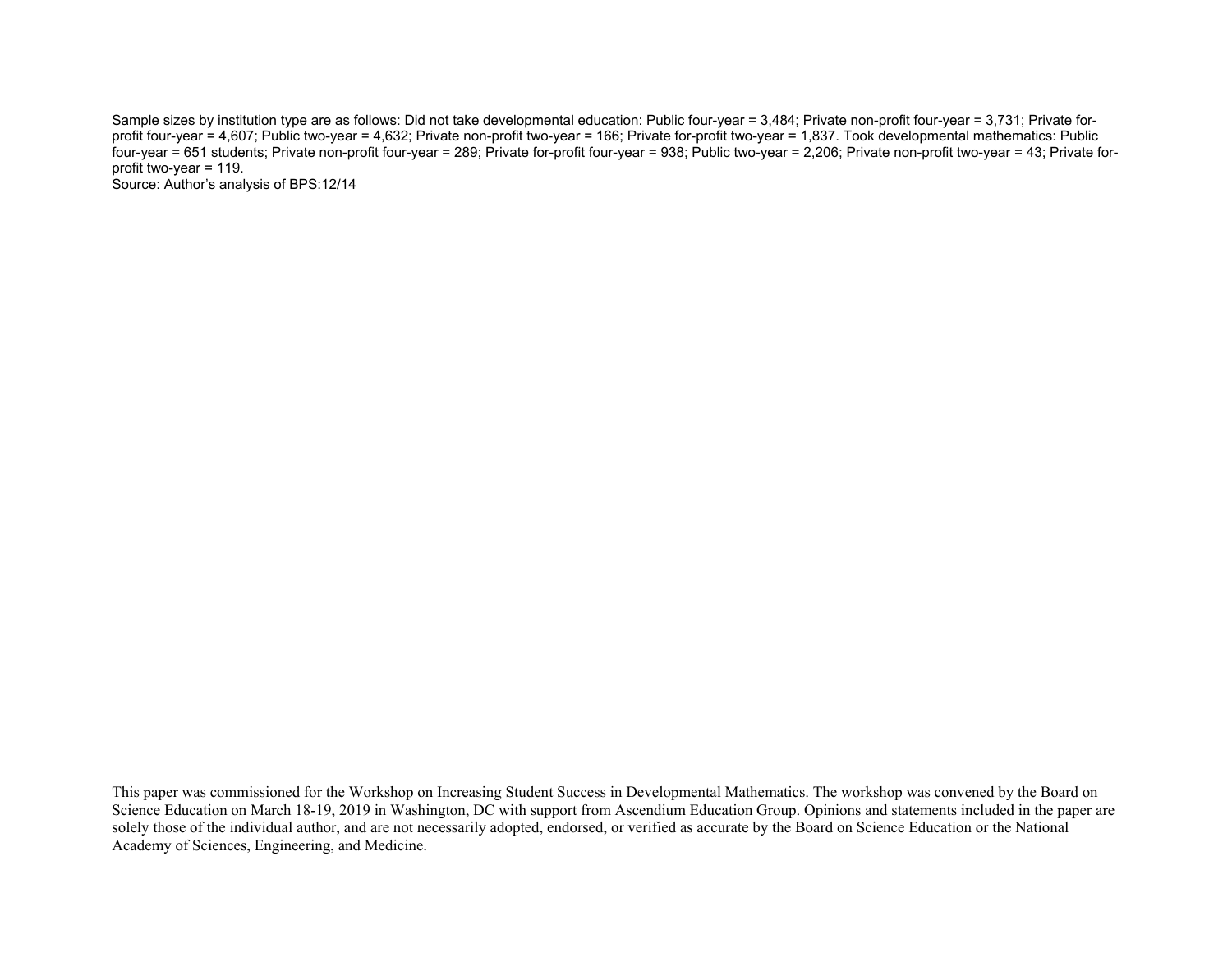**Table A3. Characteristics of students who took and did not take developmental mathematics in their first year in college, by first institution type (2003/04 entrants)** 

|                                          | Public four-<br>year |      | Private non-<br>profit four-year |      | Private for-<br>profit four-year |              | Public two-<br>year |      | Private non-<br>profit two-year |          | Private for- | profit two-year |
|------------------------------------------|----------------------|------|----------------------------------|------|----------------------------------|--------------|---------------------|------|---------------------------------|----------|--------------|-----------------|
| Student reported during 2004 interview   |                      |      |                                  |      |                                  |              |                     |      |                                 |          |              |                 |
| that s/he took developmental mathematics | No                   | Yes  | No                               | Yes  | No                               | Yes          | No                  | Yes  | No                              | Yes      | No           | Yes             |
| <b>Demographic information</b>           |                      |      |                                  |      |                                  |              |                     |      |                                 |          |              |                 |
| Gender                                   |                      |      |                                  |      |                                  |              |                     |      |                                 |          |              |                 |
| Male                                     | 45.2                 | 36.8 | 42.6                             | 34.2 | 47.6                             | 41.2         | 44.5                | 35.7 | 36.7                            | 29.1     | 43.7         | 37.9            |
| Female                                   | 54.8                 | 63.2 | 57.4                             | 65.8 | 52.4                             | 58.8         | 55.5                | 64.3 | 63.3                            | 70.9     | 56.3         | 62.1            |
| <b>Race/ethnicity</b>                    |                      |      |                                  |      |                                  |              |                     |      |                                 |          |              |                 |
| White                                    | 71.3                 | 65.9 | 73.5                             | 69.9 | 44.6                             | 41.2         | 64.2                | 56.7 | 46.8                            | 36.4     | 52.2         | 65.5            |
| <b>Black or African American</b>         | 8.8                  | 14.2 | 8.7                              | 12.7 | 21.7                             | 26.5         | 14.5                | 18.7 | 13                              | 23.6     | 21.5         | 17.2            |
| Hispanic or Latino                       | 9.1                  | 10.7 | 7.7                              | 8.8  | 21.7                             | 20.6         | 12.2                | 16.1 | 22.4                            | 20       | 18.3         | 10.3            |
| Asian                                    | 6                    | 4.4  | 5.6                              | 4.1  | 3.9                              | 2.9          | 4.1                 | 2.9  | 5.8                             | 7.3      | 2.6          | $\overline{0}$  |
| American Indian/Alaska Native            | 0.5                  | 0.8  | 0.3                              | 0.3  | 1.5                              | 2.9          | 0.7                 | 0.8  | 4.2                             | 5.5      | 0.4          | 3.4             |
| Native Hawaiian/Pacific Islander         | 0.2                  | 0.3  | 0.1                              | 0.6  | 0.9                              | 2.9          | 0.2                 | 0.6  | 1.3                             | 3.6      | 0.2          | $\mathbf 0$     |
| Other                                    | 1.5                  | 1.2  | 1.3                              | 1.2  | 1.5                              | $\mathbf{0}$ | 1.5                 | 1.4  | 1                               | $\Omega$ | 1.4          | 3.4             |
| More than one race                       | 2.7                  | 2.6  | 2.7                              | 2.4  | 4.2                              | 2.9          | 2.6                 | 2.7  | 5.5                             | 3.6      | 3.3          | $\mathbf 0$     |
| English is the primary language 2003-04  |                      |      |                                  |      |                                  |              |                     |      |                                 |          |              |                 |
| <b>No</b>                                | 10.2                 | 10.5 | 7.5                              | 9.1  | 13.4                             | 20.6         | 11.1                | 9.7  | 15.3                            | 12.7     | 10.4         | $\mathbf 0$     |
| Yes                                      | 89.8                 | 89.5 | 92.5                             | 90.9 | 86.6                             | 79.4         | 88.9                | 90.3 | 84.7                            | 87.3     | 89.6         | 100             |
| Immigrant status 2003-04                 |                      |      |                                  |      |                                  |              |                     |      |                                 |          |              |                 |
| Foreign students with visas              | 1                    | 0.8  | 2.1                              | 2.9  | 0.3                              | 0            | 1.3                 | 0.7  | 1                               | 1.8      | 0.2          | $\mathbf 0$     |
| Resident aliens or eligible non-citizens | 3.9                  | 2.9  | 2.1                              | 2.7  | 9.5                              | 5.9          | 5.9                 | 4.9  | 8.8                             | 9.1      | 5.7          | $\mathbf 0$     |
| Foreign born citizen                     | 5.3                  | 4.4  | 5.1                              | 2.1  | 4.2                              | 5.9          | $\overline{4}$      | 3.9  | 3.9                             | 7.3      | 2.6          | $\mathbf 0$     |
| US born citizen, foreign born parent(s)  | 11                   | 10.7 | 11.2                             | 9.4  | 18.8                             | 20.6         | 10.8                | 12.4 | 15.6                            | 10.9     | 12           | $\mathbf 0$     |
| All other citizens                       | 78.8                 | 81.3 | 79.6                             | 82.9 | 67.3                             | 67.6         | 78                  | 78.1 | 70.8                            | 70.9     | 79.5         | 100             |
| Parent's highest level of education      |                      |      |                                  |      |                                  |              |                     |      |                                 |          |              |                 |
| HS diploma or less                       | 19.7                 | 28.9 | 17                               | 20.1 | 51.8                             | 55.9         | 42.1                | 44.6 | 51.9                            | 34.6     | 54.7         | 55.1            |
| Some college, no degree                  | 12.6                 | 14.8 | 9.4                              | 18.3 | 15.2                             | 14.7         | 14.6                | 16.2 | 13.3                            | 23.6     | 14.2         | 24.1            |
| Vocational training or AA                | 10.5                 | 11.4 | 9.6                              | 11.5 | 10.4                             | 17.7         | 13.7                | 13.9 | 10                              | 14.5     | 11.6         | 6.8             |
| BA or higher                             | 57.4                 | 44.9 | 64                               | 50.2 | 22.6                             | 11.8         | 29.4                | 25.4 | 24.7                            | 27.3     | 19.5         | 13.7            |
| <b>High school academic performance</b>  |                      |      |                                  |      |                                  |              |                     |      |                                 |          |              |                 |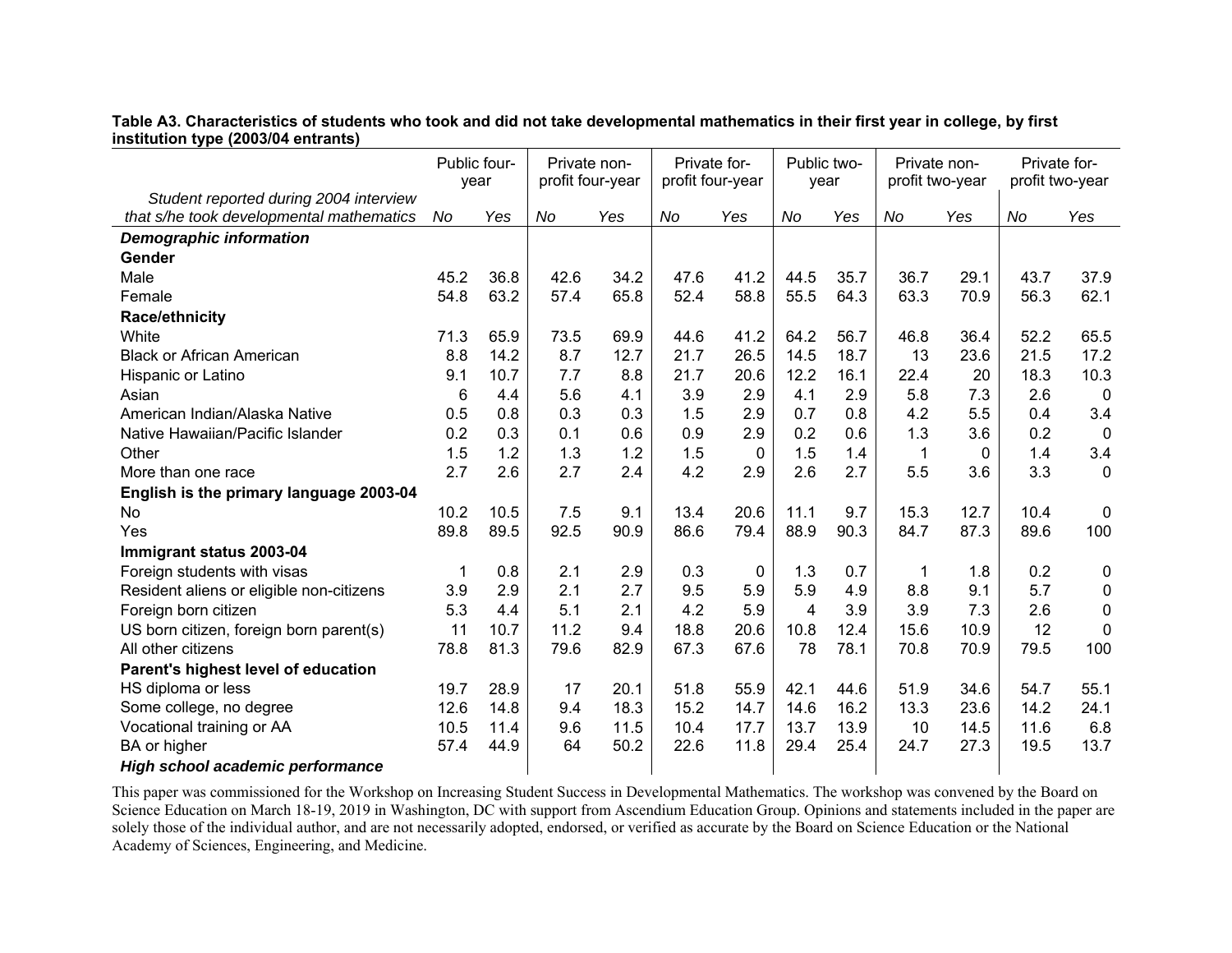| Highest level of high school mathematic         |      |             |             |      |          |      |              |      |      |      |              |             |
|-------------------------------------------------|------|-------------|-------------|------|----------|------|--------------|------|------|------|--------------|-------------|
| Missing                                         | 3    | 5.9         | 3.8         | 3.8  | 36.6     | 20.6 | 24           | 18.1 | 21.8 | 14.5 | 37           | 24.1        |
| less than Algebra 2                             | 4    | 8.7         | 4.8         | 9.1  | 13.7     | 17.6 | 17.3         | 22.5 | 19.2 | 38.2 | 18.3         | 24.1        |
| Algebra 2                                       | 17.8 | 28          | 15.4        | 25.4 | 18.2     | 26.5 | 28.4         | 35.8 | 31.8 | 30.9 | 28           | 31          |
| Trigonometry or higher                          | 75.2 | 57.4        | 75.9        | 61.6 | 31.6     | 35.3 | 30.4         | 23.6 | 27.3 | 16.4 | 16.6         | 20.7        |
| Earned any college level credits in high school |      |             |             |      |          |      |              |      |      |      |              |             |
| Missing                                         | 3    | 5.9         | 3.8         | 3.8  | 36.6     | 20.6 | 24           | 18.1 | 21.8 | 14.5 | 37           | 24.1        |
| No                                              | 56   | 69.7        | 52.2        | 67   | 51.8     | 64.7 | 58.9         | 68.2 | 61   | 70.9 | 57.3         | 58.6        |
| Yes                                             | 41   | 24.4        | 44          | 29.2 | 11.6     | 14.7 | 17.1         | 13.8 | 17.2 | 14.5 | 5.7          | 17.2        |
| High school grade point average (GPA)           |      |             |             |      |          |      |              |      |      |      |              |             |
| Missing                                         | 5.3  | 9.4         | 8           | 8.8  | 42       | 29.4 | 31.7         | 25.6 | 27.6 | 29.1 | 47.4         | 31          |
| $0.5 - 0.9$ (D- to D)                           | 0.1  | 0.2         | $\mathbf 0$ | 0    | 0.9      | 5.9  | 0.3          | 0.1  | 0    | 1.8  | 0.6          | $\mathbf 0$ |
| 1.0-1.4 (D to C-)                               | 0.1  | 0.3         | 0.2         | 0.6  | 1.8      | 0    | 0.8          | 0.6  | 1.9  | 9.1  | 4.3          | 0           |
| 1.5-1.9 (C- to C)                               | 0.4  | 0.8         | 0.8         | 2.4  | 10.7     | 8.8  | 3.6          | 2.9  | 9.7  | 14.5 | 14.6         | 27.6        |
| 2.0-2.4 (C to B-)                               | 4.4  | 8.8         | 3.9         | 7.7  | 9.5      | 5.9  | 13           | 15.2 | 9.4  | 20   | 8.5          | 20.7        |
| 2.5-2.9 (B- to B)                               | 9.2  | 12.2        | 6.8         | 10.3 | 26.5     | 35.3 | 14.1         | 16.7 | 36.4 | 21.8 | 18.7         | 10.3        |
| $3.0 - 3.4$ (B to A-)                           | 34.3 | 36.5        | 25.8        | 36.9 | 8.6      | 14.7 | 23.1         | 29   | 14.9 | 3.6  | 5.9          | 10.3        |
| 3.5-4.0 (A- to A)                               | 46.1 | 31.8        | 54.4        | 33.3 | $\Omega$ | 0    | 13.5         | 9.9  | 0    | 0    | $\mathbf{0}$ | 0           |
| High school degree type                         |      |             |             |      |          |      |              |      |      |      |              |             |
| High school diploma                             | 97.1 | 95.4        | 94.9        | 93.5 | 83.9     | 88.2 | 85.8         | 87.1 | 88.6 | 80   | 78           | 75.9        |
| GED or other equivalency                        |      | 3.5         | 1.6         | 2.4  | 13.4     | 11.8 | 9.4          | 10.3 | 7.1  | 16.4 | 16.3         | 20.7        |
| High school completion certificate              | 0.1  | 0.2         | 0.1         | 0.3  | 0.3      | 0    | 0.6          | 0.4  | 0.6  | 1.8  | 0.8          | $\mathbf 0$ |
| Attended foreign high school                    | 1.5  | 0.8         | 2.7         | 3.5  | 1.8      | 0    | 2.7          | 1.4  | 2.3  | 1.8  | 1.6          | $\mathbf 0$ |
| No high school degree or certificate            | 0    | $\mathbf 0$ | 0.1         | 0    | 0.3      | 0    | $\mathbf{1}$ | 0.3  | 0.3  | 0    | 3            | 3.4         |
| Home schooled                                   | 0.3  | 0.2         | 0.6         | 0.3  | 0.3      | 0    | 0.5          | 0.5  | 1    | 0    | 0.2          | $\mathbf 0$ |
| <b>Income information</b>                       |      |             |             |      |          |      |              |      |      |      |              |             |
| <b>Dependency status</b>                        |      |             |             |      |          |      |              |      |      |      |              |             |
| Dependent                                       | 94.5 | 91          | 94.4        | 93.8 | 53.3     | 76.5 | 66.8         | 73.3 | 65.3 | 70.9 | 45.3         | 58.6        |
| Independent                                     | 5.5  | 9           | 5.6         | 6.2  | 46.7     | 23.5 | 33.2         | 26.7 | 34.7 | 29.1 | 54.7         | 41.4        |
| <b>Has dependents</b>                           |      |             |             |      |          |      |              |      |      |      |              |             |
| No dependents                                   | 97.1 | 94.5        | 96.9        | 96.8 | 69.3     | 94.1 | 78.6         | 81.1 | 78.6 | 81.8 | 62.2         | 69          |
| Has dependents                                  | 2.9  | 5.5         | 3.1         | 3.2  | 30.7     | 5.9  | 21.4         | 18.9 | 21.4 | 18.2 | 37.8         | 31          |
| Income group in                                 |      |             |             |      |          |      |              |      |      |      |              |             |
| Low                                             | 19.3 | 26.3        | 19          | 22.4 | 39       | 23.5 | 31.3         | 36.7 | 46.4 | 45.5 | 41.3         | 41.4        |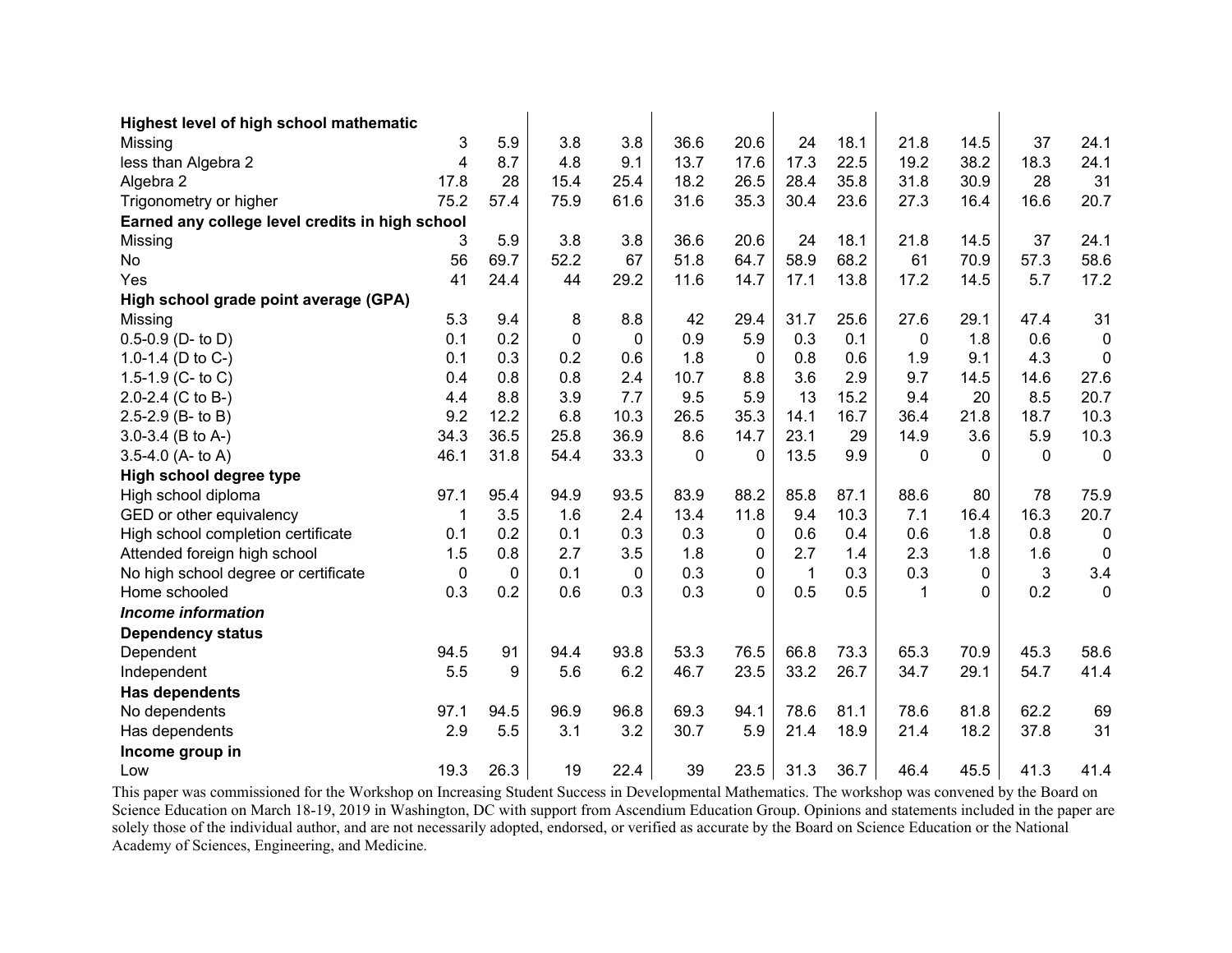| Low middle                                      | 23.9 | 23.4 | 21.3 | 30.4 | 33.6 | 50       | 29.2 | 29.4 | 25.6 | 27.3 | 31.5 | 24.1        |
|-------------------------------------------------|------|------|------|------|------|----------|------|------|------|------|------|-------------|
| High middle                                     | 27.7 | 28.8 | 23.9 | 25.4 | 18.2 | 17.6     | 23.2 | 22.2 | 17.5 | 21.8 | 16.7 | 20.7        |
| High                                            | 29   | 21.5 | 35.8 | 21.8 | 9.2  | 8.8      | 16.3 | 11.8 | 10.4 | 5.5  | 10.6 | 13.8        |
| Received federal benefits <sup>1</sup>          |      |      |      |      |      |          |      |      |      |      |      |             |
| No                                              | 98.9 | 98.3 | 99.1 | 98.8 | 90.8 | 100      | 93.4 | 93.8 | 93.5 | 89.1 | 87.2 | 93.1        |
| Yes                                             | 1.1  | 1.7  | 0.9  | 1.2  | 9.2  | $\Omega$ | 6.6  | 6.2  | 6.5  | 10.9 | 12.8 | 6.9         |
| <b>Received Pell ever</b>                       |      |      |      |      |      |          |      |      |      |      |      |             |
| No                                              | 64.3 | 51.3 | 66.1 | 56.3 | 31   | 35.3     | 52.7 | 45.6 | 34.1 | 32.7 | 28.5 | 37.9        |
| Yes                                             | 35.7 | 48.7 | 33.9 | 43.7 | 69   | 64.7     | 47.3 | 54.4 | 65.9 | 67.3 | 71.5 | 62.1        |
| Worked while enrolled 2006                      |      |      |      |      |      |          |      |      |      |      |      |             |
| No                                              | 32.4 | 31.7 | 32.2 | 28   | 30.7 | 32.4     | 38.9 | 34.3 | 36.4 | 41.8 | 39.4 | 13.8        |
| Yes                                             | 67.6 | 68.3 | 67.8 | 72   | 69.3 | 67.6     | 61.1 | 65.7 | 63.6 | 58.2 | 60.6 | 86.2        |
| <b>College enrollment information</b>           |      |      |      |      |      |          |      |      |      |      |      |             |
| Full-time/part-time                             |      |      |      |      |      |          |      |      |      |      |      |             |
| Full-time                                       | 92.7 | 91   | 94.3 | 96.5 | 78.9 | 73.5     | 62.3 | 70.4 | 84.1 | 89.1 | 88.8 | 86.2        |
| Part-time                                       | 7.3  | 9    | 5.7  | 3.5  | 21.1 | 26.5     | 37.7 | 29.6 | 15.9 | 10.9 | 11.2 | 13.8        |
| Transcript: STEM major field of study indicator |      |      |      |      |      |          |      |      |      |      |      |             |
| No                                              | 71.4 | 81.5 | 71.4 | 84   | 63.5 | 59.1     | 83   | 86.8 | 86.2 | 77.8 | 79.5 | 79.2        |
| Yes                                             | 28.6 | 18.5 | 28.6 | 16   | 36.5 | 40.9     | 17   | 13.2 | 13.8 | 22.2 | 20.5 | 20.8        |
| College outcomes as of June 2009                |      |      |      |      |      |          |      |      |      |      |      |             |
| Student transferred to four-year                |      |      |      |      |      |          |      |      |      |      |      |             |
| No                                              | 82.7 | 82   | 83.5 | 77.9 | 86.3 | 79.4     | 70.2 | 72.9 | 72.1 | 74.5 | 91.1 | 93.1        |
| Yes                                             | 17.3 | 18   | 16.5 | 22.1 | 13.7 | 20.6     | 29.8 | 27.1 | 27.9 | 25.5 | 8.9  | 6.9         |
| <b>Persistence and attainment</b>               |      |      |      |      |      |          |      |      |      |      |      |             |
| Attained, still enrolled                        | 2.4  | 3    | 1.4  | 2.1  | 4.8  | 0        | 8.1  | 9.2  | 8.1  | 5.5  | 7.5  | 10.3        |
| Attained, not enrolled                          | 65.7 | 59.2 | 74.9 | 62.5 | 32.7 | 20.6     | 31.2 | 27.5 | 35.1 | 29.1 | 35   | 27.6        |
| No degree, still enrolled                       | 12   | 14.6 | 8.1  | 13   | 14.3 | 20.6     | 18   | 19.6 | 12.3 | 25.5 | 9.3  | 10.3        |
| No degree, not enrolled                         | 19.9 | 23.1 | 15.6 | 22.4 | 48.2 | 58.8     | 42.8 | 43.7 | 44.5 | 40   | 48.2 | 51.7        |
| <b>Highest degree attained</b>                  |      |      |      |      |      |          |      |      |      |      |      |             |
| No degree                                       | 31.9 | 37.7 | 23.6 | 35.4 | 62.5 | 79.4     | 60.8 | 63.3 | 56.8 | 65.5 | 57.5 | 62.1        |
| Certificate                                     | 1.8  | 1.7  | 1.3  | 2.1  | 3.3  | 0        | 9.1  | 7.5  | 7.5  | 1.8  | 21.1 | 6.9         |
| Associate's degree                              | 3.7  | 5.6  | 2.8  | 6.5  | 19.3 | 5.9      | 16.6 | 17.5 | 23.7 | 23.6 | 19.9 | 31          |
| Bachelor's degree                               | 62.6 | 54.9 | 72.3 | 56   | 14.9 | 14.7     | 13.5 | 11.7 | 12   | 9.1  | 1.4  | $\mathbf 0$ |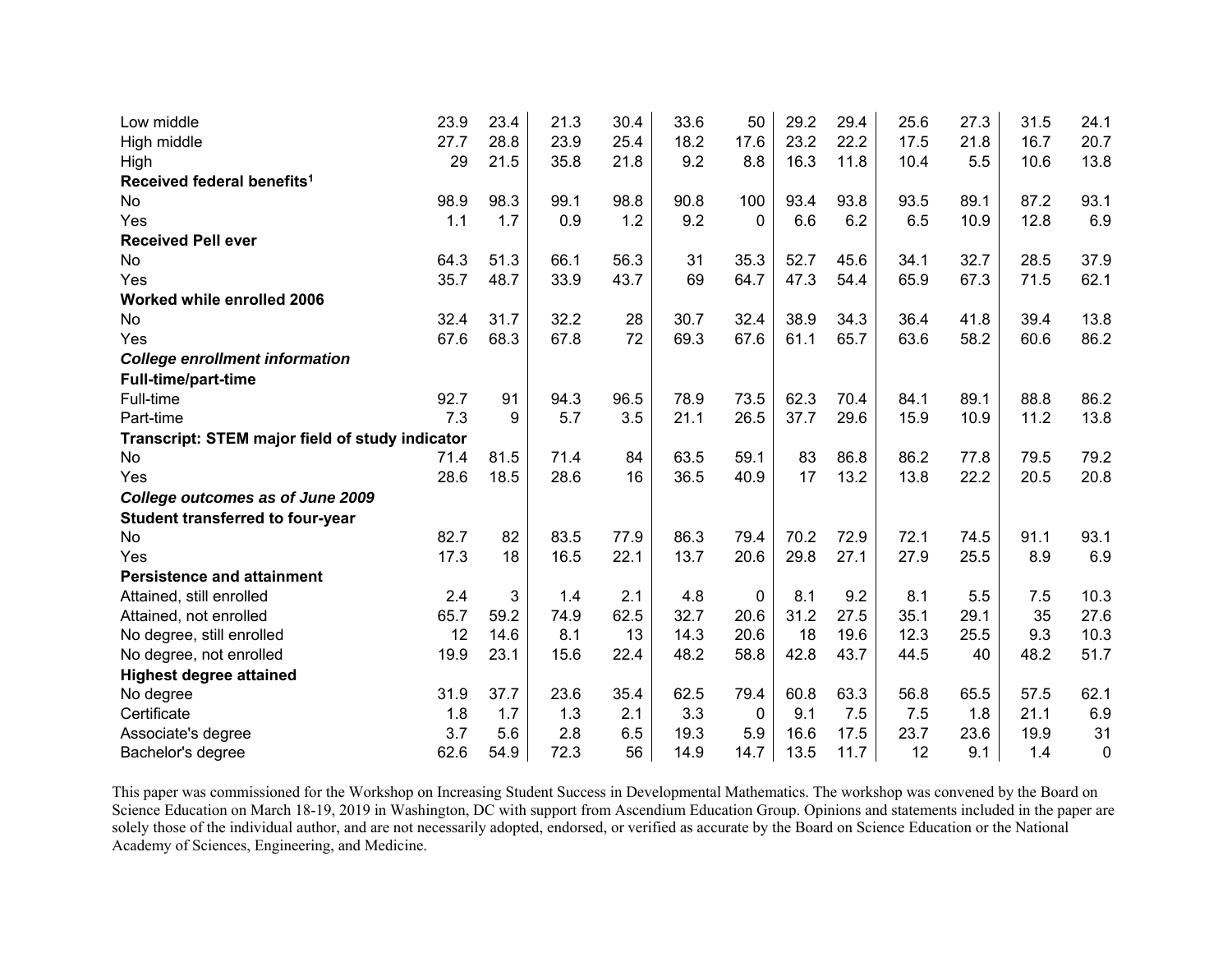Notes: **<sup>1</sup>**Federal benefits include Food Stamps (SNAP) Benefits, Free/Reduced Price School Lunch Benefits, Supplemental Security Income (SSI) Benefits, Temporary Assistance for Needy Families (TANF) Benefits, and the Special Supplemental Nutrition program for Women, Infants, and Children (WIC) Benefits. Variables differ between BPS:12/14 and BPS:04/09, so this table has fewer characteristics than table A2. Sample sizes by institution type are as follows: Did not take developmental education: Public four-year = 3,774; Private non-profit four-year = 3,146; Private for-profit four-year = 326; Public two-year = 3,788; Private non-profit two-year = 290; Private for-profit two-year = 477. Took developmental mathematics: Public four-year = 657 students; Private non-profit four-year = 339; Private for-profit four-year = 34; Public two-year = 1,395; Private non-profit two-year = 55; Private for-profit two-year = 29. Source: Author's analysis of BPS:04/09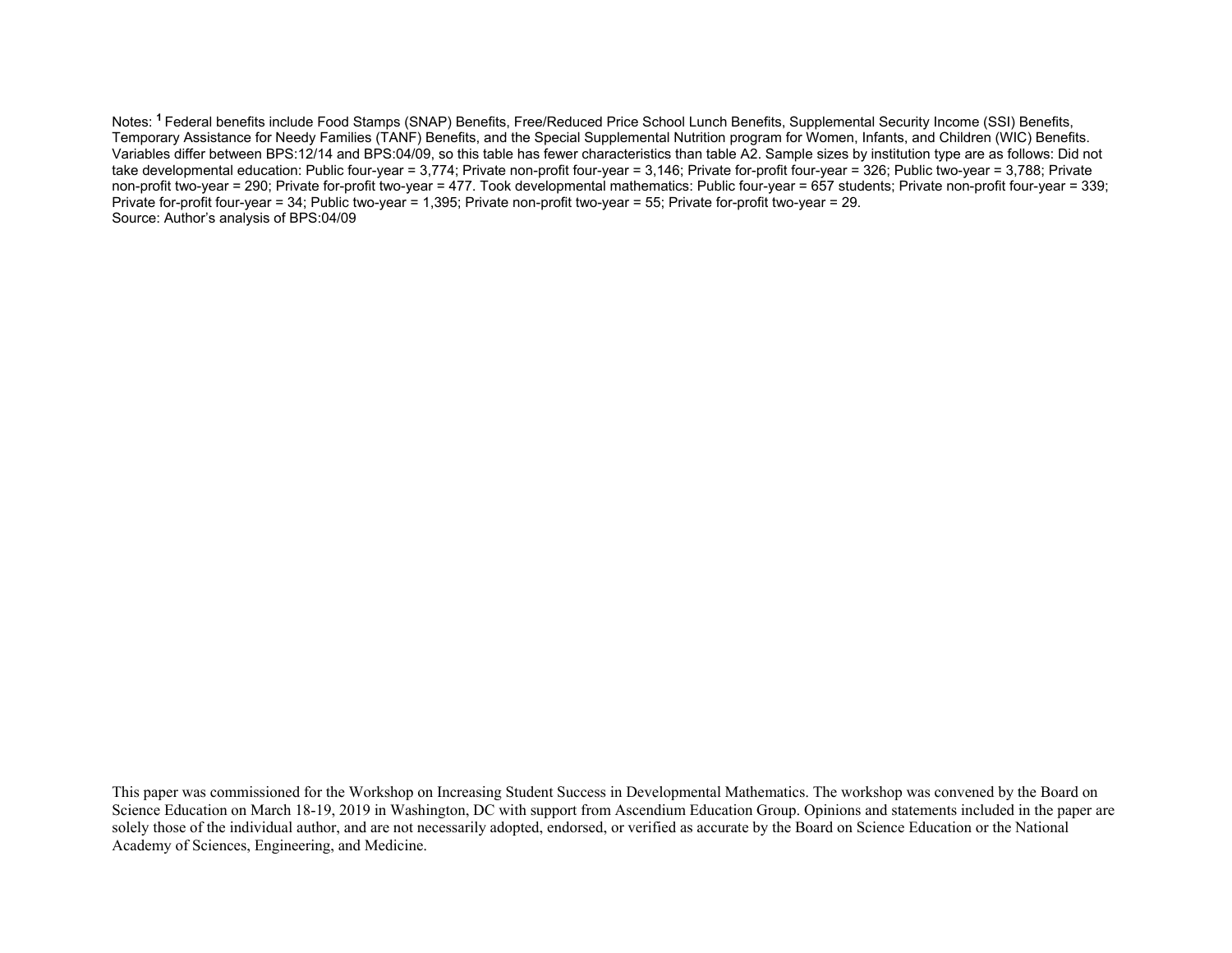**Table A4. Table A3. Characteristics of students who took and did not take developmental mathematics (2003-2009), by first institution type (2003/04 entrants)** 

|                                                 | Public four-<br>year |                | Private non-<br>profit four-year |              | Private for-profit<br>four-year | Public two-<br>year |             | Private non-<br>profit two-year |          | Private for-profit<br>two-year |      |                |
|-------------------------------------------------|----------------------|----------------|----------------------------------|--------------|---------------------------------|---------------------|-------------|---------------------------------|----------|--------------------------------|------|----------------|
| Took developmental education                    | No                   | Yes            | No                               | Yes          | No                              | Yes                 | No          | Yes                             | No       | Yes                            | No   | Yes            |
| <b>Demographic information</b>                  |                      |                |                                  |              |                                 |                     |             |                                 |          |                                |      |                |
| Gender                                          |                      |                |                                  |              |                                 |                     |             |                                 |          |                                |      |                |
| Male                                            | 46.4                 | 40.4           | 41.4                             | 41.6         | 51.4                            | 38.6                | 46.4        | 38.7                            | 33.9     | 35.9                           | 43.9 | 42.1           |
| Female                                          | 53.6                 | 59.6           | 58.6                             | 58.4         | 48.6                            | 61.4                | 53.6        | 61.3                            | 66.1     | 64.1                           | 56.1 | 57.9           |
| Race/ethnicity                                  |                      |                |                                  |              |                                 |                     |             |                                 |          |                                |      |                |
| White                                           | 74.1                 | 68.5           | 76.7                             | 64.3         | 47.3                            | 35.1                | 69.3        | 58.8                            | 65.3     | 34.1                           | 50.7 | 58.6           |
| <b>Black or African American</b>                | 6.9                  | 14.7           | 7                                | 17.3         | 21.2                            | 27.2                | 11.6        | 18                              | 16.1     | 14.5                           | 22.9 | 18             |
| Hispanic or Latino                              | 6.9                  | 9.9            | 5.6                              | 12.2         | 18                              | 30.7                | 10.9        | 14.8                            | 9.7      | 28.2                           | 18.8 | 14.3           |
| Asian                                           | 6.6                  | 3.1            | 5.9                              | 2.8          | 4.1                             | 3.5                 | 3.6         | 2.9                             | $\Omega$ | 9.5                            | 2.2  | 3.8            |
| American Indian/Alaska Native                   | 0.4                  | 0.4            | 0.3                              | 0.6          | 2.3                             | 0.9                 | 0.8         | 0.7                             | 2.4      | 5.5                            | 0.5  | 0.8            |
| Native Hawaiian/Pacific Islander                | 0.3                  | 0.1            | 0.2                              | $\mathbf{0}$ | 1.4                             | $\Omega$            | 0.3         | 0.3                             | 0        | 2.3                            | 0    | 0.8            |
| Other                                           | 1.6                  | 1.2            | 1.4                              | 0.9          | 0.9                             | 1.8                 | $\mathbf 1$ | 1.7                             | 1.6      | 0.5                            | 1.6  | 1.5            |
| More than one race                              | 3.1                  | $\overline{2}$ | 3                                | 2            | 5                               | 0.9                 | 2.5         | 2.8                             | 4.8      | 5.5                            | 3.3  | 2.3            |
| English is the primary language 2003-04         |                      |                |                                  |              |                                 |                     |             |                                 |          |                                |      |                |
| <b>No</b>                                       | 8.3                  | 9              | 6.3                              | 8.6          | 13.5                            | 14.9                | 9           | 10.4                            | 6.5      | 19.5                           | 10.4 | 6.8            |
| Yes                                             | 91.7                 | 91             | 93.7                             | 91.4         | 86.5                            | 85.1                | 91          | 89.6                            | 93.5     | 80.5                           | 89.6 | 93.2           |
| Immigrant status 2003-04                        |                      |                |                                  |              |                                 |                     |             |                                 |          |                                |      |                |
| Foreign students with visas                     | 0.9                  | 0.6            | 2.1                              | 0.9          | 6.8                             | 13.2                | 1           | 0.9                             | 0.8      | 1.4                            | 0.3  | $\overline{0}$ |
| Resident aliens or eligible non-citizens        | 3.6                  | 3              | 1.9                              | 3.1          | 3.2                             | 5.3                 | 4.8         | 5.1                             | 7.3      | 9.5                            | 6    | 4.5            |
| Foreign born citizen                            | 4.3                  | 4.3            | 3.7                              | 6            | 20.3                            | 18.4                | 3.8         | 4.2                             | 4        | 4.1                            | 2.5  | 2.3            |
| US born citizen, foreign born parent(s)         | 11                   | 10.2           | 11.4                             | 9.5          | 69.8                            | 63.2                | 10.2        | 12.1                            | 8.9      | 18.6                           | 10.6 | 12             |
| All other citizens                              | 80.2                 | 81.9           | 81                               | 80.5         | 100                             | 100                 | 80.4        | 77.7                            | 79       | 66.4                           | 80.7 | 81.2           |
| Parent's highest level of education             |                      |                |                                  |              |                                 |                     |             |                                 |          |                                |      |                |
| HS diploma or less                              | 17.1                 | 27.3           | 14                               | 28.8         | 50.5                            | 55.3                | 41.8        | 42.5                            | 50       | 50.4                           | 55.3 | 53.3           |
| Some college, no degree                         | 11.6                 | 15.5           | 9.4                              | 13.5         | 14.4                            | 17.6                | 14.9        | 15.8                            | 13.8     | 16.4                           | 13.6 | 19.6           |
| Vocational training or AA                       | 10.3                 | 11.8           | 9.2                              | 10.8         | 12.2                            | 8.7                 | 13.6        | 13.8                            | 11.3     | 10                             | 11.4 | 9              |
| BA or higher                                    | 61.1                 | 45.3           | 67.5                             | 46.8         | 23                              | 18.3                | 29.8        | 27.7                            | 25       | 23.2                           | 19.6 | 18.1           |
| High school academic performance                |                      |                |                                  |              |                                 |                     |             |                                 |          |                                |      |                |
| <b>Highest level of high school mathematics</b> |                      |                |                                  |              |                                 |                     |             |                                 |          |                                |      |                |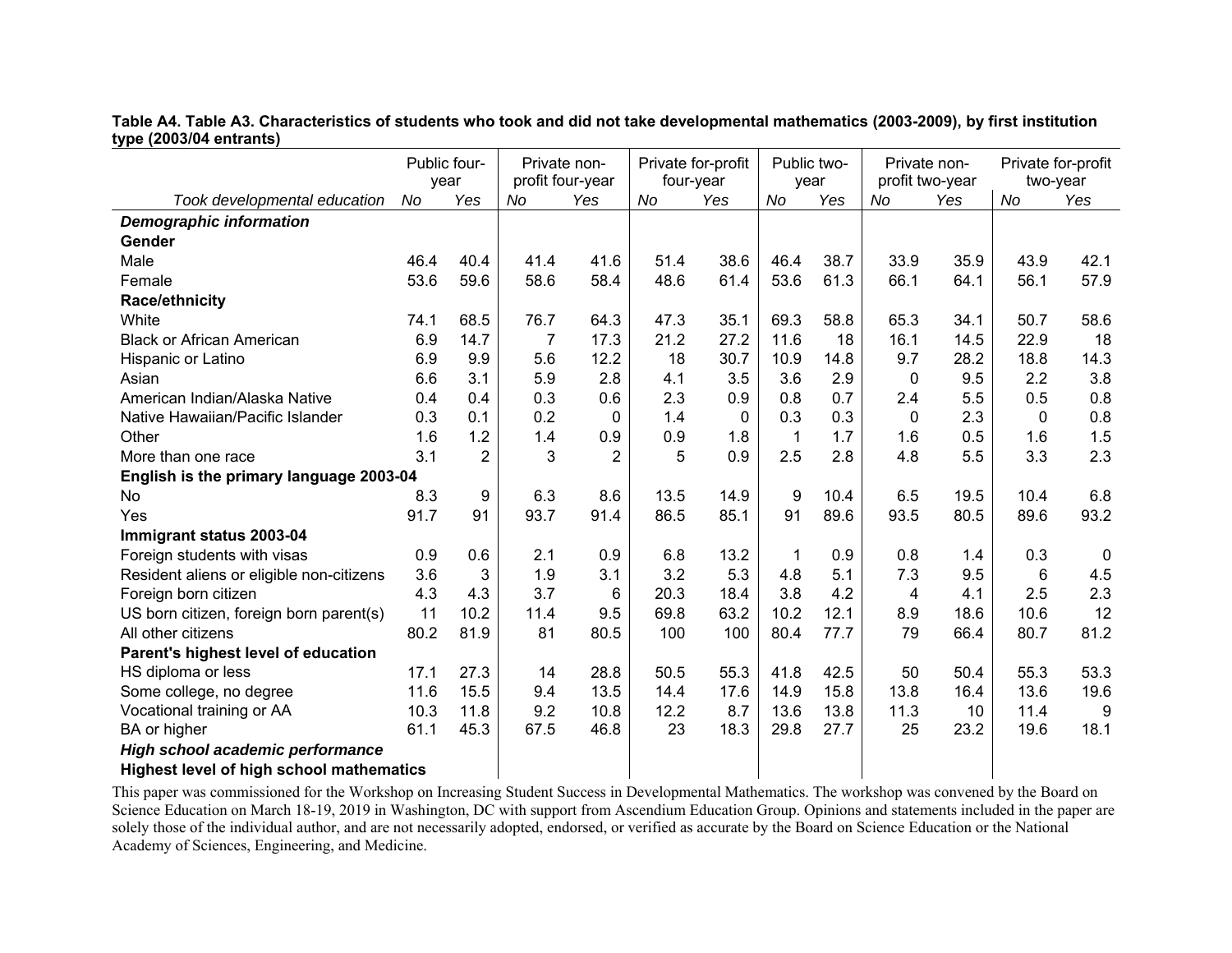| Missing                                         | 1.9            | 6.7          | 2.7         | 8.1      | 35.1        | 31.6           | 24.8         | 20.7 | 24.2         | 17.7         | 35.7         | 39.1            |
|-------------------------------------------------|----------------|--------------|-------------|----------|-------------|----------------|--------------|------|--------------|--------------|--------------|-----------------|
| less than Algebra 2                             | 3              | 8            | 3.2         | 12       | 11.7        | 19.3           | 16           | 20.2 | 14.5         | 27.3         | 18.3         | 18              |
| Algebra 2                                       | 13.4           | 31.1         | 12.7        | 31       | 22.1        | 16.7           | 25.5         | 34.5 | 29.8         | 32.7         | 29.4         | 25.6            |
| Trigonometry or higher                          | 81.7           | 54.2         | 81.5        | 49       | 31.2        | 32.4           | 33.6         | 24.6 | 31.5         | 22.2         | 16.5         | 17.4            |
| Earned any college level credits in high school |                |              |             |          |             |                |              |      |              |              |              |                 |
| Missing                                         | 1.9            | 6.7          | 2.7         | 8.1      | 35.1        | 31.6           | 24.8         | 20.7 | 24.2         | 17.7         | 35.7         | 39.1            |
| No                                              | 52.9           | 67.1         | 49.1        | 68.8     | 55          | 53.5           | 56.2         | 64.5 | 56.5         | 66.8         | 58.3         | 53.4            |
| Yes                                             | 45.2           | 26.2         | 48.2        | 23.1     | 9.9         | 14.9           | 18.9         | 14.9 | 19.4         | 15.5         | 6            | 7.5             |
| High school grade point average (GPA)           |                |              |             |          |             |                |              |      |              |              |              |                 |
| Missing                                         | 3.8            | 10.2         | 6.7         | 12       | 40.5        | 36             | 32.2         | 28.1 | 29           | 26.4         | 46.3         | 48.1            |
| $0.5 - 0.9$ (D- to D)                           | 0              | 0.3          | $\mathbf 0$ | $\Omega$ | 1.4         | 1.8            | 0.1          | 0.3  | $\mathbf 0$  | 0.5          | 0.5          | 0.8             |
| 1.0-1.4 (D to $C-$ )                            | 0.1            | 0.1          | 0.1         | 0.4      | 2.3         | 0.9            | $\mathbf{1}$ | 0.6  | 0.8          | 4.5          | 4.1          | 4.5             |
| 1.5-1.9 (C- to C)                               | 0.3            | 0.8          | 0.5         | 2.5      | 8.1         | 17.5           | 3.6          | 3.3  | 10.5         | 10.5         | 16.3         | 13.5            |
| 2.0-2.4 (C to B-)                               | 3.5            | 8            | 2.6         | 10.1     | 11.3        | $\overline{7}$ | 11.2         | 14.6 | 12.1         | 10.9         | 9.3          | 8.3             |
| 2.5-2.9 (B- to B)                               | $\overline{7}$ | 15.4         | 5.1         | 13.5     | 28.8        | 27.2           | 13           | 16.2 | 25           | 39.1         | 18.3         | 18.8            |
| 3.0-3.4 (B to A-)                               | 32.5           | 37.3         | 24.4        | 35.9     | 7.7         | 9.6            | 21.9         | 26.6 | 22.6         | 8.2          | 5.2          | $6\phantom{1}6$ |
| 3.5-4.0 (A- to A)                               | 52.7           | 27.9         | 60.6        | 25.6     | $\mathbf 0$ | 0              | 17           | 10.3 | $\Omega$     | $\mathbf{0}$ | $\mathbf{0}$ | $\mathbf 0$     |
| High school degree type                         |                |              |             |          |             |                |              |      |              |              |              |                 |
| High school diploma                             | 97.8           | 95.2         | 95.3        | 94       | 84.7        | 86             | 86.2         | 86.6 | 89.5         | 85.9         | 78.5         | 75.2            |
| GED or other equivalency                        | 0.5            | 3.4          | 1.2         | 3.8      | 12.6        | 13.2           | 8.9          | 10.4 | 8.1          | 9.1          | 15.8         | 18.8            |
| High school completion certificate              | 0.1            | 0.1          | 0.1         | 0.3      | 0.5         | 0              | 0.6          | 0.5  | 0            | 0.9          | 0.8          | 0.8             |
| Attended foreign high school                    | 1.4            | 0.9          | 2.7         | 1.6      | 1.4         | 0.9            | 2.4          | 1.6  | 1.6          | 2.7          | 1.6          | 1.5             |
| No high school degree or certificate            | 0              | $\mathbf{0}$ | 0.1         | 0.1      | 0.5         | 0              | 1.5          | 0.3  | $\mathbf{0}$ | 0.5          | 3.3          | 3               |
| Home schooled                                   | 0.2            | 0.4          | 0.6         | 0.1      | 0.5         | $\mathbf{0}$   | 0.4          | 0.5  | 0.8          | 0.9          | $\mathbf{0}$ | 0.8             |
| <b>Income information</b>                       |                |              |             |          |             |                |              |      |              |              |              |                 |
| <b>Dependency status</b>                        |                |              |             |          |             |                |              |      |              |              |              |                 |
| Dependent                                       | 96.1           | 89.3         | 95.7        | 88.6     | 55.9        | 59.6           | 66.4         | 70.1 | 65.3         | 66.4         | 48.2         | 39.1            |
| Independent                                     | 3.9            | 10.7         | 4.3         | 11.4     | 44.1        | 40.4           | 33.6         | 29.9 | 34.7         | 33.6         | 51.8         | 60.9            |
| <b>Has dependents</b>                           |                |              |             |          |             |                |              |      |              |              |              |                 |
| No dependents                                   | 98             | 93.7         | 97.8        | 92.7     | 73.4        | 70.2           | 78.4         | 79.7 | 73.4         | 81.8         | 62.4         | 60.9            |
| Has dependents                                  | $\overline{2}$ | 6.3          | 2.2         | 7.3      | 26.6        | 29.8           | 21.6         | 20.3 | 26.6         | 18.2         | 37.6         | 39.1            |
| Income group in                                 |                |              |             |          |             |                |              |      |              |              |              |                 |
| Low                                             | 16.3           | 24.7         | 16.3        | 28.4     | 36          | 40.4           | 27.9         | 35.4 | 37.9         | 49.5         | 42.8         | 36.8            |
| Low middle                                      | 23.4           | 24.9         | 20.8        | 26.2     | 36.9        | 36.8           | 29.1         | 29.4 | 31.5         | 23.6         | 29.2         | 34.6            |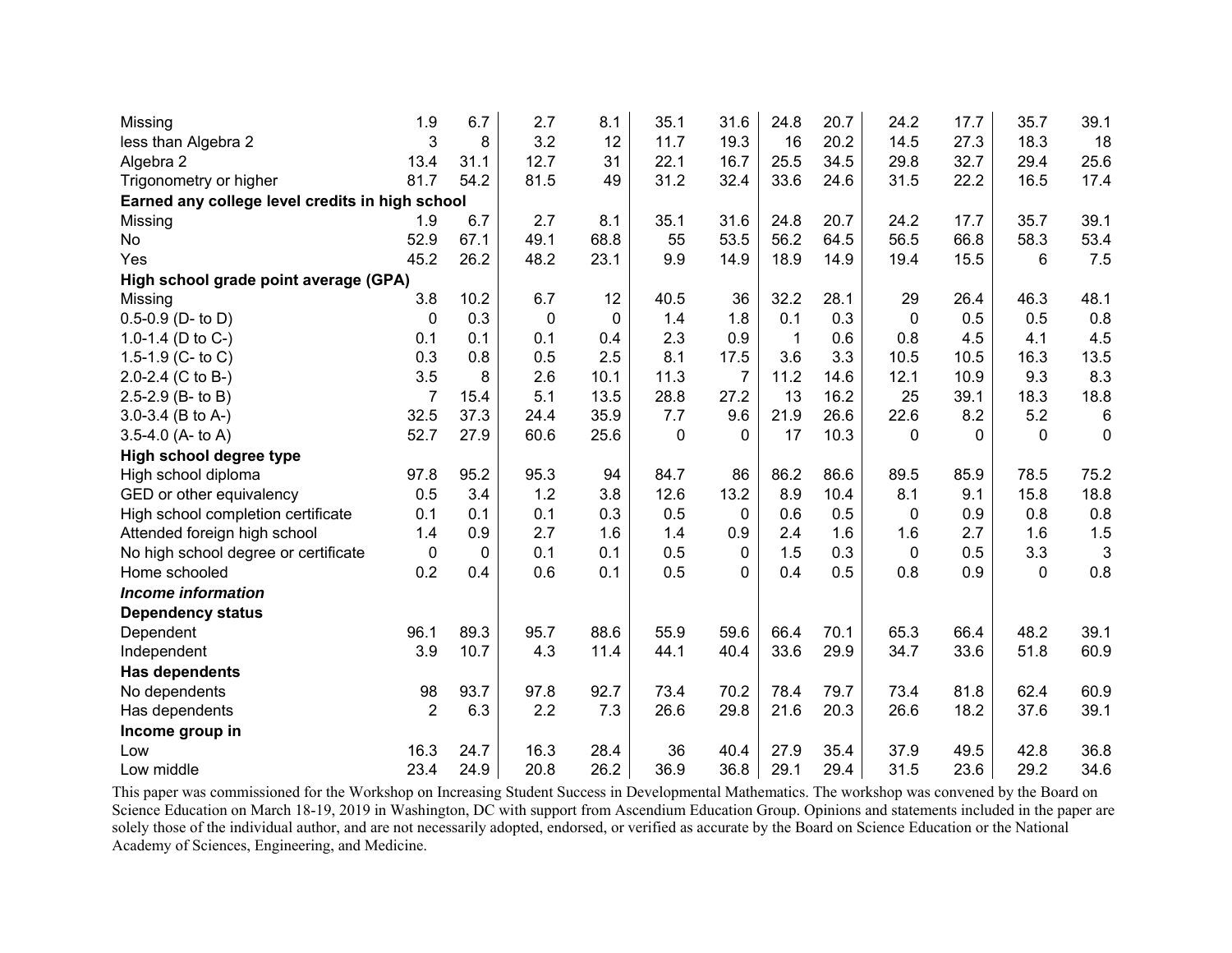| High middle                                     | 29.2 | 27   | 24.2 | 23.3 | 18   | 16.7           | 25.4            | 21.3 | 17.7 | 19.1 | 16.1 | 20.3 |
|-------------------------------------------------|------|------|------|------|------|----------------|-----------------|------|------|------|------|------|
| High                                            | 31.1 | 23.4 | 38.7 | 22.1 | 9    | 6.1            | 17.7            | 13.8 | 12.9 | 7.7  | 12   | 8.3  |
| Received federal benefits <sup>1</sup>          |      |      |      |      |      |                |                 |      |      |      |      |      |
| No                                              | 99.3 | 97.7 | 99.4 | 97.5 | 91.4 | 93             | 94              | 93.2 | 94.4 | 91.8 | 88.3 | 85   |
| Yes                                             | 0.7  | 2.3  | 0.6  | 2.5  | 8.6  | $\overline{7}$ | $6\phantom{1}6$ | 6.8  | 5.6  | 8.2  | 11.7 | 15   |
| <b>Received Pell ever</b>                       |      |      |      |      |      |                |                 |      |      |      |      |      |
| No                                              | 68.1 | 54.5 | 69.9 | 50.2 | 34.7 | 23.7           | 58              | 45.7 | 44.4 | 28.6 | 31.1 | 23.3 |
| Yes                                             | 31.9 | 45.5 | 30.1 | 49.8 | 65.3 | 76.3           | 42              | 54.3 | 55.6 | 71.4 | 68.9 | 76.7 |
| Worked while enrolled 2006                      |      |      |      |      |      |                |                 |      |      |      |      |      |
| No                                              | 33   | 31.7 | 32.2 | 31.2 | 31.1 | 28.9           | 41.6            | 34.2 | 30.6 | 40.5 | 39.8 | 37.6 |
| Yes                                             | 67   | 68.3 | 67.8 | 68.8 | 68.9 | 71.1           | 58.4            | 65.8 | 69.4 | 59.5 | 60.2 | 62.4 |
| <b>College enrollment information</b>           |      |      |      |      |      |                |                 |      |      |      |      |      |
| Full-time/part-time                             |      |      |      |      |      |                |                 |      |      |      |      |      |
| Full-time                                       | 93.7 | 89.3 | 95.3 | 90.9 | 82.9 | 68.4           | 61.2            | 66.9 | 85.5 | 84.1 | 89.1 | 88   |
| Part-time                                       | 6.3  | 10.7 | 4.7  | 9.1  | 17.1 | 31.6           | 38.8            | 33.1 | 14.5 | 15.9 | 10.9 | 12   |
| Transcript: STEM major field of study indicator |      |      |      |      |      |                |                 |      |      |      |      |      |
| <b>No</b>                                       | 68.8 | 81.6 | 70.4 | 81.9 | 62.1 | 65.1           | 82              | 85.2 | 88.7 | 83.2 | 81   | 78.8 |
| Yes                                             | 31.2 | 18.4 | 29.6 | 18.1 | 37.9 | 34.9           | 18              | 14.8 | 11.3 | 16.8 | 19   | 21.2 |
| College outcomes as of June 2009                |      |      |      |      |      |                |                 |      |      |      |      |      |
| Student transferred to four-year                |      |      |      |      |      |                |                 |      |      |      |      |      |
| No                                              | N/A  | N/A  | N/A  | N/A  | N/A  | N/A            | 71.3            | 70.6 | 72.6 | 72.3 | 92.9 | 88.7 |
| Yes                                             | N/A  | N/A  | N/A  | N/A  | N/A  | N/A            | 28.7            | 29.4 | 27.4 | 27.7 | 7.1  | 11.3 |
| <b>Persistence and attainment</b>               |      |      |      |      |      |                |                 |      |      |      |      |      |
| Attained, still enrolled                        | 1.2  | 4.8  | 1    | 2.8  | 4.1  | 6.1            | 6.5             | 9.8  | 8.1  | 8.2  | 4.9  | 15   |
| Attained, not enrolled                          | 71.6 | 52   | 79.7 | 51.4 | 31.1 | 28.1           | 34.3            | 26.9 | 36.3 | 33.2 | 36   | 27.8 |
| No degree, still enrolled                       | 10.1 | 16.1 | 6.3  | 16.3 | 11.7 | 23.7           | 13.8            | 21.8 | 11.3 | 16.8 | 8.2  | 12.8 |
| No degree, not enrolled                         | 17.1 | 27.1 | 13   | 29.6 | 53.2 | 42.1           | 45.4            | 41.5 | 44.4 | 41.8 | 51   | 44.4 |
| <b>Highest degree attained</b>                  |      |      |      |      |      |                |                 |      |      |      |      |      |
| No degree                                       | 27.2 | 43.2 | 19.3 | 45.8 | 64.9 | 65.8           | 59.2            | 63.3 | 55.7 | 58.6 | 59.1 | 57.1 |
| Certificate                                     | 1.4  | 2.3  | 0.9  | 2.8  | 2.7  | 4.4            | 10.2            | 7.1  | 12.1 | 4.1  | 24.8 | 9.8  |
| Associate's degree                              | 2.6  | 6.6  | 2.2  | 6.0  | 19.8 | 17.5           | 16.0            | 17.6 | 19.4 | 26.4 | 15.5 | 29.3 |
| Bachelor's degree                               | 68.8 | 47.9 | 77.7 | 45.4 | 12.6 | 12.3           | 14.5            | 12.1 | 12.9 | 10.9 | 0.5  | 3.8  |

Notes: **<sup>1</sup>**Federal benefits include Food Stamps (SNAP) Benefits, Free/Reduced Price School Lunch Benefits, Supplemental Security Income (SSI) Benefits, Temporary Assistance for Needy Families (TANF) Benefits, and the Special Supplemental Nutrition program for Women, Infants, and Children (WIC) Benefits.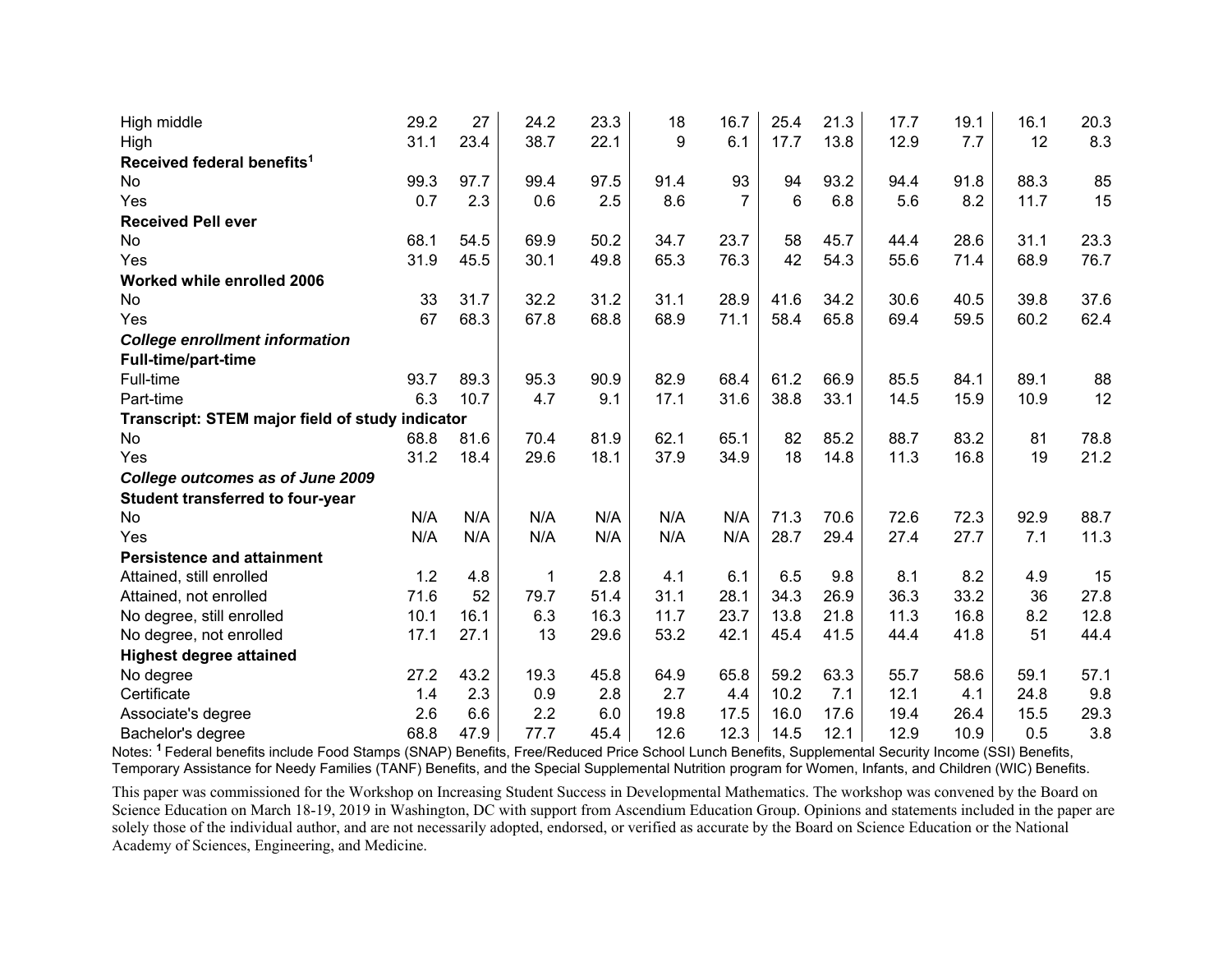Variables differ between BPS:12/14 and BPS:04/09, so this table has fewer characteristics than table A2. Sample sizes by institution type are as follows: Did not take developmental education: Public four-year = 2,962; Private non-profit four-year = 2,734; Private for-profit four-year = 222; Public two-year = 2,102; Private non-profit two-year = 124; Private for-profit two-year = 367. Took developmental mathematics: Public four-year = 1,368 students; Private non-profit four-year = 683; Private for-profit four-year = 114; Public two-year = 2,985; Private non-profit two-year = 220; Private for-profit two-year = 133. Source: Author's analysis of BPS:04/09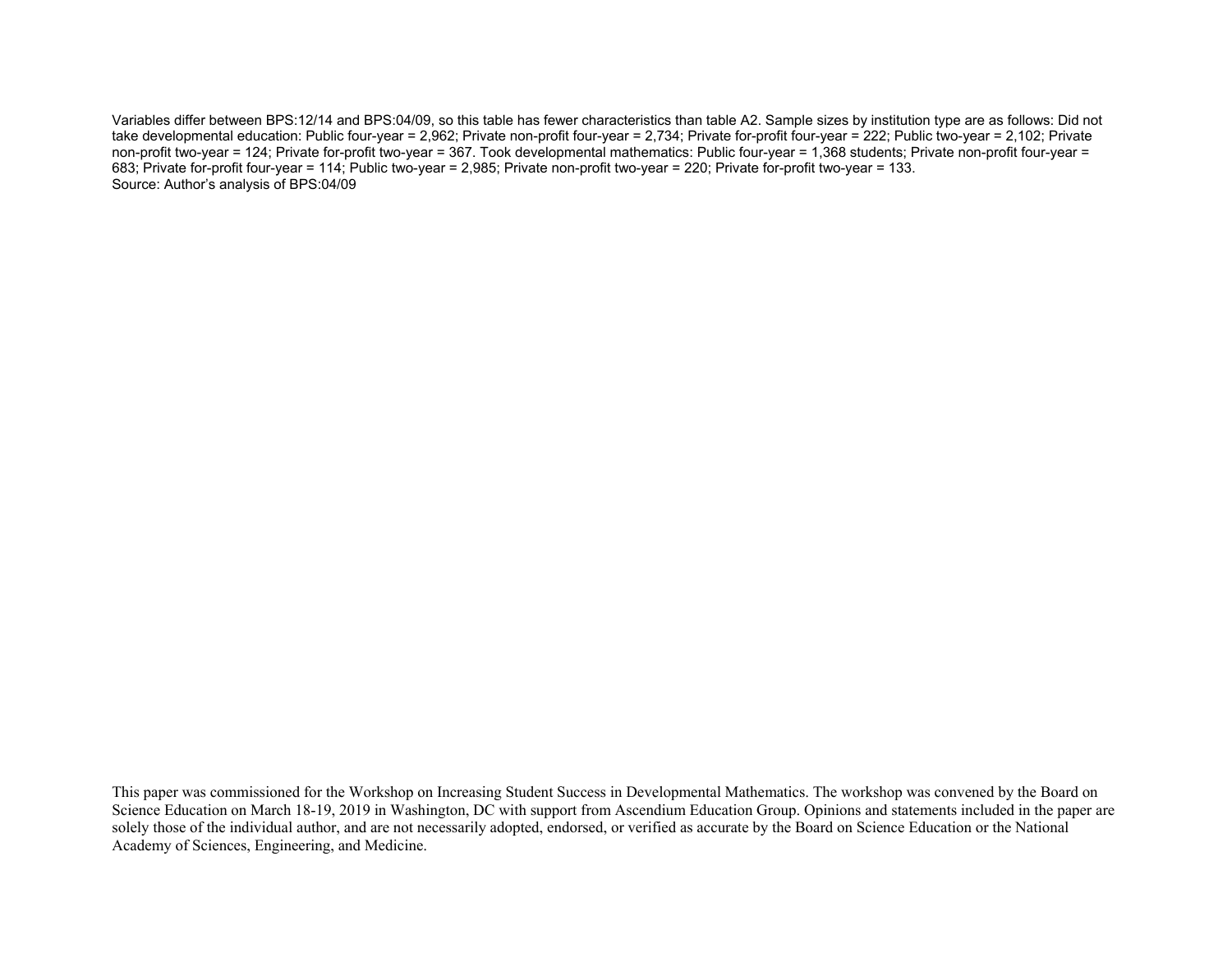**Table A4. Among first-time college students in 2011/12, Hispanic/Latino, Black/African American, and American Indian/Alaska Native students and students who received Pell are overrepresented in the developmental mathematics population at most institution types** 

|                                  |                        |                                                        | <b>Difference</b>                                            | <b>Composition index</b>                                   |  |  |
|----------------------------------|------------------------|--------------------------------------------------------|--------------------------------------------------------------|------------------------------------------------------------|--|--|
|                                  | All<br>students<br>(%) | Developmental<br>mathematics<br><b>students</b><br>(%) | Developmental<br>mathematics<br>$students -$<br>All students | Developmental<br>mathematics<br>students ÷<br>All students |  |  |
| <b>All students</b>              |                        |                                                        |                                                              |                                                            |  |  |
| Native Hawaiian/Pacific Islander | 0.53                   | 0.42                                                   | $-0.11$                                                      | 0.79                                                       |  |  |
| Asian                            | 4.38                   | 3.50                                                   | $-0.88$                                                      | 0.80                                                       |  |  |
| White                            | 53.26                  | 45.87                                                  | $-7.39$                                                      | 0.86                                                       |  |  |
| Multiracial                      | 3.78                   | 3.61                                                   | $-0.17$                                                      | 0.96                                                       |  |  |
| <b>Received Pell</b>             | 63.57                  | 72.31                                                  | 8.74                                                         | 1.14                                                       |  |  |
| Hispanic/Latino                  | 20.97                  | 24.45                                                  | 3.48                                                         | 1.17                                                       |  |  |
| <b>Black/African American</b>    | 16.05                  | 20.79                                                  | 4.74                                                         | 1.30                                                       |  |  |
| American Indian/Alaska Native    | 1.03                   | 1.35                                                   | 0.32                                                         | 1.31                                                       |  |  |
| Four-year public                 |                        |                                                        |                                                              |                                                            |  |  |
| White                            | 61.40                  | 44.39                                                  | $-17.01$                                                     | 0.72                                                       |  |  |
| Asian                            | 6.62                   | 5.22                                                   | $-1.40$                                                      | 0.79                                                       |  |  |
| Multiracial                      | 4.12                   | 4.30                                                   | 0.18                                                         | 1.04                                                       |  |  |
| <b>Received Pell</b>             | 44.86                  | 63.13                                                  | 18.27                                                        | 1.41                                                       |  |  |
| Hispanic/Latino                  | 14.63                  | 23.20                                                  | 8.57                                                         | 1.59                                                       |  |  |
| <b>Black/African American</b>    | 11.79                  | 19.82                                                  | 8.03                                                         | 1.68                                                       |  |  |
| Native Hawaiian/Pacific Islander | 0.30                   | 0.61                                                   | 0.31                                                         | 2.03                                                       |  |  |
| American Indian/Alaska Native    | 1.14                   | 2.46                                                   | 1.32                                                         | 2.16                                                       |  |  |
| Four-year private nonprofit      |                        |                                                        |                                                              |                                                            |  |  |
| Native Hawaiian/Pacific Islander | 0.41                   | 0.00                                                   | $-0.41$                                                      | 0.00                                                       |  |  |
| Asian                            | 7.48                   | 4.50                                                   | $-2.98$                                                      | 0.60                                                       |  |  |
| White                            | 65.47                  | 56.40                                                  | $-9.07$                                                      | 0.86                                                       |  |  |
| Multiracial                      | 4.09                   | 4.15                                                   | 0.06                                                         | 1.01                                                       |  |  |
| American Indian/Alaska Native    | 0.34                   | 0.35                                                   | 0.01                                                         | 1.03                                                       |  |  |
| Hispanic/Latino                  | 11.23                  | 16.26                                                  | 5.03                                                         | 1.45                                                       |  |  |
| <b>Received Pell</b>             | 41.62                  | 63.67                                                  | 22.05                                                        | 1.53                                                       |  |  |
| <b>Black/African American</b>    | 10.98                  | 18.34                                                  | 7.36                                                         | 1.67                                                       |  |  |
| Four-year private for-profit     |                        |                                                        |                                                              |                                                            |  |  |
| Asian                            | 2.28                   | 1.81                                                   | $-0.47$                                                      | 0.79                                                       |  |  |
| White                            | 45.03                  | 39.55                                                  | $-5.48$                                                      | 0.88                                                       |  |  |
| Multiracial                      | 4.09                   | 3.94                                                   | $-0.15$                                                      | 0.96                                                       |  |  |
| <b>Black/African American</b>    | 22.23                  | 22.49                                                  | 0.26                                                         | 1.01                                                       |  |  |
| <b>Received Pell</b>             | 81.57                  | 83.80                                                  | 2.23                                                         | 1.03                                                       |  |  |